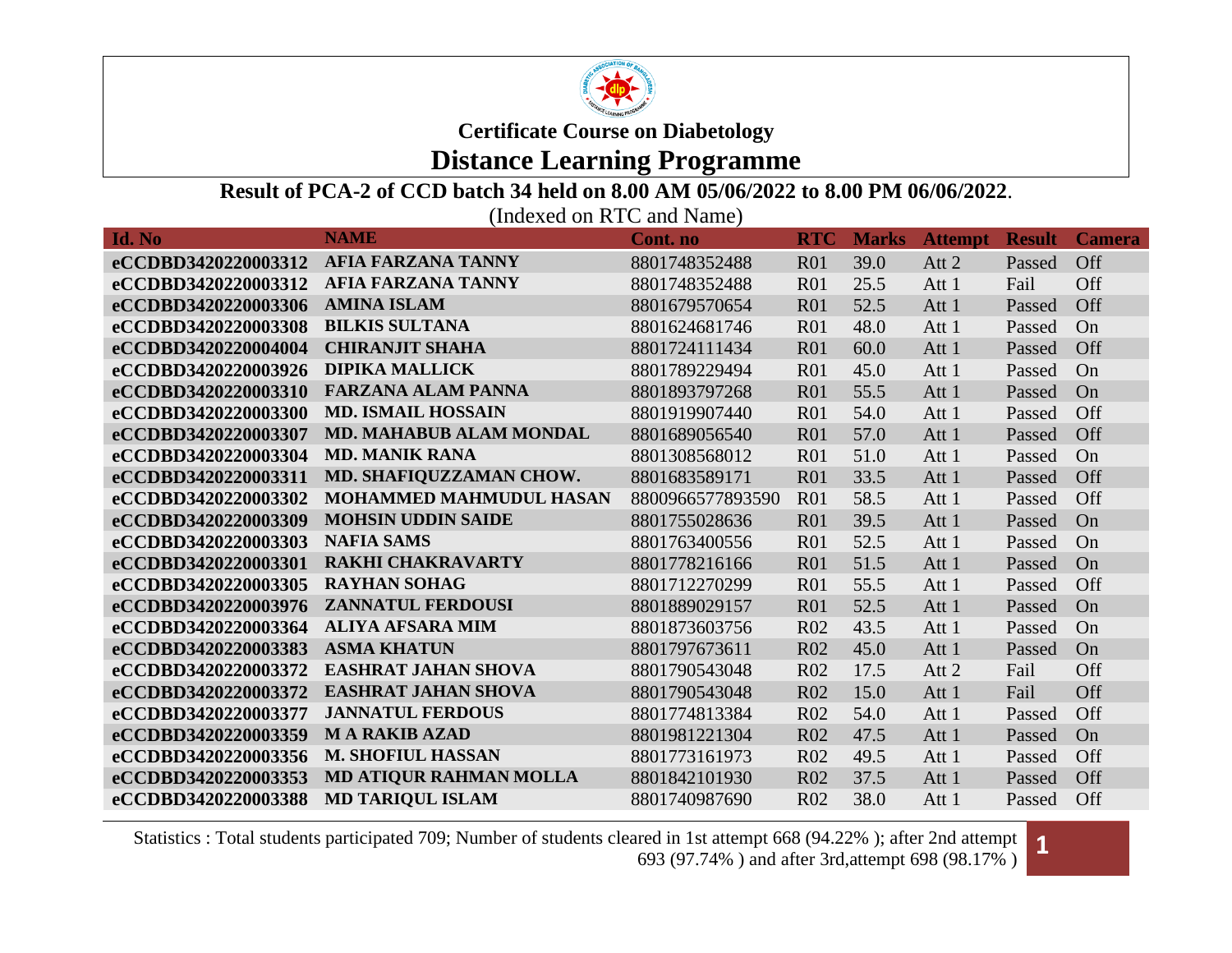

# **Distance Learning Programme**

| eCCDBD3420220003379 | <b>MD. MAINUL KARIM KHAN</b>     | 8801749335545 | R <sub>02</sub> | 37.5 | Att 1   | Passed | On  |
|---------------------|----------------------------------|---------------|-----------------|------|---------|--------|-----|
| eCCDBD3420220003370 | <b>S.M.ETHIEN BABU</b>           | 8801738347352 | R <sub>02</sub> | 45.5 | Att 1   | Passed | Off |
| eCCDBD3420220003367 | <b>SABIQUN NAHAR NAHAR</b>       | 8801710328160 | R <sub>02</sub> | 55.5 | Att 1   | Passed | Off |
| eCCDBD3420220004036 | <b>SABNAZ ISLAM</b>              | 8801515617947 | R <sub>02</sub> | 54.0 | Att $3$ | Passed | Off |
| eCCDBD3420220004036 | <b>SABNAZ ISLAM</b>              | 8801515617947 | R <sub>02</sub> | 27.0 | Att 2   | Fail   | Off |
| eCCDBD3420220004036 | <b>SABNAZ ISLAM</b>              | 8801515617947 | R <sub>02</sub> | 27.0 | Att 1   | Fail   | Off |
| eCCDBD3420220003968 | <b>SAKILA MOLLICK</b>            | 8801682770522 | R <sub>02</sub> | 55.5 | Att 1   | Passed | Off |
| eCCDBD3420220003397 | <b>SHEIKH MASHIUR MATIN</b>      | 8801713557090 | R <sub>02</sub> | 57.5 | Att 1   | Passed | On  |
| eCCDBD3420220003362 | <b>SIRAJUM MUNIR MUSTAFA</b>     | 8801718163566 | R <sub>02</sub> | 37.0 | Att 1   | Passed | On  |
| eCCDBD3420220003385 | <b>SONGJUKTA SAHA</b>            | 8801760358559 | R <sub>02</sub> | 41.0 | Att 1   | Passed | On  |
| eCCDBD3420220003321 | <b>ABDULLAH AL MARUF</b>         | 8801873974299 | <b>R03</b>      | 39.0 | Att 1   | Passed | Off |
| eCCDBD3420220003323 | <b>FATEMA AKTER SHIRIN</b>       | 8801715652110 | <b>R03</b>      | 31.5 | Att 1   | Passed | Off |
| eCCDBD3420220003326 | <b>FATIMA TUS ZAHARA</b>         | 8801310599970 | <b>R03</b>      | 39.5 | Att 2   | Passed | Off |
| eCCDBD3420220003326 | <b>FATIMA TUS ZAHARA</b>         | 8801310599970 | <b>R03</b>      | 16.5 | Att 1   | Fail   | Off |
| eCCDBD3420220003314 | <b>JAFREEN HASSAN ANANNA</b>     | 8801784608856 | <b>R03</b>      | 52.5 | Att 1   | Passed | Off |
| eCCDBD3420220003317 | <b>M.SAYEEDUZZAMAN</b>           | 8801743613581 | <b>R03</b>      | 48.0 | Att 1   | Passed | On  |
| eCCDBD3420220003316 | <b>MAMPY SARKER</b>              | 8801750038647 | <b>R03</b>      | 58.5 | Att 1   | Passed | Off |
| eCCDBD3420220003318 | <b>MD. RIZUAN BISWAS</b>         | 8801733740166 | <b>R03</b>      | 42.0 | Att 1   | Passed | On  |
| eCCDBD3420220003320 | <b>MD. SHAMIM HASAN</b>          | 8801772345532 | R <sub>03</sub> | 40.5 | Att 2   | Passed | On  |
| eCCDBD3420220003320 | <b>MD. SHAMIM HASAN</b>          | 8801772345532 | <b>R03</b>      | 24.0 | Att 1   | Fail   | On  |
| eCCDBD3420220003322 | MOHAMMAD MOSTAFIZUR RAHMAN       | 8801711588214 | <b>R03</b>      | 40.5 | Att 1   | Passed | On  |
| eCCDBD3420220003927 | MOHAMMAD RAKIB IBNA RAZZAK       | 8801641715565 | <b>R03</b>      | 55.5 | Att 1   | Passed | Off |
| eCCDBD3420220003977 | <b>RABIUL HASAN SANY</b>         | 8801866147258 | <b>R03</b>      | 51.0 | Att 1   | Passed | Off |
| eCCDBD3420220003319 | <b>REHNUMA MEHZABIN ORIN</b>     | 8801765272454 | R <sub>03</sub> | 46.5 | Att 1   | Passed | On  |
| eCCDBD3420220003315 | <b>RIFAT MURSALIN IBNE HABIB</b> | 8801779016142 | <b>R03</b>      | 35.0 | Att 1   | Passed | Off |
| eCCDBD3420220003324 | <b>SHAMIMA NASRIN</b>            | 8801769101413 | R <sub>03</sub> | 52.5 | Att 1   | Passed | On  |
| eCCDBD3420220004005 | <b>TANJINA AFRIN MEGHLA</b>      | 8801742407345 | <b>R03</b>      | 53.5 | Att 1   | Passed | On  |
| eCCDBD3420220003325 | <b>TANUSREE GHOSH</b>            | 8801756275085 | <b>R03</b>      | 50.5 | Att 1   | Passed | On  |
| eCCDBD3420220003400 | <b>ADITYA GHOSH KAUSIK PIASH</b> | 8801772681811 | <b>R04</b>      | 42.0 | Att 1   | Passed | On  |

Statistics : Total students participated 709; Number of students cleared in 1st attempt 668 (94.22%); after 2nd attempt ared in 1st attempt 668 (94.22% ); after 2nd attempt **2**<br>693 (97.74%) and after 3rd,attempt 698 (98.17%)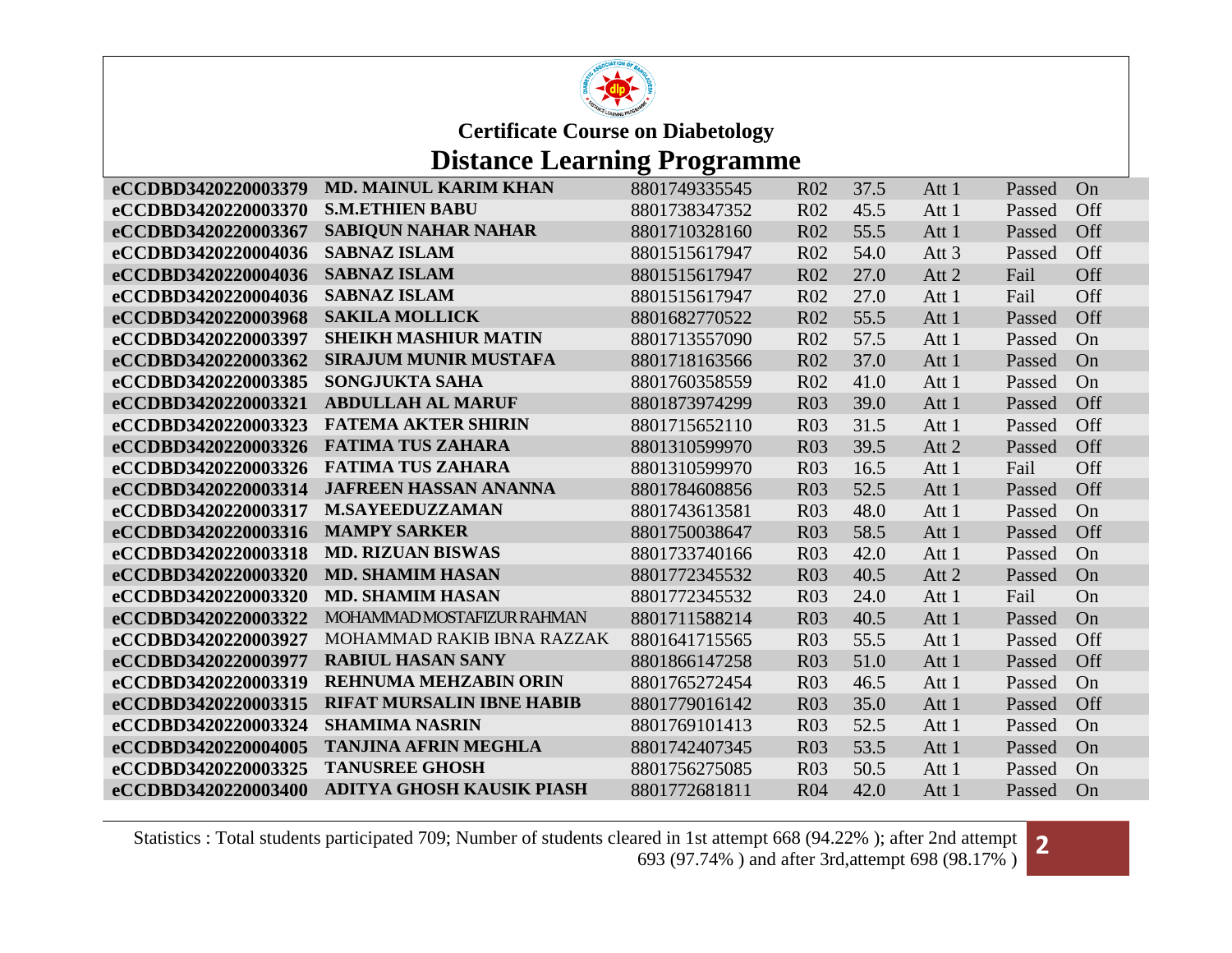

## **Distance Learning Programme**

| eCCDBD3420220003928 | <b>DR.MOHAMMAD ARIF</b>       | 8801860554142 | R <sub>04</sub> | 48.0 | Att 1 | Passed | Off |
|---------------------|-------------------------------|---------------|-----------------|------|-------|--------|-----|
| eCCDBD3420220003969 | <b>JENIFAR</b>                | 8801515604681 | <b>R04</b>      | 43.5 | Att 1 | Passed | Off |
| eCCDBD3420220003392 | <b>JISA DEB</b>               | 8801865958278 | R <sub>04</sub> | 47.0 | Att 1 | Passed | Off |
| eCCDBD3420220003406 | <b>JOY SAHA</b>               | 8801747183942 | R <sub>04</sub> | 58.5 | Att 1 | Passed | On  |
| eCCDBD3420220004037 | <b>MAHEDI HASAN</b>           | 8801778242858 | <b>R04</b>      | 43.5 | Att 1 | Passed | On  |
| eCCDBD3420220003398 | <b>MAHMUDUL HASAN</b>         | 8801790254696 | R <sub>04</sub> | 51.0 | Att 1 | Passed | On  |
| eCCDBD3420220003401 | <b>MD MOBIN IMTIAZ</b>        | 8801751121700 | R <sub>04</sub> | 52.5 | Att 1 | Passed | On  |
| eCCDBD3420220003399 | <b>MD SADDAM HOSSEN</b>       | 8801786484003 | <b>R04</b>      | 54.0 | Att 1 | Passed | On  |
| eCCDBD3420220003402 | <b>MD ZAHID HASAN</b>         | 8801748730174 | R <sub>04</sub> | 42.5 | Att 1 | Passed | On  |
| eCCDBD3420220003403 | <b>MD. JAHANGIR ALAM</b>      | 8801717099410 | <b>R04</b>      | 40.5 | Att 1 | Passed | Off |
| eCCDBD3420220003404 | <b>RA PRUE SAI MARMA</b>      | 8801860881230 | <b>R04</b>      | 53.0 | Att 1 | Passed | Off |
| eCCDBD3420220003391 | <b>SHAHNAJ RASHID</b>         | 8801311479329 | R <sub>04</sub> | 54.0 | Att 1 | Passed | On  |
| eCCDBD3420220003395 | <b>UMME KULSUM TANIA</b>      | 8801732119138 | <b>R04</b>      | 43.5 | Att 1 | Passed | On  |
| eCCDBD3420220003405 | <b>ZANNATUL</b>               | 8801842955756 | <b>R04</b>      | 54.0 | Att 1 | Passed | On  |
| eCCDBD3420220003333 | <b>ABDUR RAHMAN</b>           | 8801824334221 | R <sub>05</sub> | 55.5 | Att 1 | Passed | Off |
| eCCDBD3420220003335 | <b>ABDUSS. SALAM</b>          | 8801818029291 | <b>R05</b>      | 43.5 | Att 2 | Passed | On  |
| eCCDBD3420220003335 | <b>ABDUSS. SALAM</b>          | 8801818029291 | R <sub>05</sub> | 2.5  | Att 1 | Fail   | On  |
| eCCDBD3420220003338 | <b>AISHA TASNIM SUNJIDA</b>   | 8801920299975 | <b>R05</b>      | 55.5 | Att 1 | Passed | Off |
| eCCDBD3420220003334 | <b>AMIRUN NAHAR SUMAIYA</b>   | 8801756952341 | R <sub>05</sub> | 51.0 | Att 1 | Passed | Off |
| eCCDBD3420220003978 | <b>AYESHA SIDDIKA</b>         | 8801763107526 | <b>R05</b>      | 48.5 | Att 1 | Passed | Off |
| eCCDBD3420220003339 | <b>IBRAR AHMED</b>            | 8801674173998 | R <sub>05</sub> | 49.5 | Att 1 | Passed | Off |
| eCCDBD3420220003329 | <b>IMRAN HOSSEN</b>           | 8801727059244 | R <sub>05</sub> | 30.0 | Att 1 | Passed | Off |
| eCCDBD3420220003328 | <b>KAWSAR AHMED</b>           | 8801738170211 | R <sub>05</sub> | 40.5 | Att 1 | Passed | On  |
| eCCDBD3420220003327 | <b>MD. ANWAR SHAHADAT</b>     | 8801717978244 | R05             | 57.0 | Att 1 | Passed | Off |
| eCCDBD3420220003337 | <b>MD.TASDIK HYET KHAN</b>    | 8801976434433 | R <sub>05</sub> | 54.0 | Att 1 | Passed | Off |
| eCCDBD3420220003929 | <b>MOHAMMAD SHOWEB</b>        | 8801823231761 | R <sub>05</sub> | 31.5 | Att 1 | Passed | On  |
| eCCDBD3420220003330 | <b>NAWRIN MONI</b>            | 8801727209441 | R <sub>05</sub> | 51.5 | Att 1 | Passed | Off |
| eCCDBD3420220004006 | <b>NUZHAT ANJUM CHOWDHURY</b> | 8801991512084 | R <sub>05</sub> | 51.0 | Att 1 | Passed | Off |
| eCCDBD3420220003331 | <b>SHARMIN AZAD</b>           | 8801865078723 | R <sub>05</sub> | 52.5 | Att 1 | Passed | Off |

Statistics : Total students participated 709; Number of students cleared in 1st attempt 668 (94.22% ); after 2nd attempt ared in 1st attempt 668 (94.22% ); after 2nd attempt 693 (97.74%) and after 3rd,attempt 698 (98.17%)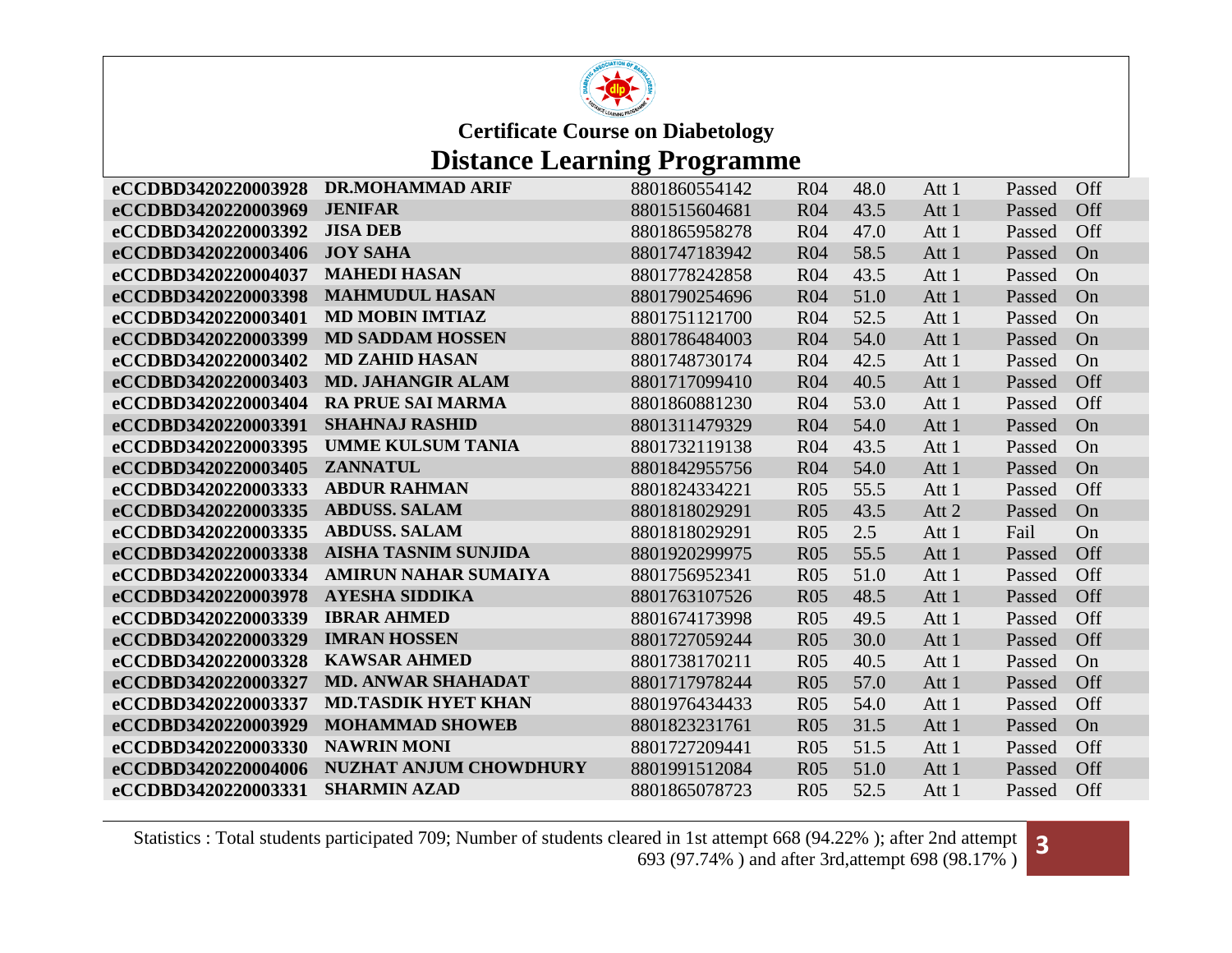

## **Distance Learning Programme**

| eCCDBD3420220003336 | <b>SOHEL RANA</b>                 | 8801718232423 | <b>R05</b> | 57.0 | Att 1 | Passed | On  |
|---------------------|-----------------------------------|---------------|------------|------|-------|--------|-----|
| eCCDBD3420220003332 | <b>TAMIM MAHMUD</b>               | 8801303033284 | <b>R05</b> | 46.5 | Att 1 | Passed | On  |
| eCCDBD3420220003422 | <b>FARZANA SERAT</b>              | 8801312810800 | <b>R06</b> | 52.5 | Att 1 | Passed | Off |
| eCCDBD3420220003416 | <b>KHUSHI KHISA</b>               | 8801727503441 | <b>R06</b> | 47.5 | Att 1 | Passed | Off |
| eCCDBD3420220003425 | <b>MD SHAHRIAR HUSSAIN SHAKY</b>  | 8801737865219 | <b>R06</b> | 46.5 | Att 1 | Passed | On  |
| eCCDBD3420220003423 | <b>MD. IMAM HOSSAIN</b>           | 8801845550261 | <b>R06</b> | 42.5 | Att 1 | Passed | Off |
| eCCDBD3420220003418 | <b>MD. MEHEDI HASAN</b>           | 8801760169815 | <b>R06</b> | 49.0 | Att 1 | Passed | On  |
| eCCDBD3420220003412 | <b>MD. SAMIUL ISLAM</b>           | 8801521213559 | <b>R06</b> | 45.5 | Att 1 | Passed | Off |
| eCCDBD3420220004038 | <b>MD. TOJDIQUR RAHMAN</b>        | 8801922876645 | <b>R06</b> | 54.0 | Att 1 | Passed | Off |
| eCCDBD3420220003415 | <b>MD.PARVES UDDIN NAYON</b>      | 8801521225444 | <b>R06</b> | 55.5 | Att 1 | Passed | Off |
| eCCDBD3420220003970 | <b>NAFSIN NUR MORSHED BHUIYAN</b> | 8801749052606 | <b>R06</b> | 46.0 | Att 1 | Passed | Off |
| eCCDBD3420220003421 | <b>NOVA SHAHREEN ZAMAN</b>        | 8801927765535 | <b>R06</b> | 52.5 | Att 1 | Passed | On  |
| eCCDBD3420220003417 | <b>OIISHI MOSTAFIZ</b>            | 8801755809800 | <b>R06</b> | 46.5 | Att 1 | Passed | Off |
| eCCDBD3420220003407 | <b>S.M.AMDADUL HOQUE MILON</b>    | 8801855846915 | <b>R06</b> | 52.5 | Att 1 | Passed | Off |
| eCCDBD3420220003420 | <b>SADIA SIKDER</b>               | 8801765290768 | <b>R06</b> | 48.0 | Att 1 | Passed | Off |
| eCCDBD3420220003419 | <b>TANJIM AFIA</b>                | 8801719064660 | <b>R06</b> | 55.5 | Att 1 | Passed | On  |
| eCCDBD3420220003930 | <b>TANZILA AKTER</b>              | 8801533375085 | <b>R06</b> | 54.0 | Att 1 | Passed | On  |
| eCCDBD3420220003351 | <b>ESHRAT JAHAN BIZLY</b>         | 8801752489180 | <b>R07</b> | 40.0 | Att 1 | Passed | On  |
| eCCDBD3420220003349 | <b>FARHANA DIL AFROJ</b>          | 8801687655395 | <b>R07</b> | 34.5 | Att 1 | Passed | Off |
| eCCDBD3420220003352 | HOSSAIN MUHAMMAD ANJUM            | 8801643392596 | <b>R07</b> | 46.5 | Att 1 | Passed | On  |
| eCCDBD3420220003344 | <b>IFFAT JAHAN KHAN</b>           | 8801766603054 | <b>R07</b> | 36.0 | Att 1 | Passed | On  |
| eCCDBD3420220003979 | <b>IMRAN NAZIR</b>                | 8801759321601 | <b>R07</b> | 34.0 | Att 1 | Passed | Off |
| eCCDBD3420220003342 | MAHMUDUL HASAN SIDDIQUE RASHED    | 8801719276350 | <b>R07</b> | 44.0 | Att 1 | Passed | Off |
| eCCDBD3420220003931 | <b>MARION OISHI</b>               | 8801400892159 | <b>R07</b> | 47.5 | Att 1 | Passed | Off |
| eCCDBD3420220003347 | <b>MD. ZAHIDUN NABI</b>           | 8801304086827 | <b>R07</b> | 42.0 | Att 1 | Passed | On  |
| eCCDBD3420220003343 | <b>MD.NAZIR HOSSAIN</b>           | 8801746349651 | <b>R07</b> | 33.0 | Att 1 | Passed | Off |
| eCCDBD3420220003350 | <b>MONJUMAN ARA KANCHON</b>       | 8801835397747 | <b>R07</b> | 52.5 | Att 1 | Passed | Off |
| eCCDBD3420220004007 | <b>NARGIS</b>                     | 8801735243762 | <b>R07</b> | 39.0 | Att 1 | Passed | Off |
| eCCDBD3420220003341 | <b>NIGAR</b>                      | 8801635467629 | <b>R07</b> | 30.0 | Att 1 | Passed | Off |

Statistics : Total students participated 709; Number of students cleared in 1st attempt 668 (94.22% ); after 2nd attempt ared in 1st attempt 668 (94.22% ); after 2nd attempt **4**<br>693 (97.74%) and after 3rd,attempt 698 (98.17%)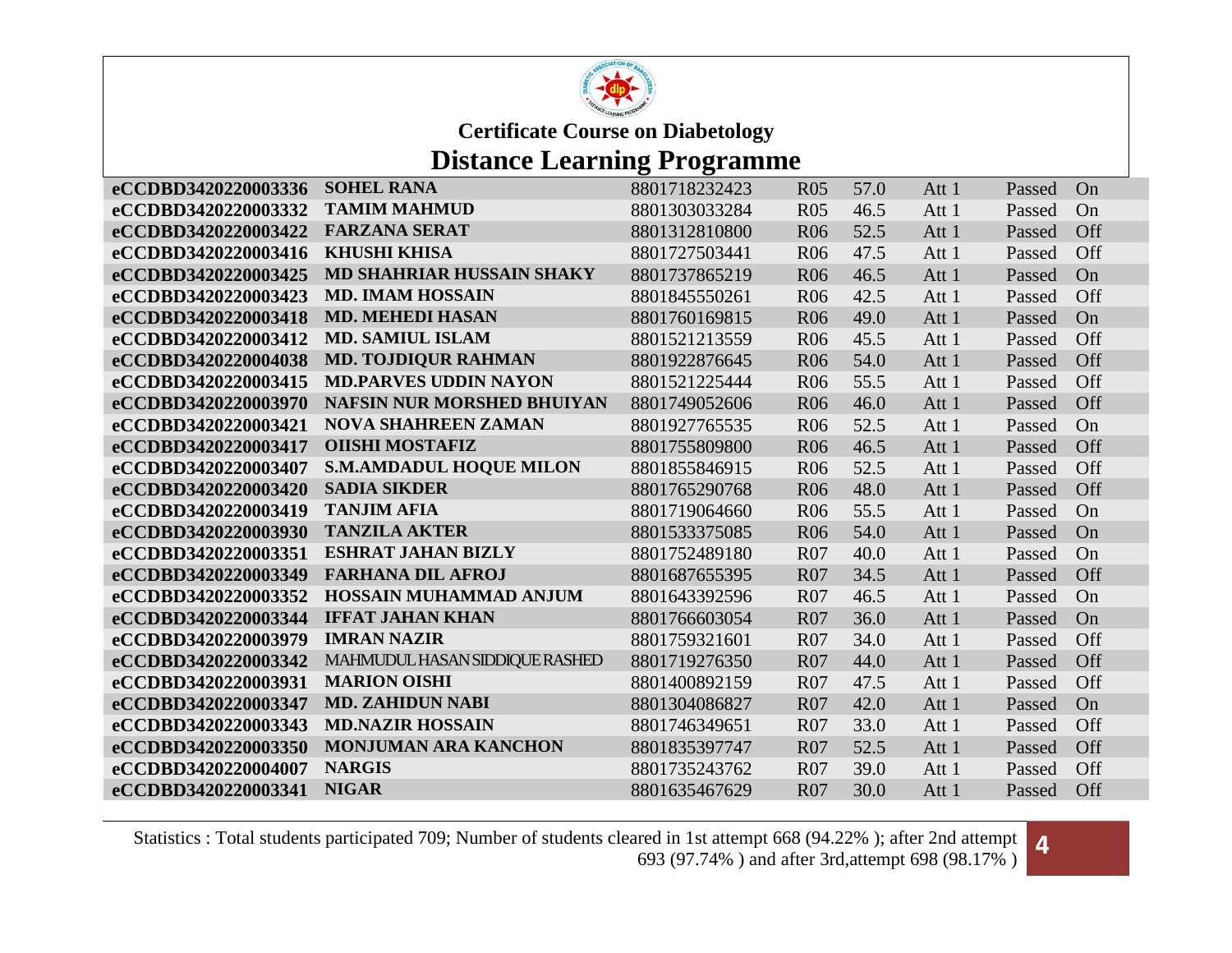

### **Distance Learning Programme**

| eCCDBD3420220003340 | <b>S. S. ELMA ANTARA</b>      | 8801752876727 | R <sub>07</sub> | 52.5 | Att 1 | Passed | On         |
|---------------------|-------------------------------|---------------|-----------------|------|-------|--------|------------|
| eCCDBD3420220003348 | <b>SAYMA SULTANA</b>          | 8801817533404 | <b>R07</b>      | 43.5 | Att 1 | Passed | On         |
| eCCDBD3420220003345 | SEFAT ARA BHUIYAN SHASHI      | 8801679012738 | <b>R07</b>      | 42.0 | Att 1 | Passed | Off        |
| eCCDBD3420220003451 | <b>BAISHAKHI BARAL</b>        | 8801765632484 | <b>R08</b>      | 58.5 | Att 1 | Passed | On         |
| eCCDBD3420220003449 | <b>FATEMA-TUZ-ZOHRA</b>       | 8801770159860 | <b>R08</b>      | 34.5 | Att 1 | Passed | On         |
| eCCDBD3420220003427 | <b>JANNATUL FERDAUS</b>       | 8801704593539 | <b>R08</b>      | 48.0 | Att 1 | Passed | Off        |
| eCCDBD3420220003440 | <b>MD NAZMUL ISLAM TUSHAR</b> | 8801917779462 | <b>R08</b>      | 46.5 | Att 1 | Passed | Off        |
| eCCDBD3420220003452 | <b>MD. ASIF AREFIN AUXIN</b>  | 8801754551444 | <b>R08</b>      | 43.5 | Att 1 | Passed | Off        |
| eCCDBD3420220003932 | <b>MD. MEHEDI HASAN</b>       | 8801719617171 | <b>R08</b>      | 48.0 | Att 1 | Passed | On         |
| eCCDBD3420220003434 | <b>MD. RAYHAN TAREQ</b>       | 8801711070709 | <b>R08</b>      | 45.0 | Att 1 | Passed | Off        |
| eCCDBD3420220003971 | <b>MOHD. SAIFUDDIN</b>        | 8801856322038 | <b>R08</b>      | 52.0 | Att 1 | Passed | Off        |
| eCCDBD3420220004039 | <b>NAHID HASAN</b>            | 8801521461926 | <b>R08</b>      | 45.5 | Att 1 | Passed | Off        |
| eCCDBD3420220003447 | NISHAT TABASSUM HOSSAIN       | 8801748494327 | <b>R08</b>      | 53.0 | Att 1 | Passed | Off        |
| eCCDBD3420220003439 | <b>SHAMSUN NAHAR SHIMU</b>    | 8801305959409 | <b>R08</b>      | 42.5 | Att 2 | Passed | Off        |
| eCCDBD3420220003439 | <b>SHAMSUN NAHAR SHIMU</b>    | 8801305959409 | <b>R08</b>      | 16.5 | Att 1 | Fail   | Off        |
| eCCDBD3420220003441 | <b>SMITA SARKER</b>           | 8801762982233 | <b>R08</b>      | 52.5 | Att 1 | Passed | Off        |
| eCCDBD3420220003444 | <b>TAUSIF SUBID</b>           | 8801735405526 | <b>R08</b>      | 46.5 | Att 1 | Passed | On         |
| eCCDBD3420220003436 | <b>TONMOY CHAKRABORTY</b>     | 8801521487826 | <b>R08</b>      | 57.5 | Att 1 | Passed | <b>Off</b> |
| eCCDBD3420220003430 | <b>U SWAI CHING MARMA</b>     | 8801885356872 | <b>R08</b>      | 48.5 | Att 1 | Passed | Off        |
| eCCDBD3420220003354 | <b>DITI SARKER</b>            | 8801301872482 | R <sub>09</sub> | 35.0 | Att 1 | Passed | Off        |
| eCCDBD3420220003371 | <b>HOSSAIN AHMED RAIHAN</b>   | 8801747911759 | <b>R09</b>      | 54.0 | Att 1 | Passed | On         |
| eCCDBD3420220004008 | <b>JANNATUL</b>               | 8801793591964 | <b>R09</b>      | 45.0 | Att 1 | Passed | Off        |
| eCCDBD3420220003360 | <b>KAFIL UDDIN</b>            | 8801729071473 | R <sub>09</sub> | 46.5 | Att 1 | Passed | Off        |
| eCCDBD3420220003363 | <b>KANIKA RANI DAS</b>        | 8801741222770 | R <sub>09</sub> | 32.5 | Att 1 | Passed | On         |
| eCCDBD3420220003358 | <b>KHALEDA NUSRAT</b>         | 8801612669200 | <b>R09</b>      | 54.0 | Att 1 | Passed | On         |
| eCCDBD3420220003361 | <b>MAKSUDA MUSTAFIZ</b>       | 8801953161224 | R <sub>09</sub> | 56.5 | Att 1 | Passed | Off        |
| eCCDBD3420220003355 | <b>MOSTAFA MEHEDI RANA</b>    | 8801929234536 | <b>R09</b>      | 41.5 | Att 1 | Passed | On         |
| eCCDBD3420220003980 | <b>SAJIB KUMAR DAS</b>        | 8801717404529 | <b>R09</b>      | 32.0 | Att 1 | Passed | On         |
| eCCDBD3420220003369 | <b>SHEIKH TAMIMA RAHMAN</b>   | 8801627965909 | <b>R09</b>      | 49.5 | Att 1 | Passed | Off        |

Statistics : Total students participated 709; Number of students cleared in 1st attempt 668 (94.22% ); after 2nd attempt ared in 1st attempt 668 (94.22% ); after 2nd attempt 693 (97.74%) and after 3rd,attempt 698 (98.17%)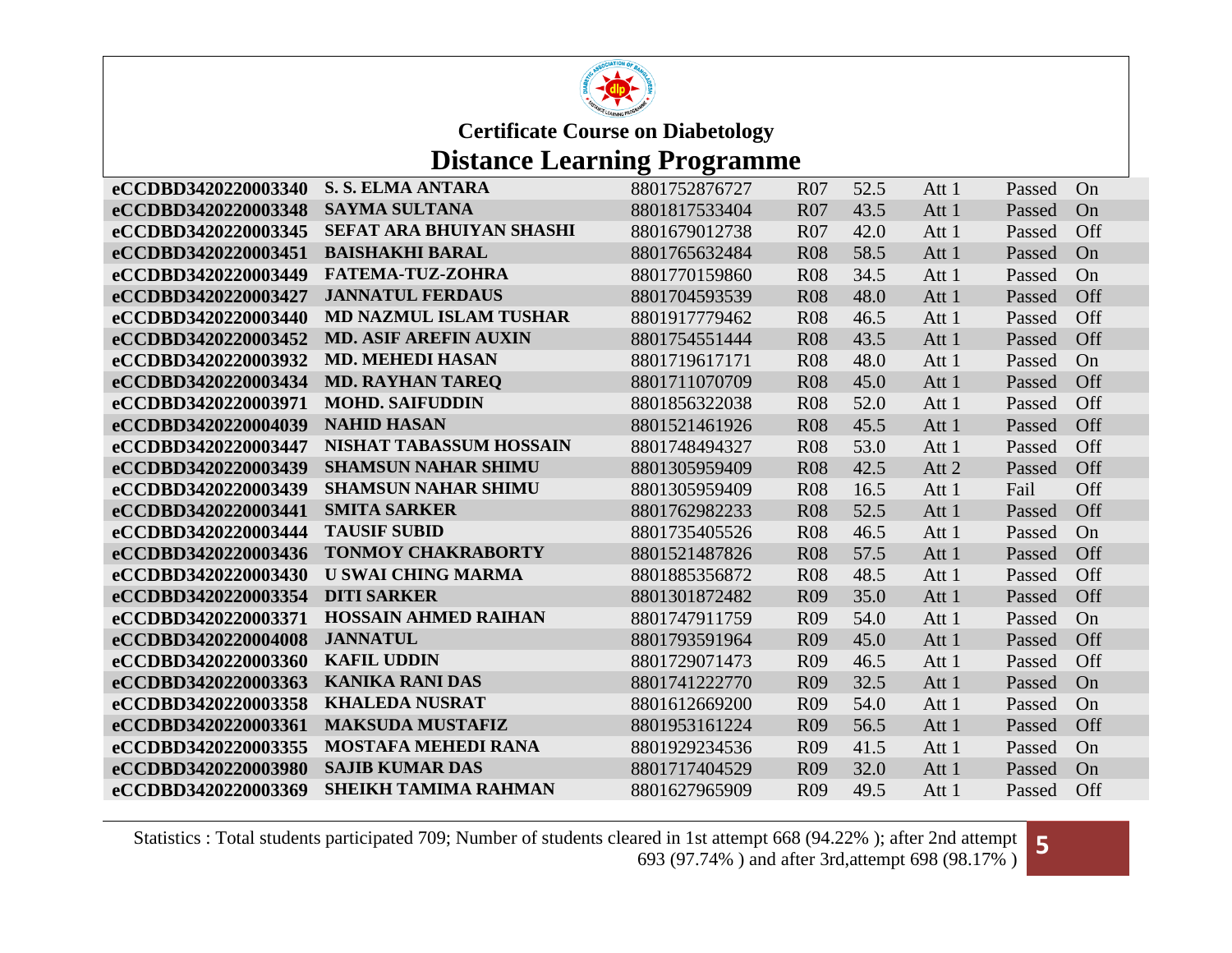

### **Distance Learning Programme**

| eCCDBD3420220003365 | <b>SOUMI CHAKRABARTTY</b>      | 8801716358131 | R <sub>09</sub> | 54.0 | Att 1            | Passed | On  |
|---------------------|--------------------------------|---------------|-----------------|------|------------------|--------|-----|
| eCCDBD3420220003357 | <b>TAHSINA HAQUE</b>           | 8801718944419 | R <sub>09</sub> | 45.0 | Att 1            | Passed | On  |
| eCCDBD3420220003933 | <b>TANZIA PIUS TUHIN</b>       | 8801312523232 | <b>R09</b>      | 55.5 | Att 1            | Passed | Off |
| eCCDBD3420220003373 | <b>TANZINA HOSSAIN TISHA</b>   | 8801775031129 | R <sub>09</sub> | 52.5 | Att <sub>3</sub> | Passed | On  |
| eCCDBD3420220003373 | <b>TANZINA HOSSAIN TISHA</b>   | 8801775031129 | R <sub>09</sub> | 23.5 | Att 2            | Fail   | On  |
| eCCDBD3420220003373 | <b>TANZINA HOSSAIN TISHA</b>   | 8801775031129 | R <sub>09</sub> | 19.5 | Att 1            | Fail   | On  |
| eCCDBD3420220003368 | <b>ZIAUL HASAN</b>             | 8801716510004 | R <sub>09</sub> | 37.5 | Att 1            | Passed | On  |
| eCCDBD3420220004040 | <b>ABBAS BHUIYAN</b>           | 8801737791205 | R10             | 30.0 | Att 1            | Passed | On  |
| eCCDBD3420220003473 | <b>APU CHANDRA BARMAN</b>      | 8801739568763 | <b>R10</b>      | 46.5 | Att 2            | Passed | On  |
| eCCDBD3420220003473 | APU CHANDRA BARMAN             | 8801739568763 | R <sub>10</sub> | 29.0 | Att 1            | Fail   | On  |
| eCCDBD3420220003467 | <b>HUMAYUN RASHID</b>          | 8801869027552 | R <sub>10</sub> | 57.0 | Att 1            | Passed | Off |
| eCCDBD3420220003466 | <b>JAHIR UDDIN</b>             | 8801836483354 | R <sub>10</sub> | 42.0 | Att 1            | Passed | Off |
| eCCDBD3420220003464 | <b>KAZI</b>                    | 8801627116166 | <b>R10</b>      | 49.5 | Att 1            | Passed | Off |
| eCCDBD3420220003476 | <b>MOHAMMAD ARIF HOSSAIN</b>   | 8801309081926 | R <sub>10</sub> | 30.0 | Att 1            | Passed | Off |
| eCCDBD3420220003461 | <b>NAFISA AKTAR SUMI</b>       | 8801911233967 | R10             | 42.0 | Att 1            | Passed | On  |
| eCCDBD3420220003972 | <b>NISHAT NAZNIN</b>           | 8801790226416 | R <sub>10</sub> | 51.0 | Att 1            | Passed | Off |
| eCCDBD3420220003480 | <b>SAHABUDDIN AHMED</b>        | 8801733795278 | <b>R10</b>      | 35.0 | Att 1            | Passed | Off |
| eCCDBD3420220003934 | <b>SAJEDUL ISLAM</b>           | 8801851608738 | R <sub>10</sub> | 51.5 | Att 1            | Passed | Off |
| eCCDBD3420220003456 | <b>SANZID AHMED</b>            | 8801724223464 | <b>R10</b>      | 49.5 | Att 1            | Passed | Off |
| eCCDBD3420220003470 | <b>SAUVIK SARKER</b>           | 8801944335280 | R10             | 54.0 | Att 1            | Passed | Off |
| eCCDBD3420220003458 | <b>SHUVO KUMAR MOZUMDAR</b>    | 8801750351140 | R <sub>10</sub> | 30.0 | Att 1            | Passed | Off |
| eCCDBD3420220003482 | <b>SNAHASHISH DEY</b>          | 8801864784368 | R10             | 48.0 | Att 1            | Passed | Off |
| eCCDBD3420220003479 | <b>TABARAK HOSSAIN BHUIYAN</b> | 8801317708474 | R <sub>10</sub> | 33.5 | Att 1            | Passed | On  |
| eCCDBD3420220003382 | <b>ABIDA SULTANA</b>           | 8801714123568 | R11             | 46.0 | Att 1            | Passed | Off |
| eCCDBD3420220003380 | <b>AL WALIUL ISLAM</b>         | 8801747555552 | R11             | 47.0 | Att 1            | Passed | Off |
| eCCDBD3420220003394 | <b>ISRAT JAHAN</b>             | 8801980407428 | R11             | 37.5 | Att 1            | Passed | Off |
| eCCDBD3420220003376 | <b>JAFRIN HOSSAIN JAME</b>     | 8801521211670 | R11             | 41.5 | Att 1            | Passed | Off |
| eCCDBD3420220003375 | <b>JAFRIN TARANNUM</b>         | 8801634195063 | R11             | 33.0 | Att 1            | Passed | Off |
| eCCDBD3420220003378 | <b>LUBNA AKTER ANY</b>         | 8801788892894 | <b>R11</b>      | 54.0 | Att 1            | Passed | Off |

Statistics : Total students participated 709; Number of students cleared in 1st attempt 668 (94.22% ); after 2nd attempt ared in 1st attempt 668 (94.22% ); after 2nd attempt 693 (97.74%) and after 3rd,attempt 698 (98.17%)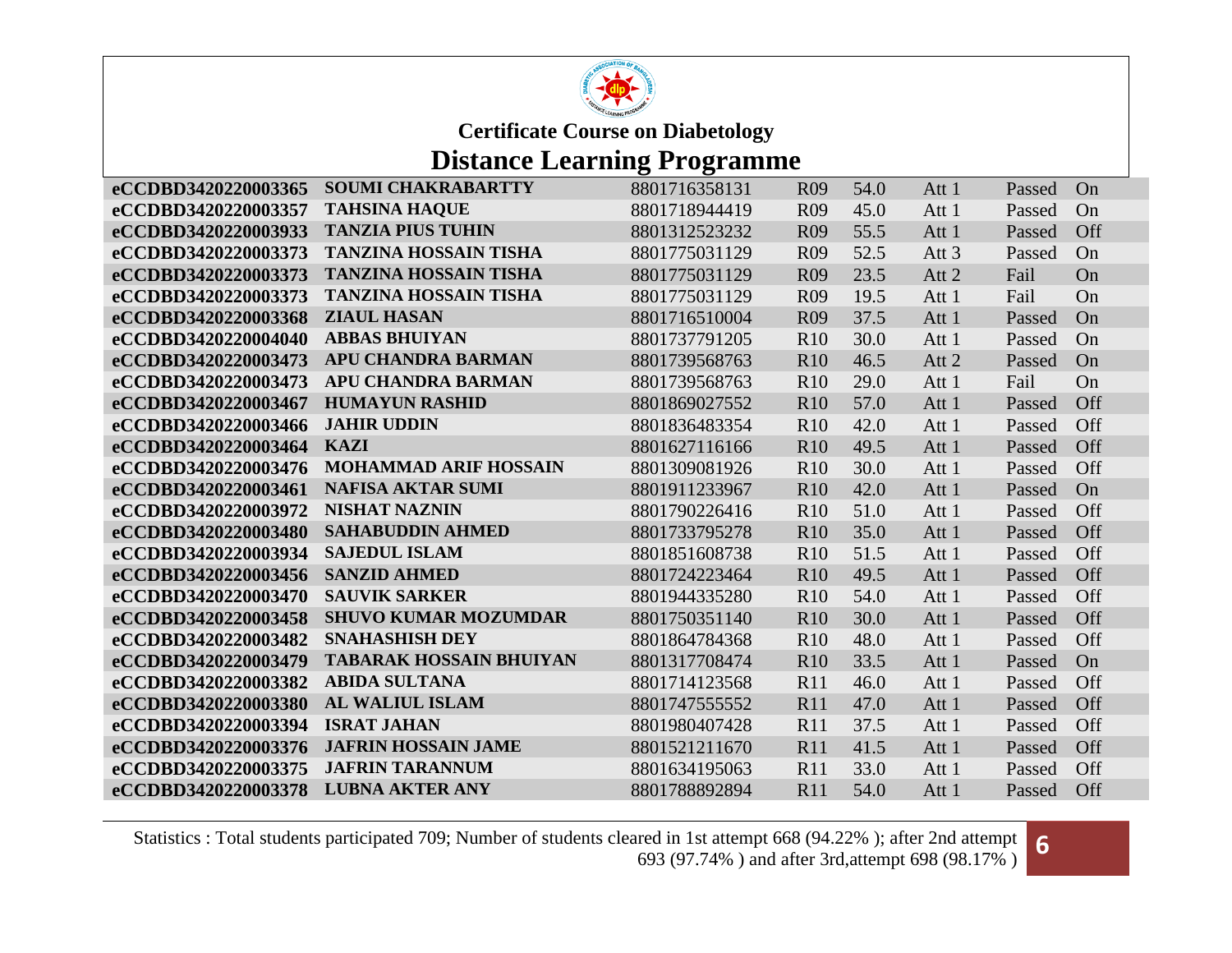

### **Distance Learning Programme**

| <b>MAHBUBA KHATUN</b>         | 8801706176437                                                                                                                                                                                                                                                                                                                                                                                                                                                                                                                         | R11                                                                                                                                                   | 40.5                                                                                                             | Att 1                                                                                | Passed                  | <b>Off</b> |
|-------------------------------|---------------------------------------------------------------------------------------------------------------------------------------------------------------------------------------------------------------------------------------------------------------------------------------------------------------------------------------------------------------------------------------------------------------------------------------------------------------------------------------------------------------------------------------|-------------------------------------------------------------------------------------------------------------------------------------------------------|------------------------------------------------------------------------------------------------------------------|--------------------------------------------------------------------------------------|-------------------------|------------|
| <b>MD. NAHIYAN BAKTH</b>      | 8801949025143                                                                                                                                                                                                                                                                                                                                                                                                                                                                                                                         | R11                                                                                                                                                   | 42.5                                                                                                             | Att 1                                                                                | Passed                  | Off        |
| MD.AZHARUL HAQUE CHOWDHURY    | 8801671398331                                                                                                                                                                                                                                                                                                                                                                                                                                                                                                                         | R11                                                                                                                                                   | 45.0                                                                                                             | Att 1                                                                                | Passed                  | Off        |
| <b>MINORA YEAMIN ROKSHANA</b> | 8801742469156                                                                                                                                                                                                                                                                                                                                                                                                                                                                                                                         | <b>R11</b>                                                                                                                                            | 46.0                                                                                                             | Att 1                                                                                | Passed                  | On         |
| <b>MOST. IRTIZA ANJUM</b>     | 8801521112809                                                                                                                                                                                                                                                                                                                                                                                                                                                                                                                         | R11                                                                                                                                                   | 48.0                                                                                                             | Att 1                                                                                | Passed                  | On         |
| <b>MST. ISRAT JAHAN</b>       | 8801712096585                                                                                                                                                                                                                                                                                                                                                                                                                                                                                                                         | R11                                                                                                                                                   | 48.0                                                                                                             | Att 2                                                                                | Passed                  | Off        |
|                               | 8801712096585                                                                                                                                                                                                                                                                                                                                                                                                                                                                                                                         | R11                                                                                                                                                   | 27.5                                                                                                             | Att 1                                                                                | Fail                    | Off        |
| <b>MST. MAHZABIN MAISHA</b>   | 8801767321809                                                                                                                                                                                                                                                                                                                                                                                                                                                                                                                         | R11                                                                                                                                                   | 32.5                                                                                                             | Att <sub>3</sub>                                                                     | Passed                  | Off        |
|                               | 8801767321809                                                                                                                                                                                                                                                                                                                                                                                                                                                                                                                         | R11                                                                                                                                                   | 25.0                                                                                                             | Att 2                                                                                | Fail                    | Off        |
| <b>MST. MAHZABIN MAISHA</b>   | 8801767321809                                                                                                                                                                                                                                                                                                                                                                                                                                                                                                                         | <b>R11</b>                                                                                                                                            | 24.5                                                                                                             | Att 1                                                                                | Fail                    | Off        |
|                               |                                                                                                                                                                                                                                                                                                                                                                                                                                                                                                                                       | R11                                                                                                                                                   | 39.0                                                                                                             | Att 1                                                                                | Passed                  | On         |
|                               | 8801521560188                                                                                                                                                                                                                                                                                                                                                                                                                                                                                                                         | R11                                                                                                                                                   | 44.0                                                                                                             | Att 1                                                                                | Passed                  | Off        |
|                               | 8801881503463                                                                                                                                                                                                                                                                                                                                                                                                                                                                                                                         | R11                                                                                                                                                   |                                                                                                                  | Att 1                                                                                | Passed                  | Off        |
|                               | 8801791549891                                                                                                                                                                                                                                                                                                                                                                                                                                                                                                                         | R <sub>12</sub>                                                                                                                                       | 49.5                                                                                                             | Att 1                                                                                | Passed                  | Off        |
|                               |                                                                                                                                                                                                                                                                                                                                                                                                                                                                                                                                       |                                                                                                                                                       |                                                                                                                  |                                                                                      | Passed                  | On         |
|                               | 8801732874897                                                                                                                                                                                                                                                                                                                                                                                                                                                                                                                         | R <sub>12</sub>                                                                                                                                       | 48.5                                                                                                             | Att 1                                                                                | Passed                  | Off        |
|                               |                                                                                                                                                                                                                                                                                                                                                                                                                                                                                                                                       | R12                                                                                                                                                   |                                                                                                                  | Att 1                                                                                | Passed                  | On         |
|                               | 8801747851325                                                                                                                                                                                                                                                                                                                                                                                                                                                                                                                         | R <sub>12</sub>                                                                                                                                       |                                                                                                                  | Att 1                                                                                | Passed                  | Off        |
|                               | 8801324402801                                                                                                                                                                                                                                                                                                                                                                                                                                                                                                                         |                                                                                                                                                       |                                                                                                                  | Att 1                                                                                | Passed                  | On         |
|                               |                                                                                                                                                                                                                                                                                                                                                                                                                                                                                                                                       |                                                                                                                                                       |                                                                                                                  | Att 1                                                                                | Passed                  | On         |
|                               |                                                                                                                                                                                                                                                                                                                                                                                                                                                                                                                                       |                                                                                                                                                       |                                                                                                                  |                                                                                      | Passed                  | Off        |
|                               |                                                                                                                                                                                                                                                                                                                                                                                                                                                                                                                                       |                                                                                                                                                       |                                                                                                                  | Att 1                                                                                | Passed                  | On         |
|                               |                                                                                                                                                                                                                                                                                                                                                                                                                                                                                                                                       |                                                                                                                                                       |                                                                                                                  |                                                                                      | Passed                  | On         |
|                               |                                                                                                                                                                                                                                                                                                                                                                                                                                                                                                                                       |                                                                                                                                                       |                                                                                                                  | Att 1                                                                                | Passed                  | Off        |
|                               | 8801714254393                                                                                                                                                                                                                                                                                                                                                                                                                                                                                                                         | R <sub>12</sub>                                                                                                                                       | 57.0                                                                                                             | Att 1                                                                                | Passed                  | Off        |
|                               |                                                                                                                                                                                                                                                                                                                                                                                                                                                                                                                                       |                                                                                                                                                       |                                                                                                                  | Att 1                                                                                | Passed                  | Off        |
| <b>SHAKIL AHMMED</b>          | 8801962444078                                                                                                                                                                                                                                                                                                                                                                                                                                                                                                                         | R <sub>12</sub>                                                                                                                                       | 52.0                                                                                                             | Att 1                                                                                | Passed                  | Off        |
|                               | 8801675536090                                                                                                                                                                                                                                                                                                                                                                                                                                                                                                                         | R <sub>13</sub>                                                                                                                                       | 55.5                                                                                                             | Att 1                                                                                | Passed                  | Off        |
|                               | 8801728646700                                                                                                                                                                                                                                                                                                                                                                                                                                                                                                                         | R13                                                                                                                                                   | 51.0                                                                                                             | Att 1                                                                                | Passed                  | Off        |
|                               | <b>MST. ISRAT JAHAN</b><br><b>MST. MAHZABIN MAISHA</b><br><b>NAIMUR RAHMAN</b><br><b>NIGAR SULTANA</b><br><b>TASNIA BINTE SATTAR BINTE SATTAR</b><br><b>ABDUR ROKIB</b><br><b>AHSAN HABIB</b><br><b>ALIZA ASHRAFI</b><br><b>DEVJANI KAR</b><br><b>DIPTEEMOY SAHA</b><br>DR. MITHUN CHAKRABORTY<br><b>FAHAMIDA NAZNEEN ZEBIN ZEBIN</b><br>M. M. FAZLE RABBI<br><b>MASUD IBNA ABDULLAH</b><br>MD. AL AKSA<br><b>MD. EMRUL HASSAN</b><br><b>MOSTAFA KAMAL BIPLOB</b><br><b>SHAHORIAR AHMED</b><br><b>ABU NAYEEM</b><br><b>ASIF ADNAN</b> | 8801937644643<br>8801922174033<br>8801812118999<br>8801779639094<br>8801324400585<br>8801779776963<br>8801737391409<br>8801521227072<br>8801907215838 | R <sub>12</sub><br>R12<br>R <sub>12</sub><br>R12<br>R <sub>12</sub><br>R <sub>12</sub><br>R <sub>12</sub><br>R12 | 43.5<br>47.0<br>51.0<br>40.5<br>50.0<br>55.5<br>49.5<br>55.5<br>36.5<br>39.0<br>48.5 | Att 1<br>Att 1<br>Att 1 |            |

Statistics : Total students participated 709; Number of students cleared in 1st attempt 668 (94.22%); after 2nd attempt ared in 1st attempt 668 (94.22% ); after 2nd attempt 693 (97.74%) and after 3rd,attempt 698 (98.17%)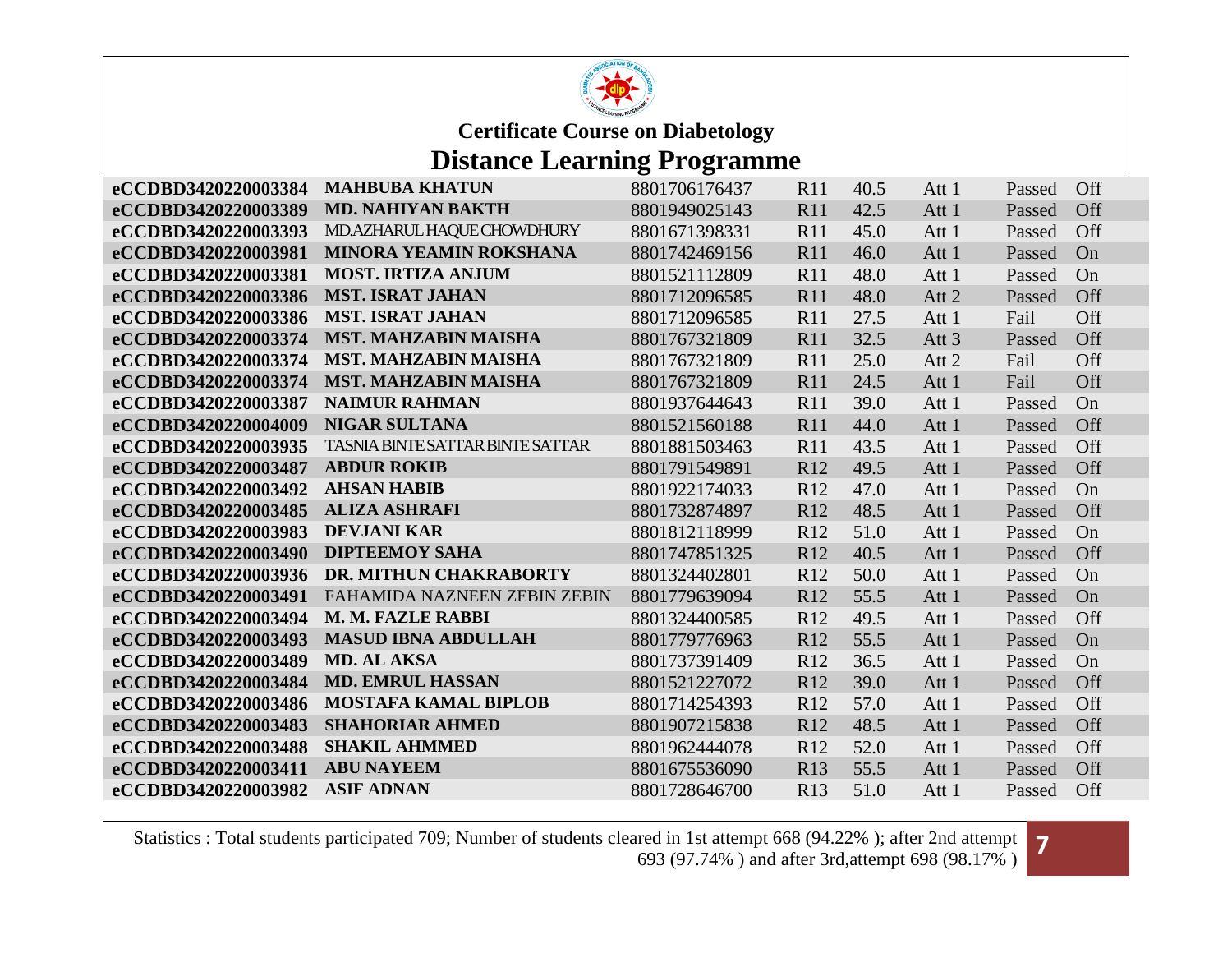

## **Distance Learning Programme**

| eCCDBD3420220003413 | <b>FARJANA YEASMEEN</b>       | 8801934006452 | R <sub>13</sub> | 58.5 | Att 1            | Passed | On  |
|---------------------|-------------------------------|---------------|-----------------|------|------------------|--------|-----|
| eCCDBD3420220003925 | <b>KH. RONJU AHAMED</b>       | 8801719509144 | R <sub>13</sub> | 44.0 | Att 1            | Passed | Off |
| eCCDBD3420220003937 | <b>MD RAHMAT ULLAH</b>        | 8801795000695 | R13             | 51.0 | Att 1            | Passed | On  |
| eCCDBD3420220003432 | <b>MD. ARAFAT JAHANGIR</b>    | 8801826512812 | R13             | 55.5 | Att 1            | Passed | On  |
| eCCDBD3420220003396 | MD. MAZHARUL ISLAM CHOWDHURY  | 8801790148123 | R13             | 48.0 | Att 1            | Passed | Off |
| eCCDBD3420220003431 | <b>MD. TARIQUL ISLAM</b>      | 8801628416926 | R <sub>13</sub> | 54.0 | Att 1            | Passed | On  |
| eCCDBD3420220003414 | <b>MOHAMMAD MATIUR RAHMAN</b> | 8801627151615 | R13             | 52.0 | Att 1            | Passed | Off |
| eCCDBD3420220003410 | <b>MST. MORIUM RAHMAN</b>     | 8801775868098 | R13             | 45.5 | Att 1            | Passed | On  |
| eCCDBD3420220003429 | <b>NANI GOPAL HALDER</b>      | 8801994369834 | R13             | 46.5 | Att 1            | Passed | On  |
| eCCDBD3420220003424 | <b>RAIHAN AHMED</b>           | 8801766120455 | R13             | 52.5 | Att 1            | Passed | On  |
| eCCDBD3420220003426 | <b>ROHIT ROY</b>              | 8801759408086 | R13             | 51.0 | Att 1            | Passed | Off |
| eCCDBD3420220003428 | <b>SHAHARIA AKTER RUMKY</b>   | 8801622151553 | R13             | 54.0 | Att 1            | Passed | Off |
| eCCDBD3420220003501 | DR IQBAL HOSSAIN              | 8801675188727 | R <sub>14</sub> | 36.0 | Att 1            | Passed | On  |
| eCCDBD3420220003502 | <b>DR SHARMIN AKTER</b>       | 8801612553549 | R <sub>14</sub> | 48.0 | Att 1            | Passed | Off |
| eCCDBD3420220003507 | <b>FATEMA HASAN</b>           | 8801880899959 | R <sub>14</sub> | 54.0 | Att 1            | Passed | Off |
| eCCDBD3420220003505 | <b>JAKARIA ANSARY</b>         | 8801740046180 | R <sub>14</sub> | 36.0 | Att 1            | Passed | Off |
| eCCDBD3420220003506 | <b>KASHMARY AFRIN</b>         | 8801964302046 | R <sub>14</sub> | 54.5 | Att 1            | Passed | Off |
| eCCDBD3420220003499 | <b>KAZI SHIHAB UDDIN PEAL</b> | 8801832896455 | R <sub>14</sub> | 14.0 | Att <sub>3</sub> | Fail   | On  |
| eCCDBD3420220003499 | <b>KAZI SHIHAB UDDIN PEAL</b> | 8801832896455 | R <sub>14</sub> | 22.5 | Att 2            | Fail   | On  |
| eCCDBD3420220003499 | <b>KAZI SHIHAB UDDIN PEAL</b> | 8801832896455 | R14             | 19.5 | Att 1            | Fail   | On  |
| eCCDBD3420220003500 | <b>MAHMUD ALAM SABIT</b>      | 8801628906121 | R <sub>14</sub> | 54.5 | Att 1            | Passed | Off |
| eCCDBD3420220003508 | <b>MD. SAIFUZZAMAN</b>        | 8801521455993 | R14             | 45.0 | Att 1            | Passed | On  |
| eCCDBD3420220003503 | <b>MOUMITA CHAKRABORTY</b>    | 8801796207423 | R <sub>14</sub> | 49.5 | Att 1            | Passed | Off |
| eCCDBD3420220003504 | <b>MUHAMMAD MAHEDI HASAN</b>  | 8801912463594 | R14             | 44.0 | Att 1            | Passed | Off |
| eCCDBD3420220003496 | <b>SABBIR AHMED</b>           | 8801780195435 | R <sub>14</sub> | 54.0 | Att 1            | Passed | Off |
| eCCDBD3420220003497 | <b>SAKIB ABRAR</b>            | 8801701875544 | R14             | 57.0 | Att 1            | Passed | On  |
| eCCDBD3420220003498 | <b>SHARMIN ALAM</b>           | 8801762549937 | R <sub>14</sub> | 32.0 | Att 1            | Passed | Off |
| eCCDBD3420220003938 | <b>SUMAYA ISLAM</b>           | 8801795198720 | R <sub>14</sub> | 30.0 | Att 1            | Passed | Off |
| eCCDBD3420220003939 | <b>ASHIK BIN MAMUN</b>        | 8801763629576 | R15             | 31.5 | Att 2            | Passed | Off |

Statistics : Total students participated 709; Number of students cleared in 1st attempt 668 (94.22%); after 2nd attempt ared in 1st attempt 668 (94.22% ); after 2nd attempt 693 (97.74%) and after 3rd,attempt 698 (98.17%)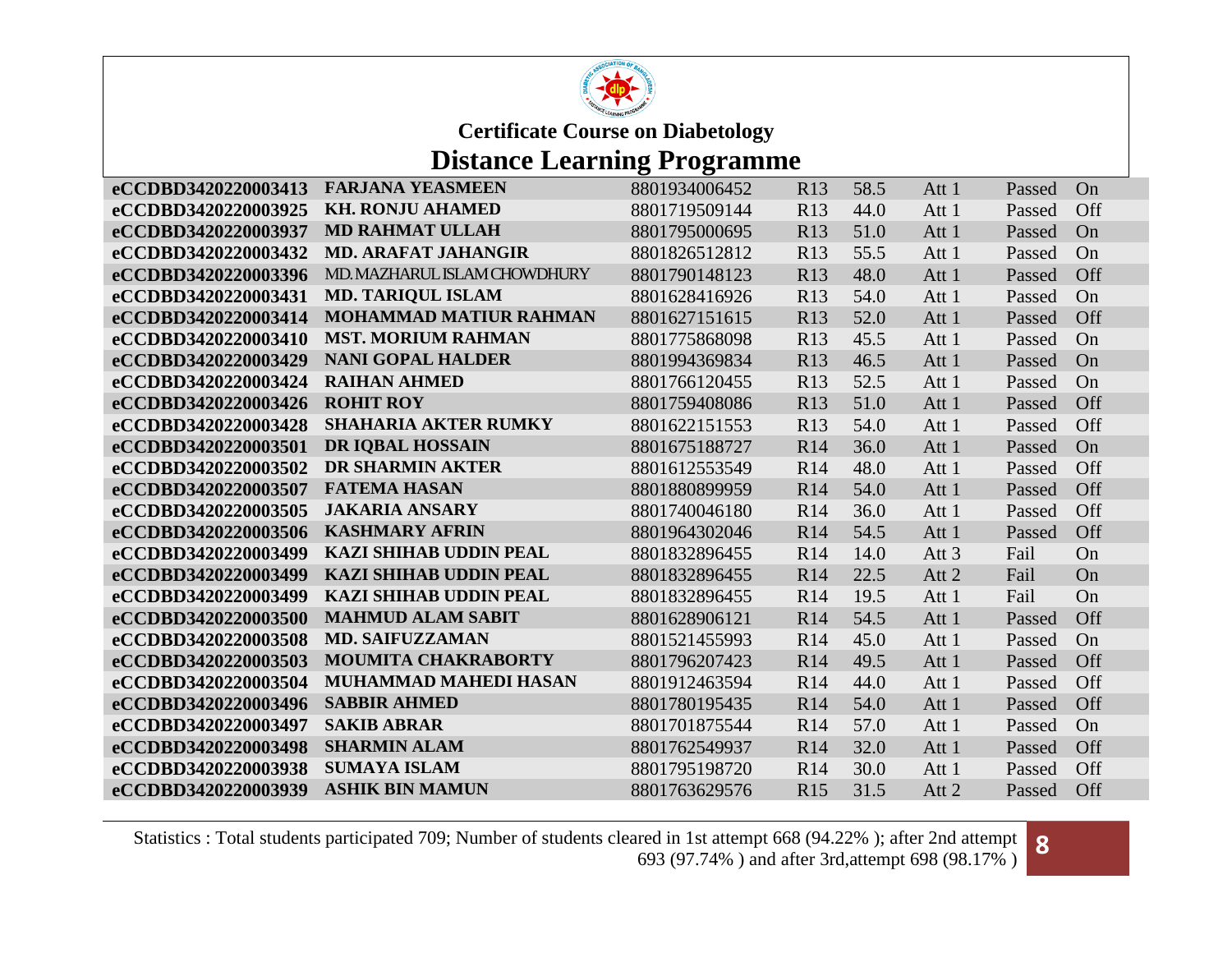

# **Distance Learning Programme**

| eCCDBD3420220003939 | <b>ASHIK BIN MAMUN</b>         | 8801763629576 | R15             | 28.5 | Att 1            | Fail   | Off |
|---------------------|--------------------------------|---------------|-----------------|------|------------------|--------|-----|
| eCCDBD3420220003453 | <b>BADRUN NAHAR TULY</b>       | 8801728430436 | R15             | 51.0 | Att 1            | Passed | Off |
| eCCDBD3420220003448 | <b>FARHANA YOUSUF</b>          | 8801680101050 | R15             | 41.0 | Att 1            | Passed | Off |
| eCCDBD3420220003437 | <b>FOWZIA HOSSAIN TANNI</b>    | 8801913754446 | R15             | 43.5 | Att 1            | Passed | On  |
| eCCDBD3420220003457 | <b>ISTIAQUE AHMED KHAN</b>     | 8801921237344 | R15             | 52.5 | Att 1            | Passed | Off |
| eCCDBD3420220003455 | <b>MAUMITA SHIL</b>            | 8801741937753 | R15             | 43.5 | Att 1            | Passed | On  |
| eCCDBD3420220003433 | <b>MD JAHANGIR ALAM</b>        | 8801766025126 | R15             | 46.5 | Att 1            | Passed | Off |
| eCCDBD3420220003435 | <b>MD. SAKIB MEHEDI</b>        | 8801672904018 | R15             | 26.0 | Att <sub>3</sub> | Fail   | On  |
| eCCDBD3420220003435 | <b>MD. SAKIB MEHEDI</b>        | 8801672904018 | R15             | 28.0 | Att 2            | Fail   | On  |
| eCCDBD3420220003435 | <b>MD. SAKIB MEHEDI</b>        | 8801672904018 | R15             | 24.5 | Att 1            | Fail   | On  |
| eCCDBD3420220003442 | <b>MD. SHAHINUR RAHAMAN</b>    | 8801552638312 | R15             | 36.0 | Att 1            | Passed | Off |
| eCCDBD3420220003985 | MINHAZ - UL - HAQUE            | 8801775225207 | R15             | 51.0 | Att 1            | Passed | On  |
| eCCDBD3420220003443 | <b>MONZURUL HASAN SAIKAT</b>   | 8801631928709 | R15             | 45.0 | Att 1            | Passed | On  |
| eCCDBD3420220003454 | <b>MUHAMMAD IMRAN HOSSAIN</b>  | 8801775078222 | R15             | 57.0 | Att 1            | Passed | On  |
| eCCDBD3420220003445 | <b>RUBAYEAT SHARMIN</b>        | 8801778390520 | R15             | 28.5 | Att <sub>3</sub> | Fail   | Off |
| eCCDBD3420220003445 | <b>RUBAYEAT SHARMIN</b>        | 8801778390520 | R15             | 21.0 | Att 2            | Fail   | Off |
| eCCDBD3420220003445 | <b>RUBAYEAT SHARMIN</b>        | 8801778390520 | R15             | 19.5 | Att 1            | Fail   | Off |
| eCCDBD3420220004011 | <b>SUMIA BINTE ZAMAN</b>       | 8801864774618 | R15             | 58.5 | Att 1            | Passed | Off |
| eCCDBD3420220003446 | <b>TONMOY PAL JOY</b>          | 8801930723458 | R15             | 36.0 | Att 1            | Passed | Off |
| eCCDBD3420220003526 | <b>ABDULLAH AL RAGIB</b>       | 8801674012793 | R <sub>16</sub> | 55.5 | Att 1            | Passed | On  |
| eCCDBD3420220003529 | <b>ANIKA ANJUM JISA</b>        | 8801717797909 | R <sub>16</sub> | 51.5 | Att 1            | Passed | Off |
| eCCDBD3420220003527 | <b>ASMAUL HUSNA</b>            | 8801774668348 | R <sub>16</sub> | 37.5 | Att 1            | Passed | On  |
| eCCDBD3420220003520 | <b>FATIMA TORSA JYOTI</b>      | 8801710242701 | <b>R16</b>      | 48.5 | Att 1            | Passed | On  |
| eCCDBD3420220003516 | <b>KHURSHID ZAHAN MONIRA</b>   | 8801789635632 | R <sub>16</sub> | 53.5 | Att 1            | Passed | On  |
| eCCDBD3420220004029 | <b>MD. JUBAIR AHMED SIKDER</b> | 8801765828861 | R <sub>16</sub> | 58.5 | Att 1            | Passed | Off |
| eCCDBD3420220003525 | <b>MOST. SHAHNEWAZ AKTER</b>   | 8801853600600 | R <sub>16</sub> | 42.0 | Att 1            | Passed | On  |
| eCCDBD3420220003522 | <b>NAZMUL HOSSAIN NILOY</b>    | 8801712944500 | R <sub>16</sub> | 50.5 | Att 1            | Passed | Off |
| eCCDBD3420220003514 | <b>PROMISE KUMAR SHIB</b>      | 8801837425217 | <b>R16</b>      | 47.5 | Att 1            | Passed | On  |
| eCCDBD3420220003528 | <b>SADIA FERDOUSI NISHAT</b>   | 8801688941390 | R <sub>16</sub> | 48.0 | Att 2            | Passed | Off |

Statistics : Total students participated 709; Number of students cleared in 1st attempt 668 (94.22% ); after 2nd attempt ared in 1st attempt 668 (94.22%); after 2nd attempt 693 (97.74%) and after 3rd,attempt 698 (98.17%)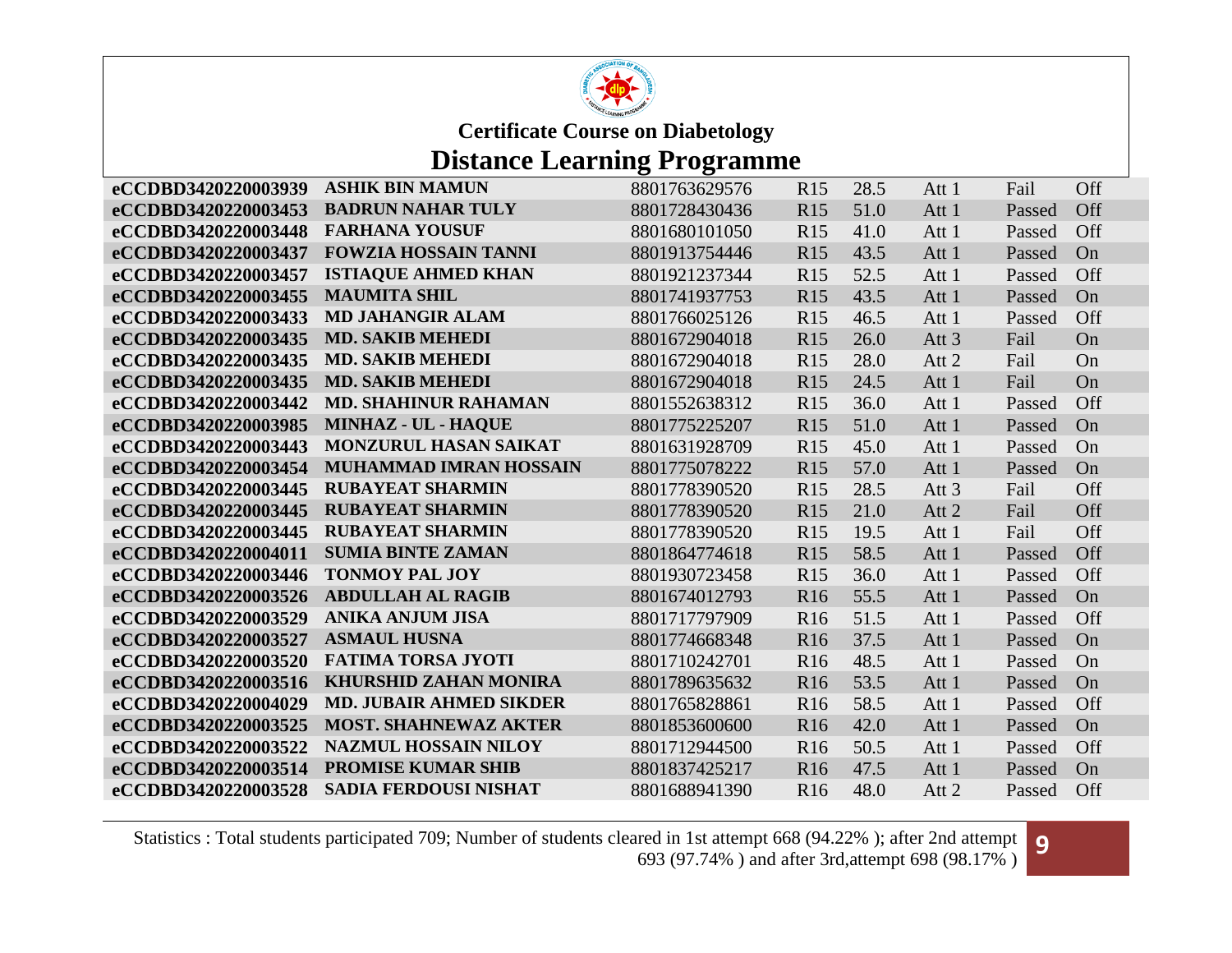

### **Distance Learning Programme**

| eCCDBD3420220003528 | <b>SADIA FERDOUSI NISHAT</b>    | 8801688941390 | R <sub>16</sub> | 27.0 | Att 1 | Fail   | Off |
|---------------------|---------------------------------|---------------|-----------------|------|-------|--------|-----|
| eCCDBD3420220003524 | <b>SADIKUR RAHMAN</b>           | 8801991171100 | R <sub>16</sub> | 35.0 | Att 1 | Passed | On  |
| eCCDBD3420220003986 | <b>SUMAIYA ISLAM</b>            | 8801537346104 | R <sub>16</sub> | 48.0 | Att 1 | Passed | Off |
| eCCDBD3420220003518 | <b>SURAIYA AZAD TRISHA</b>      | 8801787941700 | R <sub>16</sub> | 54.5 | Att 1 | Passed | Off |
| eCCDBD3420220003510 | <b>TONMOY BISWAS</b>            | 8801876522400 | R <sub>16</sub> | 47.5 | Att 1 | Passed | Off |
| eCCDBD3420220003940 | <b>TURIN TANZILA AHMED KONI</b> | 8801324404869 | R <sub>16</sub> | 40.0 | Att 1 | Passed | Off |
| eCCDBD3420220003523 | <b>WASEE AHMED</b>              | 8801624093264 | R <sub>16</sub> | 47.0 | Att 1 | Passed | On  |
| eCCDBD3420220003941 | <b>ABUL KASHEM AZAD</b>         | 8801717307557 | R <sub>17</sub> | 31.5 | Att 1 | Passed | On  |
| eCCDBD3420220004012 | <b>DEBASHISH KUMAR ACHARJEE</b> | 8801303231552 | R17             | 45.0 | Att 1 | Passed | On  |
| eCCDBD3420220003472 | <b>FARZANA TANNI</b>            | 8801615253835 | R17             | 49.5 | Att 1 | Passed | Off |
| eCCDBD3420220003463 | <b>HUMISHA AHMED</b>            | 8801673577591 | R17             | 46.5 | Att 1 | Passed | Off |
| eCCDBD3420220003462 | <b>IBRAHIM KABIR</b>            | 8801685655091 | R <sub>17</sub> | 54.0 | Att 1 | Passed | Off |
| eCCDBD3420220003469 | <b>KARABI BHOWMICK SWATHI</b>   | 8801407638062 | R17             | 34.0 | Att 1 | Passed | Off |
| eCCDBD3420220003475 | KHAIRULLA-AL-MUDASSIR           | 8801758040487 | R <sub>17</sub> | 46.0 | Att 1 | Passed | Off |
| eCCDBD3420220003460 | <b>KHILFATJAHAN</b>             | 8801957198638 | R17             | 45.0 | Att 1 | Passed | Off |
| eCCDBD3420220003471 | <b>MD. AZIZUR RAHMAN AHSAN</b>  | 8801860828396 | R17             | 57.0 | Att 1 | Passed | On  |
| eCCDBD3420220003987 | <b>MD.MUSHFEQUR RAHMAN KHAN</b> | 8801773035916 | R17             | 48.0 | Att 1 | Passed | On  |
| eCCDBD3420220003465 | <b>NAZIUR RAHMAN</b>            | 8801755281998 | R17             | 57.0 | Att 1 | Passed | Off |
| eCCDBD3420220003478 | NILUPA AKHTAR MOLY              | 8801718721208 | R17             | 40.5 | Att 1 | Passed | On  |
| eCCDBD3420220003477 | <b>RAJIB</b>                    | 8801534566312 | R17             | 37.5 | Att 2 | Passed | On  |
| eCCDBD3420220003477 | <b>RAJIB</b>                    | 8801534566312 | R17             | 23.0 | Att 1 | Fail   | On  |
| eCCDBD3420220003459 | SABRINA MOMOTAZ MOMOTA          | 8801318156508 | R17             | 54.0 | Att 1 | Passed | Off |
| eCCDBD3420220003474 | <b>SAMINA GULL</b>              | 8801718312848 | R17             | 52.5 | Att 1 | Passed | Off |
| eCCDBD3420220003468 | <b>TAREK RAHMAN JIM</b>         | 8801683003868 | R17             | 52.5 | Att 1 | Passed | Off |
| eCCDBD3420220003541 | <b>ASIBUR RAHMAN</b>            | 8801715068040 | <b>R18</b>      | 36.0 | Att 1 | Passed | Off |
| eCCDBD3420220003545 | <b>DR.MST.SAJEDA BEGUM</b>      | 8801737365641 | <b>R18</b>      | 51.0 | Att 1 | Passed | On  |
| eCCDBD3420220003543 | <b>FARHANA AKTHER</b>           | 8801820186991 | <b>R18</b>      | 40.5 | Att 1 | Passed | Off |
| eCCDBD3420220004030 | <b>KAZI ZIKRUR RAZZAQUE</b>     | 8801819287546 | <b>R18</b>      | 51.0 | Att 1 | Passed | On  |
| eCCDBD3420220003551 | <b>KOMOL KUMAR ROY</b>          | 8801750779570 | <b>R18</b>      | 54.0 | Att 1 | Passed | On  |

Statistics : Total students participated 709; Number of students cleared in 1st attempt 668 (94.22% ); after 2nd attempt ared in 1st attempt 668 (94.22%); after 2nd attempt **10**<br>693 (97.74%) and after 3rd,attempt 698 (98.17%)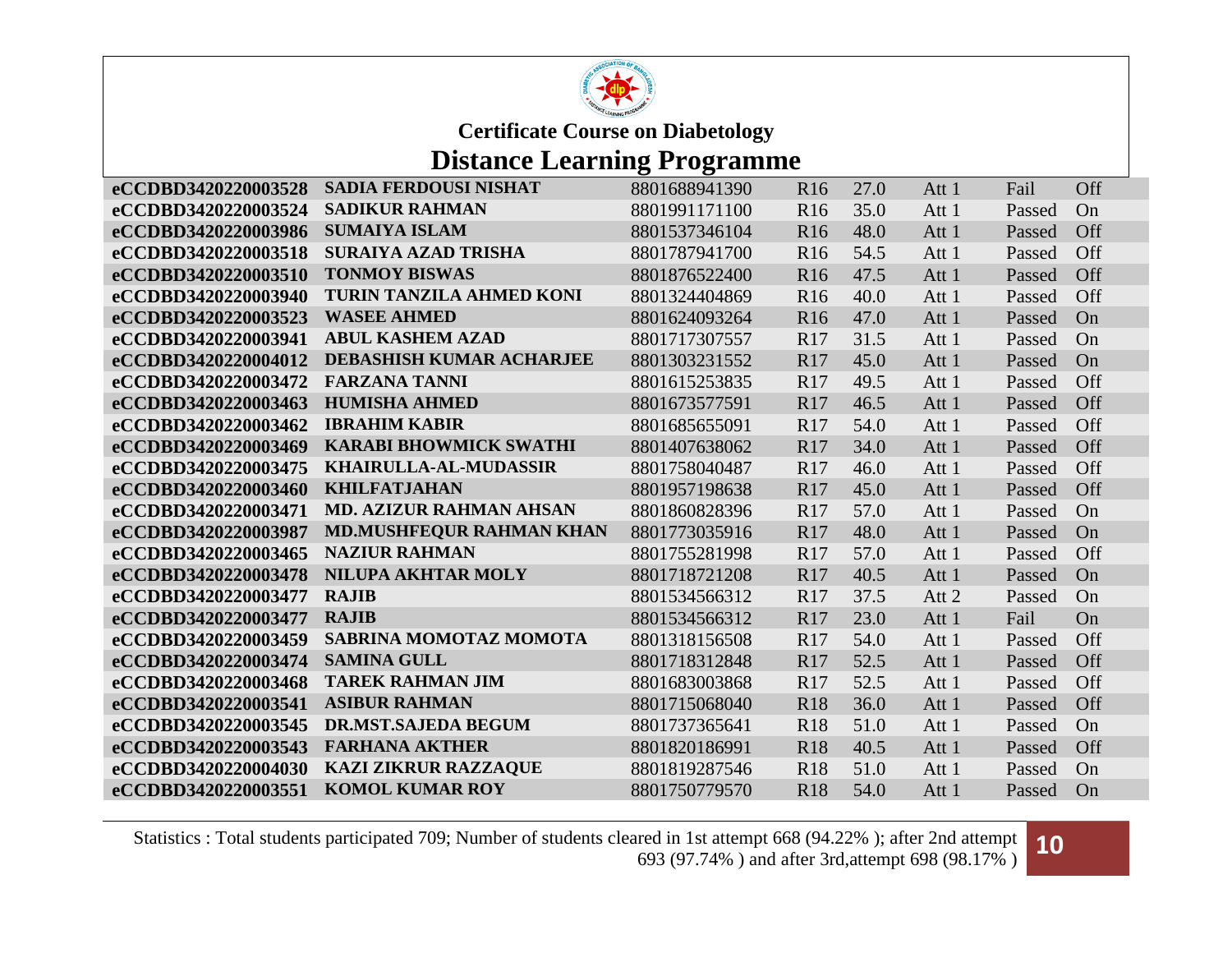

### **Distance Learning Programme**

| <b>MD KHOSHROZ SAMAD</b>      | 8801713044158                                                                                                                                                                                                                                                                                                                                                                                                                                                                                                | R <sub>18</sub>                                                                                                     | 25.0                                                                                                           | Att 1                                                                        | Fail   | Off |
|-------------------------------|--------------------------------------------------------------------------------------------------------------------------------------------------------------------------------------------------------------------------------------------------------------------------------------------------------------------------------------------------------------------------------------------------------------------------------------------------------------------------------------------------------------|---------------------------------------------------------------------------------------------------------------------|----------------------------------------------------------------------------------------------------------------|------------------------------------------------------------------------------|--------|-----|
| <b>MD. RAIHAN HOSSAIN</b>     | 8801717601962                                                                                                                                                                                                                                                                                                                                                                                                                                                                                                | <b>R18</b>                                                                                                          | 34.5                                                                                                           | Att 2                                                                        | Passed | On  |
| <b>MD. RAIHAN HOSSAIN</b>     | 8801717601962                                                                                                                                                                                                                                                                                                                                                                                                                                                                                                | <b>R18</b>                                                                                                          | 13.0                                                                                                           | Att 1                                                                        | Fail   | On  |
| <b>MD.ATIQUR RAHMAN</b>       | 8801725280030                                                                                                                                                                                                                                                                                                                                                                                                                                                                                                | R <sub>18</sub>                                                                                                     | 42.0                                                                                                           | Att 1                                                                        | Passed | On  |
| <b>MD.IMRAN HOSSAN</b>        | 8801701031402                                                                                                                                                                                                                                                                                                                                                                                                                                                                                                | <b>R18</b>                                                                                                          | 46.5                                                                                                           | Att 1                                                                        | Passed | Off |
| <b>MD.MAHMUDUR RAHMAN</b>     | 8801910760003                                                                                                                                                                                                                                                                                                                                                                                                                                                                                                | <b>R18</b>                                                                                                          | 52.5                                                                                                           | Att 1                                                                        | Passed | On  |
| <b>MD.MOINUL ISLAM SHAHIN</b> | 8801717127554                                                                                                                                                                                                                                                                                                                                                                                                                                                                                                | <b>R18</b>                                                                                                          | 48.0                                                                                                           | Att 1                                                                        | Passed | On  |
| <b>MD.RASHID-AL-MAHMOOD</b>   | 8801921602101                                                                                                                                                                                                                                                                                                                                                                                                                                                                                                | <b>R18</b>                                                                                                          | 46.5                                                                                                           | Att 1                                                                        | Passed | Off |
|                               | 8801818675331                                                                                                                                                                                                                                                                                                                                                                                                                                                                                                | <b>R18</b>                                                                                                          | 52.5                                                                                                           | Att 1                                                                        | Passed | Off |
|                               | 8801742774774                                                                                                                                                                                                                                                                                                                                                                                                                                                                                                | <b>R18</b>                                                                                                          | 43.5                                                                                                           | Att 1                                                                        | Passed | Off |
| <b>OMAR SHAHRIAR TANVIR</b>   | 8801670331018                                                                                                                                                                                                                                                                                                                                                                                                                                                                                                | <b>R18</b>                                                                                                          | 51.0                                                                                                           | Att 1                                                                        | Passed | Off |
|                               | 8801716747478                                                                                                                                                                                                                                                                                                                                                                                                                                                                                                | <b>R18</b>                                                                                                          | 52.5                                                                                                           | Att 1                                                                        | Passed | Off |
|                               | 8801782188033                                                                                                                                                                                                                                                                                                                                                                                                                                                                                                | R <sub>19</sub>                                                                                                     | 51.0                                                                                                           | Att 1                                                                        | Passed | Off |
|                               | 8801829139262                                                                                                                                                                                                                                                                                                                                                                                                                                                                                                | R <sub>19</sub>                                                                                                     |                                                                                                                | Att 1                                                                        | Passed | On  |
|                               |                                                                                                                                                                                                                                                                                                                                                                                                                                                                                                              |                                                                                                                     |                                                                                                                | Att 1                                                                        | Passed | On  |
|                               | 8801722996090                                                                                                                                                                                                                                                                                                                                                                                                                                                                                                | R <sub>19</sub>                                                                                                     |                                                                                                                | Att 2                                                                        | Passed | Off |
|                               | 8801722996090                                                                                                                                                                                                                                                                                                                                                                                                                                                                                                | R19                                                                                                                 | 23.5                                                                                                           | Att 1                                                                        | Fail   | Off |
|                               | 8801303255735                                                                                                                                                                                                                                                                                                                                                                                                                                                                                                |                                                                                                                     |                                                                                                                | Att 1                                                                        | Passed | Off |
|                               | 8801719351177                                                                                                                                                                                                                                                                                                                                                                                                                                                                                                | R <sub>19</sub>                                                                                                     | 45.5                                                                                                           | Att 1                                                                        | Passed | On  |
|                               |                                                                                                                                                                                                                                                                                                                                                                                                                                                                                                              | R <sub>19</sub>                                                                                                     |                                                                                                                | Att 1                                                                        | Passed | Off |
|                               |                                                                                                                                                                                                                                                                                                                                                                                                                                                                                                              |                                                                                                                     |                                                                                                                | Att 1                                                                        | Passed | On  |
|                               |                                                                                                                                                                                                                                                                                                                                                                                                                                                                                                              | R <sub>19</sub>                                                                                                     |                                                                                                                | Att 1                                                                        | Passed | On  |
|                               |                                                                                                                                                                                                                                                                                                                                                                                                                                                                                                              |                                                                                                                     |                                                                                                                |                                                                              | Passed | On  |
|                               |                                                                                                                                                                                                                                                                                                                                                                                                                                                                                                              |                                                                                                                     |                                                                                                                | Att 1                                                                        | Passed | Off |
|                               |                                                                                                                                                                                                                                                                                                                                                                                                                                                                                                              |                                                                                                                     |                                                                                                                | Att 1                                                                        | Passed | On  |
|                               | 8801790297926                                                                                                                                                                                                                                                                                                                                                                                                                                                                                                | R <sub>19</sub>                                                                                                     | 40.5                                                                                                           | Att 1                                                                        | Passed | Off |
| <b>SREEMA GOSWAMI</b>         | 8801717139288                                                                                                                                                                                                                                                                                                                                                                                                                                                                                                | R <sub>19</sub>                                                                                                     | 46.5                                                                                                           | Att 1                                                                        | Passed | On  |
| <b>SUJAN KUMAR SAHA</b>       | 8801612172417                                                                                                                                                                                                                                                                                                                                                                                                                                                                                                | R <sub>19</sub>                                                                                                     | 49.5                                                                                                           | Att 1                                                                        | Passed | Off |
| <b>UMME HABIBA</b>            | 8801763015612                                                                                                                                                                                                                                                                                                                                                                                                                                                                                                | R <sub>19</sub>                                                                                                     | 52.5                                                                                                           | Att 1                                                                        | Passed | On  |
|                               | <b>MOHAMMAD RAIHANUL KABIR</b><br><b>MST. ROWNOCK JAHAN</b><br><b>TIMIR KUMAR SAHA</b><br><b>FARHANA</b><br>KHANDAKER ISMAT JAHAN ROSHNI<br><b>MARUFUR RAHMAN RABBY</b><br><b>MD MOSTAFIJUR RAHMAN</b><br><b>MD MOSTAFIJUR RAHMAN</b><br><b>MD. AHSAN HABIB HABIB</b><br><b>MD. FAZLE RABBI NAHID</b><br><b>MD. SABBIR AHMED</b><br><b>MD.MAHAMUDUN NOVE</b><br><b>MUNTASIR DASTOGIR</b><br><b>REZAUL HAQUE</b><br><b>S M SAMIUL NAFIS</b><br><b>SABRINA SULTANA SHORNA</b><br>SHEIKHMST KHAJIDA AKTER MEELI | 8801521542637<br>8801722424530<br>8801882030108<br>8801953849219<br>8801973727749<br>8801686052122<br>8801763531318 | R <sub>19</sub><br>R <sub>19</sub><br>R <sub>19</sub><br>R <sub>19</sub><br>R <sub>19</sub><br>R <sub>19</sub> | 30.5<br>51.0<br>33.5<br>55.5<br>33.0<br>30.0<br>51.0<br>43.5<br>46.5<br>37.5 | Att 1  |     |

Statistics : Total students participated 709; Number of students cleared in 1st attempt 668 (94.22% ); after 2nd attempt ared in 1st attempt 668 (94.22%); after 2nd attempt **11**<br>693 (97.74%) and after 3rd,attempt 698 (98.17%)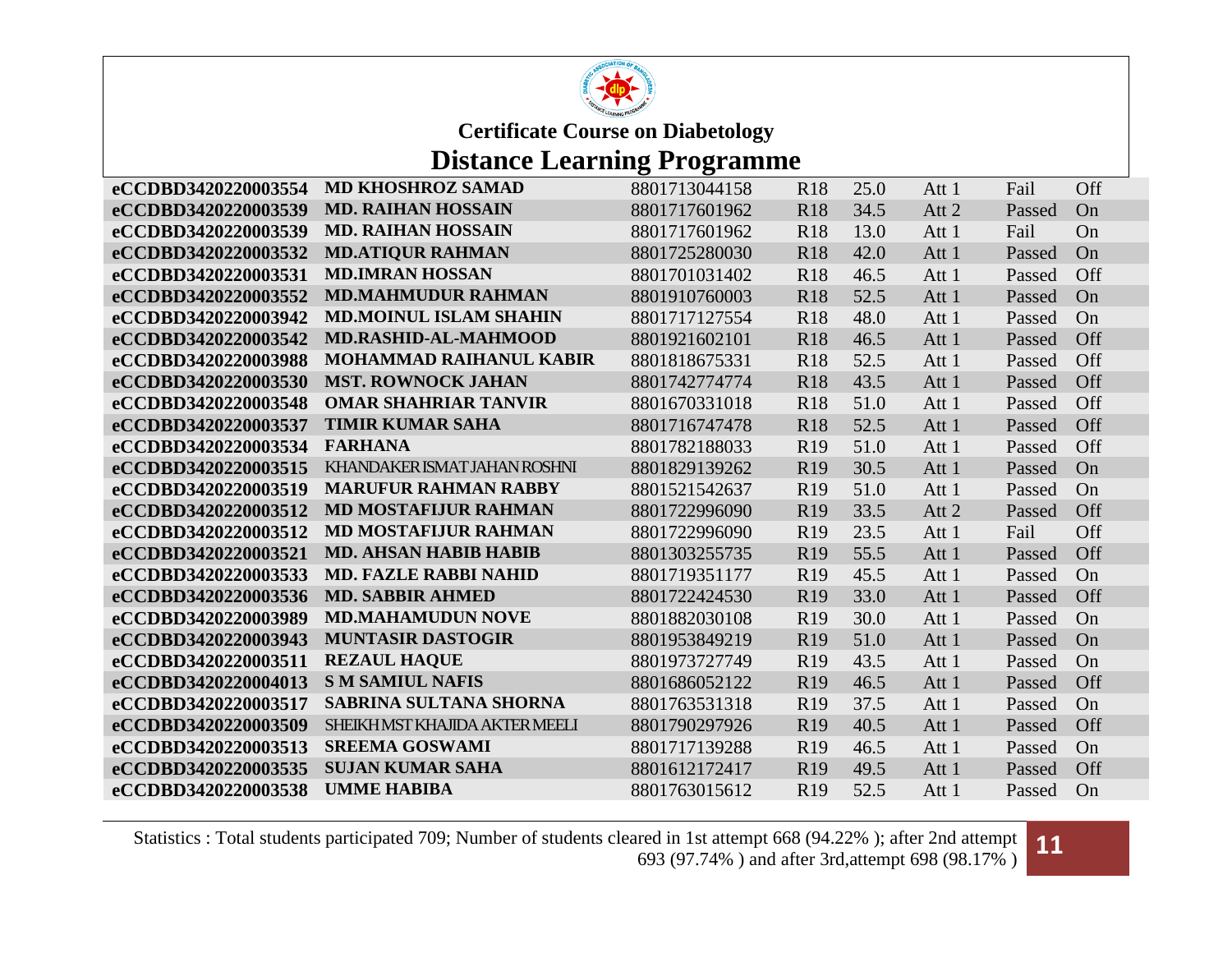

## **Distance Learning Programme**

| eCCDBD3420220003561 | <b>BUSHRA ASHRAF</b>           | 8801786491353 | R <sub>20</sub> | 52.5 | Att 1            | Passed | Off |
|---------------------|--------------------------------|---------------|-----------------|------|------------------|--------|-----|
| eCCDBD3420220003558 | <b>KANIZ FATEMA</b>            | 8801717318304 | <b>R20</b>      | 25.5 | Att <sub>3</sub> | Fail   | Off |
| eCCDBD3420220003558 | <b>KANIZ FATEMA</b>            | 8801717318304 | R <sub>20</sub> | 29.0 | Att 2            | Fail   | Off |
| eCCDBD3420220003558 | <b>KANIZ FATEMA</b>            | 8801717318304 | R20             | 25.5 | Att 1            | Fail   | Off |
| eCCDBD3420220003555 | <b>KAZI ZARIN NOOR ANJUM</b>   | 8801681805013 | <b>R20</b>      | 54.0 | Att 1            | Passed | Off |
| eCCDBD3420220003573 | <b>KRISHNA BASAK</b>           | 8801799809279 | <b>R20</b>      | 44.5 | Att 1            | Passed | On  |
| eCCDBD3420220003570 | <b>MD. ANISUR RAHMAN</b>       | 8801758480629 | <b>R20</b>      | 60.0 | Att 1            | Passed | Off |
| eCCDBD3420220003567 | <b>MD. REZWANUL HOQUE</b>      | 8801721729804 | <b>R20</b>      | 47.5 | Att 1            | Passed | Off |
| eCCDBD3420220003563 | <b>MD.RUHUL QUDDUS BHUIYAN</b> | 8801521203922 | <b>R20</b>      | 41.0 | Att 1            | Passed | Off |
| eCCDBD3420220003579 | <b>MOHAMMAD ANISUZZAMAN</b>    | 8801701086634 | <b>R20</b>      | 45.0 | Att 1            | Passed | Off |
| eCCDBD3420220003569 | <b>SUMI AKTER</b>              | 8801835160468 | R <sub>20</sub> | 30.0 | Att 1            | Passed | Off |
| eCCDBD3420220003586 | <b>SYED MD. ZABIR</b>          | 8801557079706 | <b>R20</b>      | 51.0 | Att 1            | Passed | Off |
| eCCDBD3420220003582 | <b>SYED SABBIR-UL-ISLAM</b>    | 8801717307873 | <b>R20</b>      | 52.5 | Att 1            | Passed | Off |
| eCCDBD3420220004031 | <b>TAJNUR AHMED</b>            | 8801911684311 | <b>R20</b>      | 51.0 | Att 1            | Passed | Off |
| eCCDBD3420220003584 | <b>TANJILA AKTER</b>           | 8801626103582 | R <sub>20</sub> | 52.5 | Att 1            | Passed | Off |
| eCCDBD3420220003990 | <b>AMIT BANIK</b>              | 8801719408227 | R21             | 35.5 | Att 1            | Passed | Off |
| eCCDBD3420220003560 | ANIQUA TABASSUM ANTARA         | 8801675701466 | R21             | 46.5 | Att 1            | Passed | Off |
| eCCDBD3420220003546 | <b>ASHIK NUR</b>               | 8801791999094 | R21             | 52.5 | Att 1            | Passed | Off |
| eCCDBD3420220003544 | <b>AURONAVA SARKER</b>         | 8801893725146 | R21             | 54.0 | Att 1            | Passed | Off |
| eCCDBD3420220003547 | <b>HAMIDA KHANAM</b>           | 8801911594748 | R21             | 47.0 | Att 1            | Passed | Off |
| eCCDBD3420220003559 | <b>KHADIJA AKTER</b>           | 8801837994619 | R21             | 50.0 | Att 1            | Passed | Off |
| eCCDBD3420220003562 | <b>KHALED MOSHARAF HOSSAIN</b> | 8801714861798 | R21             | 46.5 | Att 1            | Passed | On  |
| eCCDBD3420220003540 | <b>MD. SHAFIUL KABIR</b>       | 8801718387233 | R21             | 48.0 | Att 1            | Passed | Off |
| eCCDBD3420220003553 | <b>NUSRAT JAHAN</b>            | 8801780106264 | R21             | 42.0 | Att 1            | Passed | On  |
| eCCDBD3420220003945 | <b>SADDAM HOSEN</b>            | 8801675542722 | R21             | 37.0 | Att 1            | Passed | On  |
| eCCDBD3420220003549 | <b>SANJIDA SULTANA</b>         | 8801708770817 | R21             | 34.5 | Att 1            | Passed | Off |
| eCCDBD3420220003556 | <b>SANZIDA SULTANA</b>         | 8801859959283 | R21             | 54.5 | Att 1            | Passed | Off |
| eCCDBD3420220003557 | <b>SUMAIYA HOSSAIN</b>         | 8801927641158 | R21             | 57.0 | Att 1            | Passed | On  |
| eCCDBD3420220004014 | <b>TAIEB MAHMUD</b>            | 8801677579811 | R21             | 51.0 | Att 1            | Passed | Off |

Statistics : Total students participated 709; Number of students cleared in 1st attempt 668 (94.22% ); after 2nd attempt ared in 1st attempt 668 (94.22%); after 2nd attempt **12**<br>693 (97.74%) and after 3rd,attempt 698 (98.17%)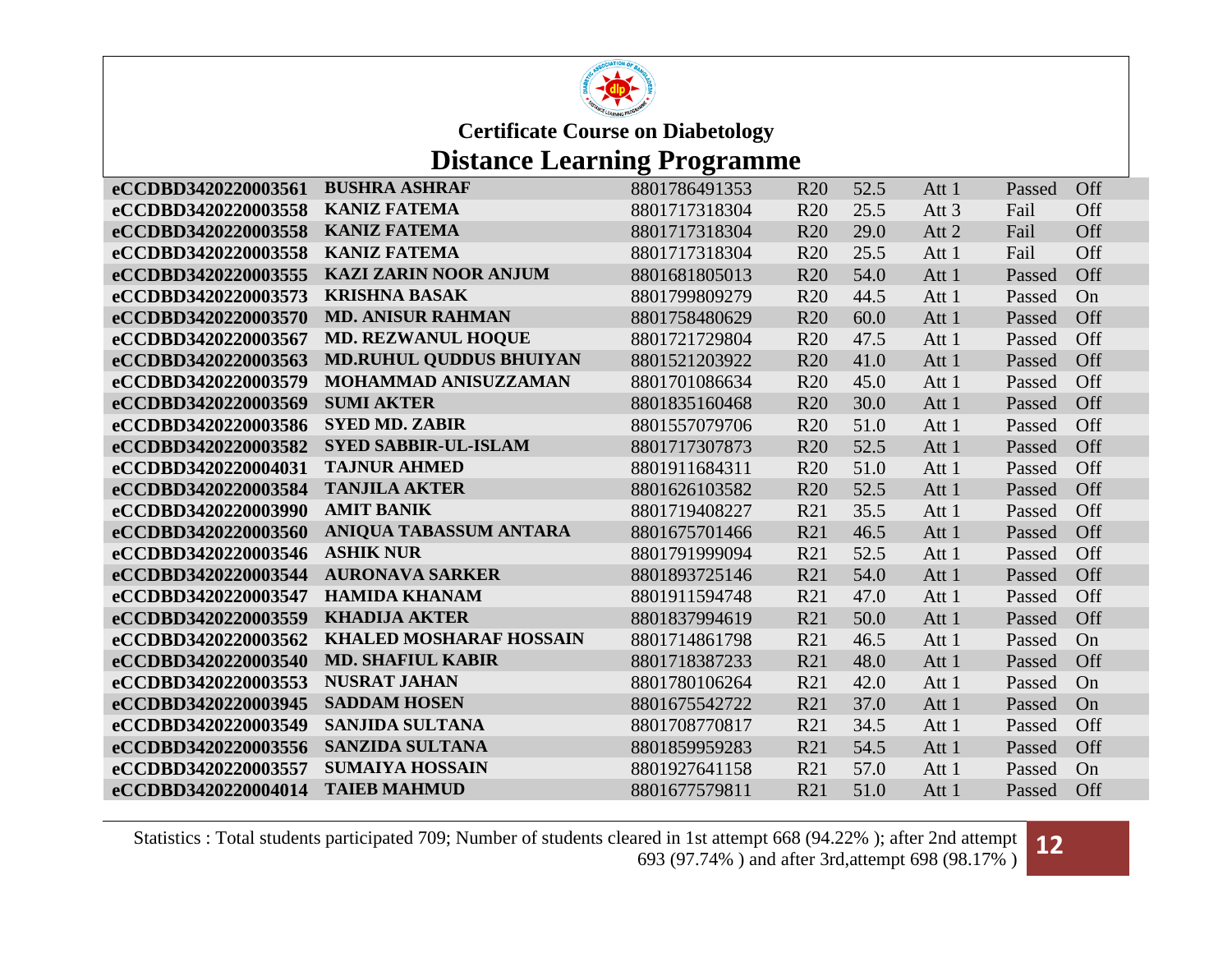

## **Distance Learning Programme**

| eCCDBD3420220003946 | <b>ASADUL ISLAM APU</b>          | 8801726000870 | R22             | 42.0 | Att 1 | Passed | On  |
|---------------------|----------------------------------|---------------|-----------------|------|-------|--------|-----|
| eCCDBD3420220003589 | <b>BIPASHA SAHA</b>              | 8801758626697 | R22             | 30.0 | Att 2 | Passed | Off |
| eCCDBD3420220003589 | <b>BIPASHA SAHA</b>              | 8801758626697 | R <sub>22</sub> | 24.0 | Att 1 | Fail   | Off |
| eCCDBD3420220003598 | MD ABDULLAH AL JUBAIR            | 8801701077938 | R <sub>22</sub> | 35.0 | Att 1 | Passed | On  |
| eCCDBD3420220003602 | <b>MD ABUL HASNAT SHAMSUDDIN</b> | 8801774920694 | R22             | 45.0 | Att 1 | Passed | Off |
| eCCDBD3420220003600 | <b>MD. MOKADDES HOSSAIN</b>      | 8801735465050 | R22             | 50.5 | Att 1 | Passed | Off |
| eCCDBD3420220003595 | <b>MD.JAHID HOSSAIN</b>          | 8801775855077 | R22             | 31.0 | Att 1 | Passed | Off |
| eCCDBD3420220004032 | <b>MYDUL HASAN</b>               | 8801639341598 | R22             | 33.0 | Att 2 | Passed | Off |
| eCCDBD3420220004032 | <b>MYDUL HASAN</b>               | 8801639341598 | R22             | 28.5 | Att 1 | Fail   | Off |
| eCCDBD3420220003594 | <b>PRANTO BISWAS</b>             | 8801848004805 | R22             | 42.0 | Att 1 | Passed | On  |
| eCCDBD3420220003593 | <b>ROBIN AFRAD</b>               | 8801723123953 | R22             | 43.5 | Att 1 | Passed | Off |
| eCCDBD3420220003601 | <b>SADIA RAFIZ RISHA</b>         | 8801738180933 | R22             | 40.0 | Att 2 | Passed | Off |
| eCCDBD3420220003601 | <b>SADIA RAFIZ RISHA</b>         | 8801738180933 | R <sub>22</sub> | 28.5 | Att 1 | Fail   | Off |
| eCCDBD3420220003599 | SHAHA GEETANJOLY TUTUL           | 8801863405054 | R22             | 42.5 | Att 1 | Passed | Off |
| eCCDBD3420220003592 | <b>SHORIF UZ ZAMAN</b>           | 8801712153478 | R22             | 48.0 | Att 1 | Passed | On  |
| eCCDBD3420220003588 | <b>ZANNATUL FERDOUSE</b>         | 8801856065337 | R22             | 54.0 | Att 1 | Passed | Off |
| eCCDBD3420220003576 | <b>HASNAIN IMTIAZ</b>            | 8801675429983 | R <sub>23</sub> | 49.5 | Att 1 | Passed | Off |
| eCCDBD3420220003947 | <b>HELALUR RAHMAN</b>            | 8801314497064 | R <sub>23</sub> | 51.0 | Att 1 | Passed | Off |
| eCCDBD3420220003571 | <b>MAHABUB HASAN</b>             | 8801516188921 | R <sub>23</sub> | 39.0 | Att 1 | Passed | Off |
| eCCDBD3420220003581 | <b>MD. MOSTAKIM RAHMAN</b>       | 8801716702613 | R <sub>23</sub> | 54.0 | Att 1 | Passed | On  |
| eCCDBD3420220003574 | <b>MIRZA JANNATUL FERDOUS</b>    | 8801632667777 | R23             | 44.5 | Att 1 | Passed | Off |
| eCCDBD3420220004034 | <b>MST. UMMAY MASKURA KHATUN</b> | 8801780566880 | R23             | 44.5 | Att 1 | Passed | Off |
| eCCDBD3420220003580 | <b>NAZNINE NAHAR</b>             | 8801730495766 | R <sub>23</sub> | 37.5 | Att 1 | Passed | On  |
| eCCDBD3420220003991 | <b>NISHAT TABASSUM</b>           | 8801727131380 | R <sub>23</sub> | 36.0 | Att 1 | Passed | Off |
| eCCDBD3420220003575 | <b>NISHI LEONY CHIRAN</b>        | 8801740061305 | R23             | 39.0 | Att 1 | Passed | Off |
| eCCDBD3420220003568 | <b>NURUL AMIN SHAHIN</b>         | 8801732186013 | R <sub>23</sub> | 35.5 | Att 1 | Passed | Off |
| eCCDBD3420220003585 | <b>RAIYAN HABIB RIDOY.</b>       | 8801725401119 | R23             | 52.5 | Att 1 | Passed | Off |
| eCCDBD3420220003566 | <b>SADIA ALAM</b>                | 8801750331304 | R23             | 34.5 | Att 2 | Passed | Off |
| eCCDBD3420220003566 | <b>SADIA ALAM</b>                | 8801750331304 | R23             | 21.5 | Att 1 | Fail   | Off |

Statistics : Total students participated 709; Number of students cleared in 1st attempt 668 (94.22% ); after 2nd attempt ared in 1st attempt 668 (94.22%); after 2nd attempt **13**<br>693 (97.74%) and after 3rd,attempt 698 (98.17%)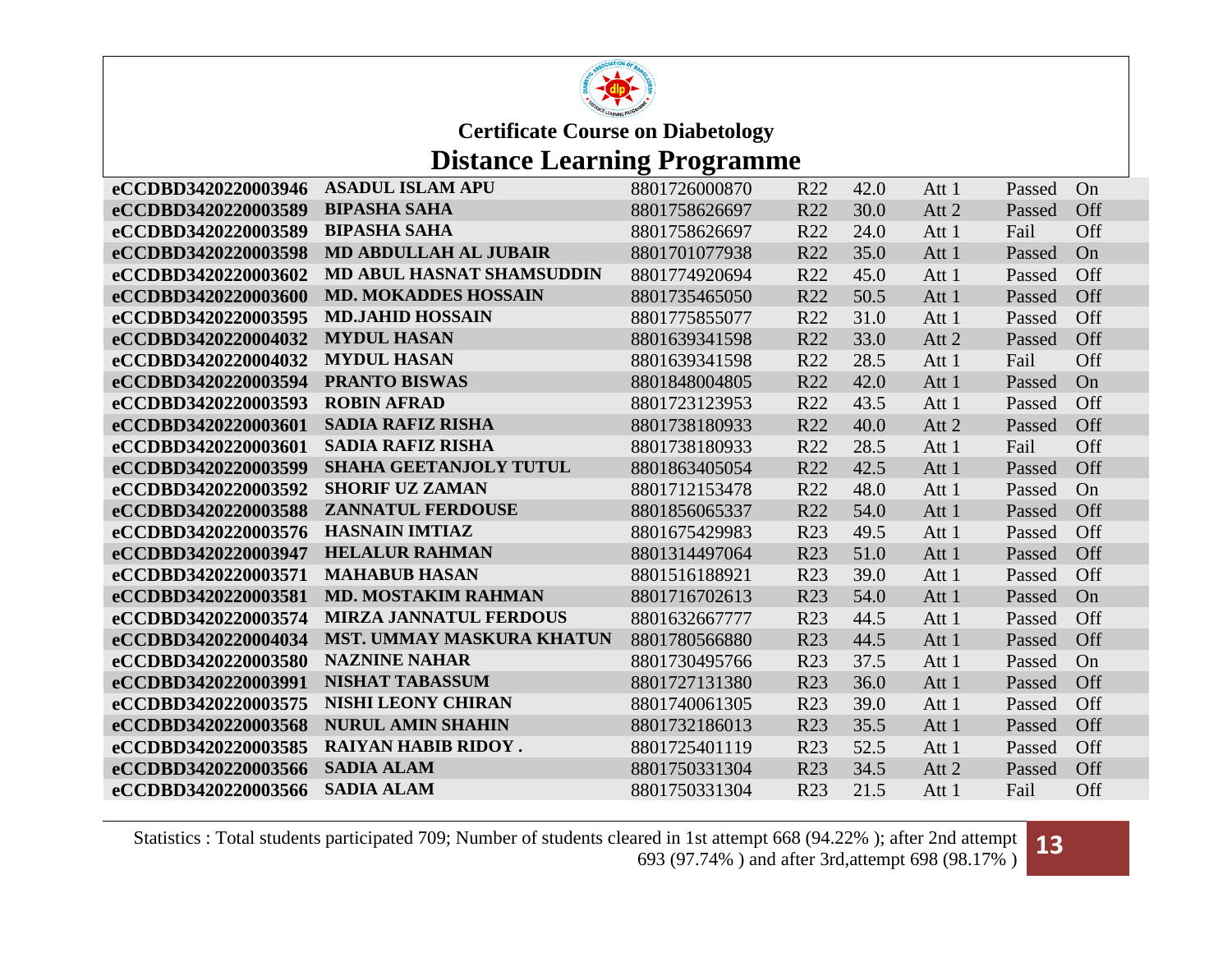

# **Distance Learning Programme**

| eCCDBD3420220003577 | <b>SHUBHRO DEY</b>             | 8801713409393 | R23             | 40.5 | Att 1 | Passed | Off |
|---------------------|--------------------------------|---------------|-----------------|------|-------|--------|-----|
| eCCDBD3420220003572 | <b>TASNIM FERDOUS ADIBA</b>    | 8801931921066 | R23             | 34.5 | Att 1 | Passed | Off |
| eCCDBD3420220003583 | <b>TASNIM TAMANNA</b>          | 8801679361612 | R <sub>23</sub> | 52.5 | Att 1 | Passed | Off |
| eCCDBD3420220003605 | <b>A.K.M.TASNUV FERDOUS</b>    | 8801780755793 | R <sub>24</sub> | 52.5 | Att 1 | Passed | On  |
| eCCDBD3420220003612 | <b>ANIKA TASNIM</b>            | 8801729869065 | R <sub>24</sub> | 55.5 | Att 1 | Passed | Off |
| eCCDBD3420220003948 | <b>ATIA</b>                    | 8801537630037 | R <sub>24</sub> | 60.0 | Att 1 | Passed | Off |
| eCCDBD3420220003604 | <b>ESTIAK AHMED</b>            | 8801744933383 | R <sub>24</sub> | 44.0 | Att 1 | Passed | On  |
| eCCDBD3420220003603 | <b>FAHMIDA BANU</b>            | 8801720664085 | R <sub>24</sub> | 22.5 | Att 2 | Fail   | Off |
| eCCDBD3420220003603 | <b>FAHMIDA BANU</b>            | 8801720664085 | R <sub>24</sub> | 24.0 | Att 1 | Fail   | Off |
| eCCDBD3420220003610 | <b>JABED HOSSAIN</b>           | 8801839011072 | R <sub>24</sub> | 49.5 | Att 1 | Passed | Off |
| eCCDBD3420220003607 | <b>JANNATUL FERDOUS</b>        | 8801701027122 | R <sub>24</sub> | 47.5 | Att 1 | Passed | Off |
| eCCDBD3420220003609 | <b>MD .NURUL HUDA LIKHON</b>   | 8801601031723 | R <sub>24</sub> | 46.5 | Att 1 | Passed | Off |
| eCCDBD3420220003606 | <b>MD. AMINUL ISLAM</b>        | 8801740105983 | R <sub>24</sub> | 51.0 | Att 1 | Passed | Off |
| eCCDBD3420220003614 | <b>MD. MAHMUDUL HASAN</b>      | 8801710979230 | R <sub>24</sub> | 58.5 | Att 1 | Passed | On  |
| eCCDBD3420220004017 | <b>MD. RAKIBUL ISLAM</b>       | 8801712481727 | R <sub>24</sub> | 51.0 | Att 1 | Passed | Off |
| eCCDBD3420220003608 | <b>MONIRUZZAMAN</b>            | 8801851034970 | R <sub>24</sub> | 60.0 | Att 1 | Passed | Off |
| eCCDBD3420220003615 | <b>NILUFAR EASMIN</b>          | 8801611399139 | R <sub>24</sub> | 38.0 | Att 1 | Passed | Off |
| eCCDBD3420220003611 | <b>S M KAWSER ZAFOR PRINCE</b> | 8801670236036 | R <sub>24</sub> | 45.0 | Att 1 | Passed | Off |
| eCCDBD3420220003613 | <b>ZAKIR HOSSAIN</b>           | 8801859018591 | R <sub>24</sub> | 38.0 | Att 1 | Passed | On  |
| eCCDBD3420220003992 | <b>ANIKA TABASSUM UMMIKA</b>   | 8801791038662 | R <sub>25</sub> | 55.5 | Att 1 | Passed | Off |
| eCCDBD3420220003649 | <b>ASHRIN AKTER</b>            | 8801631866983 | R <sub>25</sub> | 42.0 | Att 1 | Passed | On  |
| eCCDBD3420220003648 | <b>DR. ANTORA BISWAS</b>       | 8801973469367 | R <sub>25</sub> | 43.0 | Att 1 | Passed | Off |
| eCCDBD3420220003655 | <b>FATEMA HAYAT</b>            | 8801902205319 | R <sub>25</sub> | 48.0 | Att 1 | Passed | Off |
| eCCDBD3320210002333 | <b>GONGA KARMOKAR</b>          | 8801324404484 | R <sub>25</sub> | 39.0 | Att 1 | Passed | On  |
| eCCDBD3420220003650 | <b>HABIBUR RAHMAN</b>          | 8801687717020 | R <sub>25</sub> | 56.0 | Att 1 | Passed | Off |
| eCCDBD3420220003661 | <b>JINNATUN NESA</b>           | 8801789177683 | R <sub>25</sub> | 39.0 | Att 1 | Passed | Off |
| eCCDBD3420220003659 | <b>MAASRUR HALIM</b>           | 8801731165951 | R <sub>25</sub> | 52.5 | Att 1 | Passed | Off |
| eCCDBD3420220003654 | <b>MANTASA RAHMAN</b>          | 8801688081189 | R <sub>25</sub> | 58.5 | Att 1 | Passed | On  |
| eCCDBD3420220003587 | <b>MD TAGEMUL ISLAM</b>        | 8801756663499 | R <sub>25</sub> | 58.0 | Att 1 | Passed | Off |

Statistics : Total students participated 709; Number of students cleared in 1st attempt 668 (94.22% ); after 2nd attempt ared in 1st attempt 668 (94.22%); after 2nd attempt **14**<br>693 (97.74%) and after 3rd,attempt 698 (98.17%)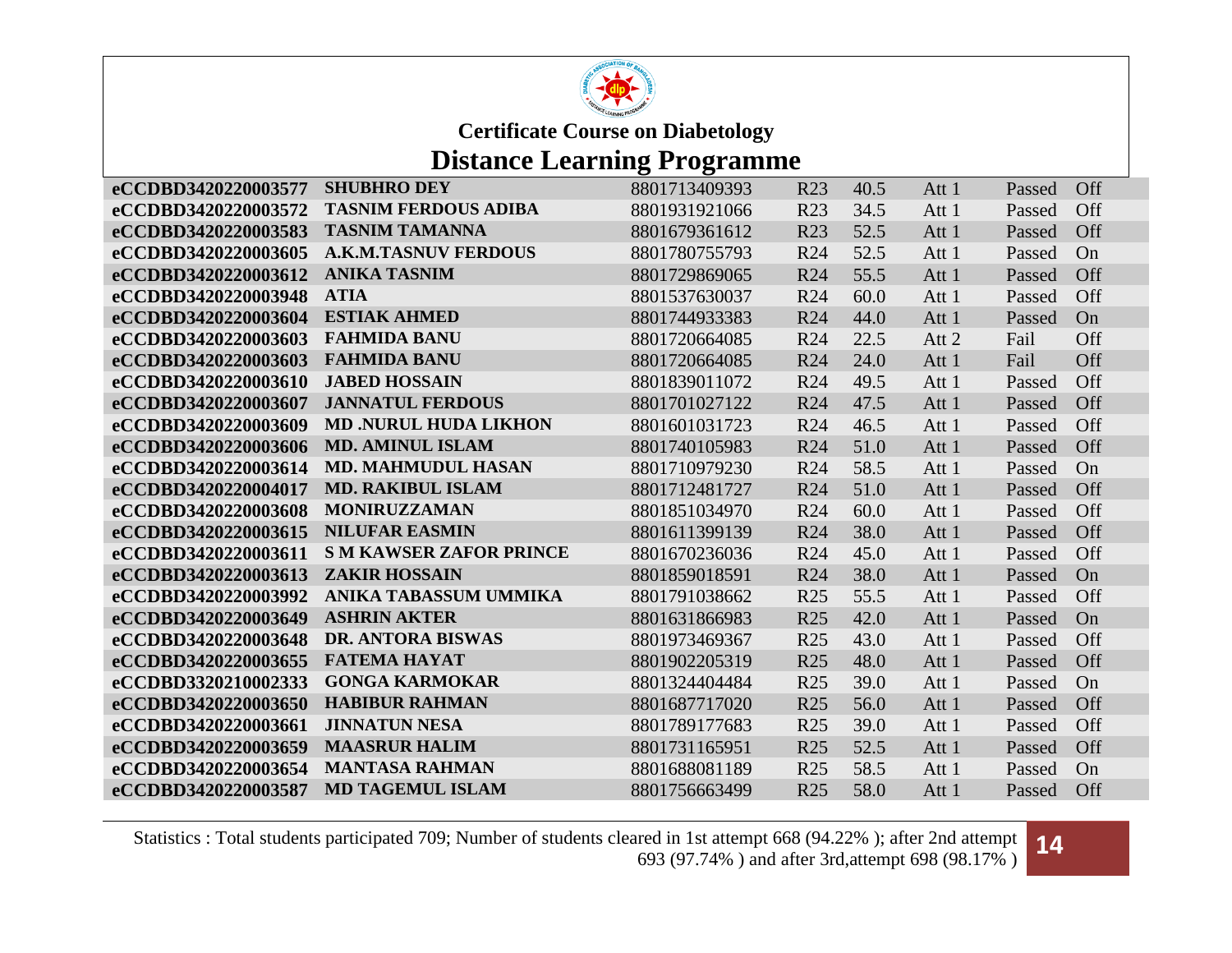

# **Distance Learning Programme**

| eCCDBD3420220003646 | <b>MD. TAREK RAHMAN DIGONTO</b> | 8801744470006 | R <sub>25</sub> | 57.5 | Att 1 | Passed | On  |
|---------------------|---------------------------------|---------------|-----------------|------|-------|--------|-----|
| eCCDBD3420220003596 | MOHAMMAD MONJURUL HAQUE         | 8801722387630 | R <sub>25</sub> | 53.5 | Att 1 | Passed | Off |
| eCCDBD3420220003651 | SAYEDA AFIA SULTANA             | 8801720105256 | R <sub>25</sub> | 34.5 | Att 1 | Passed | Off |
| eCCDBD3420220003591 | SNIGDHA DEY PRIYANKA            | 8801765844595 | R <sub>25</sub> | 51.0 | Att 1 | Passed | Off |
| eCCDBD3420220003657 | <b>T. M. ABU SUFIAN</b>         | 8801779250025 | R <sub>25</sub> | 55.5 | Att 1 | Passed | On  |
| eCCDBD3420220003619 | <b>AUSRAFUL ALAM PRINCE</b>     | 8801723812307 | R <sub>26</sub> | 52.5 | Att 1 | Passed | On  |
| eCCDBD3420220003627 | <b>MAHAMUDA FERDOUS</b>         | 8801712766582 | R <sub>26</sub> | 49.5 | Att 1 | Passed | Off |
| eCCDBD3420220003623 | <b>MAHBUB HASAN</b>             | 8801674979736 | R <sub>26</sub> | 46.0 | Att 1 | Passed | Off |
| eCCDBD3420220003616 | <b>MD ANAMUL HOQUE SUNNY</b>    | 8801609934777 | R <sub>26</sub> | 57.0 | Att 1 | Passed | Off |
| eCCDBD3420220003621 | <b>MD RAKIBUL ALAM</b>          | 8801568225269 | R <sub>26</sub> | 55.5 | Att 1 | Passed | On  |
| eCCDBD3420220004044 | <b>MD ZUNAED HOSSAIN</b>        | 8801686450730 | R <sub>26</sub> | 49.5 | Att 1 | Passed | Off |
| eCCDBD3420220004018 | <b>NUSRAT JAHAN</b>             | 8801931515861 | R <sub>26</sub> | 38.5 | Att 1 | Passed | Off |
| eCCDBD3420220003617 | <b>RAHAT HASAN CHOWDHURY</b>    | 8801894815842 | R <sub>26</sub> | 51.0 | Att 1 | Passed | Off |
| eCCDBD3420220003618 | <b>RAHUL PRASAD GHOSH</b>       | 8801721786456 | R <sub>26</sub> | 55.5 | Att 1 | Passed | Off |
| eCCDBD3420220003625 | <b>RIFAT JAHAN TAMANNA</b>      | 8801727017949 | R <sub>26</sub> | 36.0 | Att 1 | Passed | Off |
| eCCDBD3420220003624 | <b>S.M. SAZZAD RAHMAN</b>       | 8801714278727 | R <sub>26</sub> | 52.5 | Att 1 | Passed | Off |
| eCCDBD3420220003626 | <b>SABRIN SULTANA</b>           | 8801711476255 | R <sub>26</sub> | 40.5 | Att 1 | Passed | On  |
| eCCDBD3420220003620 | <b>TURFA BINTE TARIK</b>        | 8801715488857 | R <sub>26</sub> | 37.5 | Att 1 | Passed | On  |
| eCCDBD3420220003665 | <b>A.S.M MASUDUR REZA</b>       | 8801913049173 | R27             | 54.0 | Att 1 | Passed | On  |
| eCCDBD3420220003685 | <b>ABDUL MONEM.</b>             | 8801752303165 | R27             | 48.0 | Att 1 | Passed | Off |
| eCCDBD3420220003683 | <b>AYESHA ZANNAT</b>            | 8801715826123 | R27             | 35.0 | Att 1 | Passed | Off |
| eCCDBD3420220003677 | <b>MAHABUBA AKTER MUNNI</b>     | 8801758479640 | R <sub>27</sub> | 55.5 | Att 1 | Passed | Off |
| eCCDBD3420220003675 | <b>MD FAYZUL ISLAM</b>          | 8801725959472 | R27             | 52.5 | Att 1 | Passed | Off |
| eCCDBD3420220003670 | <b>MD. ASLAM SARKER</b>         | 8801675143714 | R27             | 55.5 | Att 1 | Passed | Off |
| eCCDBD3420220003687 | <b>MD. NEYAMUL HOQUE SARKER</b> | 8801676533091 | R27             | 51.0 | Att 1 | Passed | On  |
| eCCDBD3420220003679 | <b>RABIUL ISLAM</b>             | 8801828876879 | R27             | 36.0 | Att 1 | Passed | On  |
| eCCDBD3420220003667 | <b>SANJOY KANTI NATH</b>        | 8801852735491 | R27             | 37.5 | Att 1 | Passed | Off |
| eCCDBD3420220003673 | SAYANTAN CHAKRABORTY SHRABAN    | 8801675162099 | R27             | 36.0 | Att 1 | Passed | Off |
| eCCDBD3420220003993 | <b>SHAHREEN</b>                 | 8801817713258 | R27             | 39.0 | Att 1 | Passed | Off |

Statistics : Total students participated 709; Number of students cleared in 1st attempt 668 (94.22% ); after 2nd attempt ared in 1st attempt 668 (94.22%); after 2nd attempt **15**<br>693 (97.74%) and after 3rd,attempt 698 (98.17%)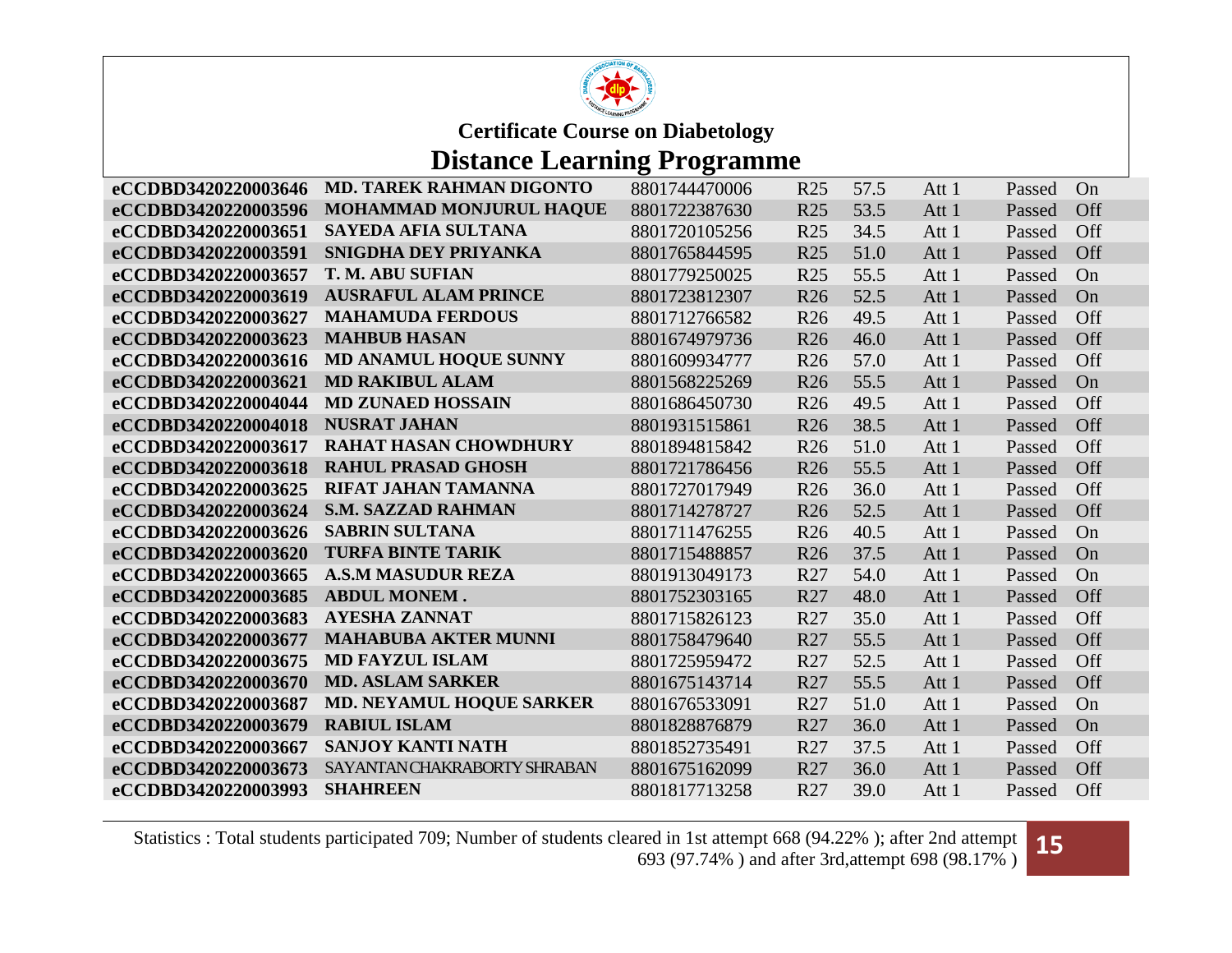

# **Distance Learning Programme**

| eCCDBD3420220003672 | <b>SHAMIMA AKTER</b>            | 8801928989375 | R <sub>27</sub> | 51.5 | Att 1            | Passed | Off |
|---------------------|---------------------------------|---------------|-----------------|------|------------------|--------|-----|
| eCCDBD3420220003681 | <b>SUMIA AKTER RUPA</b>         | 8801770222260 | R27             | 49.5 | Att 1            | Passed | Off |
| eCCDBD3420220003663 | <b>ZANNATUN NAIM</b>            | 8801786872348 | R27             | 34.5 | Att 1            | Passed | On  |
| eCCDBD3420220003635 | <b>AMENA KHATUN</b>             | 8801620830197 | <b>R28</b>      | 47.5 | Att 2            | Passed | On  |
| eCCDBD3420220003635 | <b>AMENA KHATUN</b>             | 8801620830197 | <b>R28</b>      | 19.5 | Att 1            | Fail   | On  |
| eCCDBD3420220003632 | <b>DIBAKAR DEBNATH</b>          | 8801722991322 | <b>R28</b>      | 55.5 | Att 1            | Passed | Off |
| eCCDBD3420220003641 | <b>FAISAL ISLAM PRINCE</b>      | 8801717958898 | <b>R28</b>      | 48.5 | Att 1            | Passed | Off |
| eCCDBD3420220003634 | <b>HABIBA UMME HAFSA</b>        | 8801626691700 | <b>R28</b>      | 36.0 | Att 2            | Passed | On  |
| eCCDBD3420220003634 | <b>HABIBA UMME HAFSA</b>        | 8801626691700 | <b>R28</b>      | 24.0 | Att 1            | Fail   | On  |
| eCCDBD3420220003640 | <b>MAHMUD HASAN MURAD MURAD</b> | 8801703166508 | <b>R28</b>      | 46.5 | Att 1            | Passed | Off |
| eCCDBD3420220003633 | <b>MD. SHAKIBUL HOSSAIN</b>     | 8801954879647 | <b>R28</b>      | 41.5 | Att 2            | Passed | Off |
| eCCDBD3420220003633 | <b>MD. SHAKIBUL HOSSAIN</b>     | 8801954879647 | <b>R28</b>      | 29.5 | Att 1            | Fail   | Off |
| eCCDBD3420220003957 | <b>MD. TANJIL KHAN RAFI</b>     | 8801989148540 | <b>R28</b>      | 42.0 | Att 1            | Passed | Off |
| eCCDBD3420220003629 | <b>NOBEL KHAN</b>               | 8801768810835 | <b>R28</b>      | 54.0 | Att 1            | Passed | On  |
| eCCDBD3420220003636 | <b>SANJIDA AKTER</b>            | 880167519396  | <b>R28</b>      | 46.5 | Att 1            | Passed | Off |
| eCCDBD3420220003630 | <b>TANMOY CHAKRABORTY</b>       | 8801766644283 | <b>R28</b>      | 48.0 | Att 1            | Passed | On  |
| eCCDBD3420220003639 | <b>TANZEMA AKTER JINAT</b>      | 8801631017668 | <b>R28</b>      | 42.0 | Att 1            | Passed | On  |
| eCCDBD3420220003631 | <b>UZZAL DEBNATH</b>            | 8801747887106 | <b>R28</b>      | 60.0 | Att 1            | Passed | Off |
| eCCDBD3420220003637 | ZULFI ARA ZULEKHA               | 8801833346976 | <b>R28</b>      | 31.5 | Att 2            | Passed | On  |
| eCCDBD3420220003637 | ZULFI ARA ZULEKHA               | 8801833346976 | <b>R28</b>      | 24.5 | Att 1            | Fail   | On  |
| eCCDBD3420220003699 | <b>ANEELA PERVEZ</b>            | 8801711247983 | R <sub>29</sub> | 57.0 | Att 1            | Passed | On  |
| eCCDBD3420220003732 | <b>ASHRAFI RAHMAN</b>           | 8801712243753 | R <sub>29</sub> | 35.0 | Att 1            | Passed | On  |
| eCCDBD3420220003692 | <b>ATAUR RAHMAN</b>             | 8801753134735 | R <sub>29</sub> | 52.5 | Att 1            | Passed | Off |
| eCCDBD3420220003693 | <b>FARJANA ALAM AKHI</b>        | 8801743049546 | R <sub>29</sub> | 37.5 | Att 1            | Passed | On  |
| eCCDBD3420220003721 | <b>MD SHARIFUL ISLAM</b>        | 8801910026688 | R <sub>29</sub> | 30.0 | Att <sub>3</sub> | Passed | Off |
| eCCDBD3420220003721 | <b>MD SHARIFUL ISLAM</b>        | 8801910026688 | R <sub>29</sub> | 25.0 | Att 2            | Fail   | Off |
| eCCDBD3420220003721 | <b>MD SHARIFUL ISLAM</b>        | 8801910026688 | R <sub>29</sub> | 25.5 | Att 1            | Fail   | Off |
| eCCDBD3420220003719 | <b>MD. AHSAN HABIB</b>          | 8801719046367 | R <sub>29</sub> | 33.0 | Att <sub>3</sub> | Passed | On  |
| eCCDBD3420220003719 | <b>MD. AHSAN HABIB</b>          | 8801719046367 | R <sub>29</sub> | 25.5 | Att 2            | Fail   | On  |

Statistics : Total students participated 709; Number of students cleared in 1st attempt 668 (94.22% ); after 2nd attempt ared in 1st attempt 668 (94.22%); after 2nd attempt **16**<br>693 (97.74%) and after 3rd,attempt 698 (98.17%)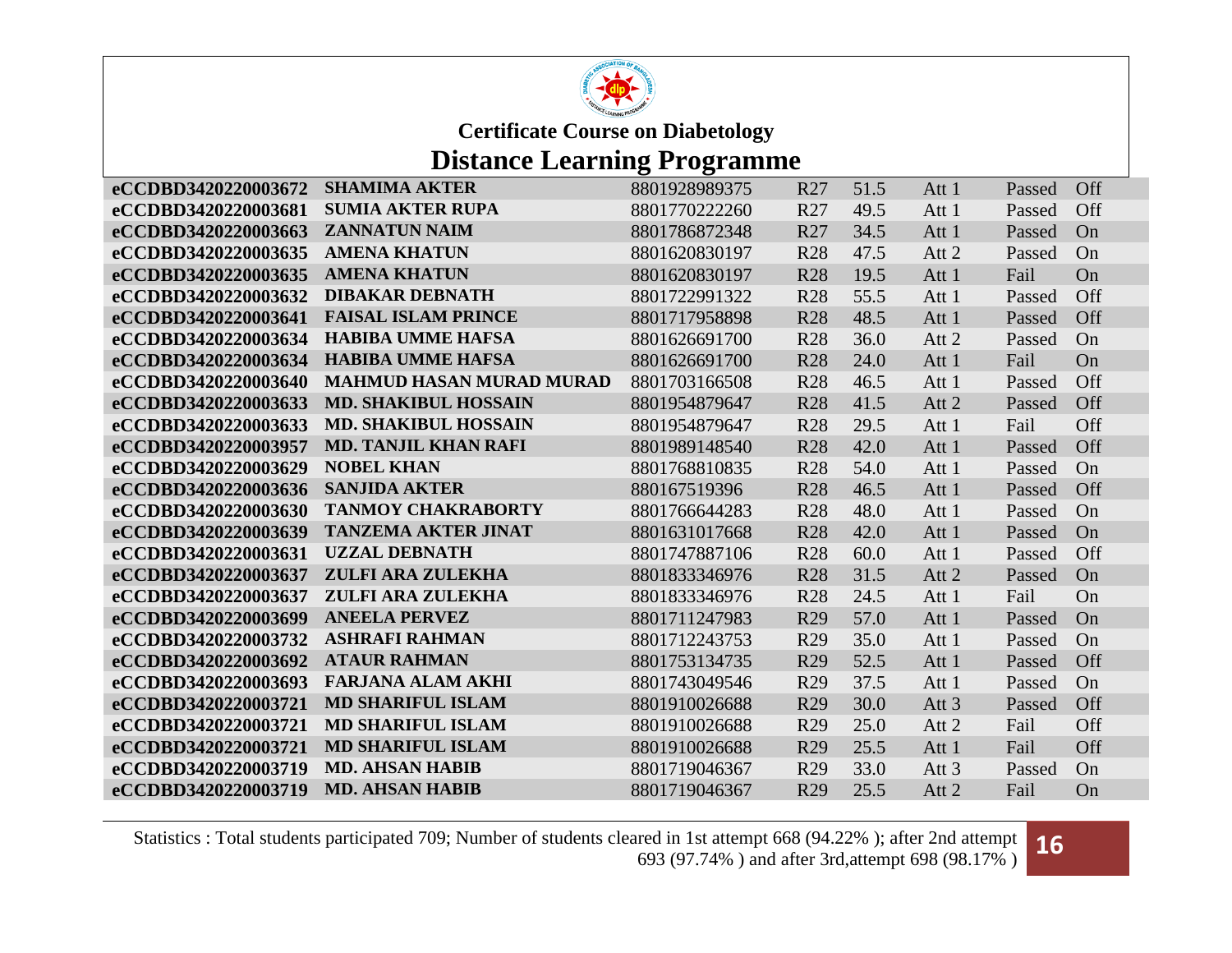

### **Distance Learning Programme**

| eCCDBD3420220003731<br><b>MD. KAMRUZZAMAN</b><br>8801723616273<br>R <sub>29</sub><br>48.0<br>Off<br>Att 1<br>Passed<br><b>MD. TASIQUR RAHMAN</b><br>eCCDBD3420220003729<br>8801303409614<br>R29<br>46.5<br>Att 1<br>On<br>Passed<br>MD.MIJANUR RAHAMAN CHOWDHURY<br>31.0<br>eCCDBD3420220003949<br>8801912703070<br>R <sub>29</sub><br>Off<br>Att 1<br>Passed<br><b>MOHAMMED EASIN RAJU</b><br>eCCDBD3420220003695<br>Off<br>8801720408559<br>R <sub>29</sub><br>37.5<br>Att 1<br>Passed<br><b>NAFIZA NOURAIN</b><br>eCCDBD3420220003722<br>45.5<br>Off<br>8801750832371<br>R <sub>29</sub><br>Att 1<br>Passed<br><b>SADIA RANA EVA</b><br>eCCDBD3420220003691<br>8801727778137<br>R <sub>29</sub><br>42.0<br>Att 1<br>Off<br>Passed<br><b>SOUMIK MALLIK</b><br>eCCDBD3420220003730<br>R <sub>29</sub><br>8801521227020<br>57.0<br>Att 1<br>Passed<br>On<br>SUDIPTA CHAKRABORTY<br>eCCDBD3420220003994<br>8801306869188<br>R <sub>29</sub><br>60.0<br>Att 1<br>Off<br>Passed<br>eCCDBD3420220003697<br><b>SUMYA</b><br>8801621162406<br>48.0<br>R <sub>29</sub><br>Att 1<br>Passed<br>On<br><b>FOYJUN NESA</b><br>eCCDBD3420220003666<br>34.5<br>8801996685376<br><b>R30</b><br>Att 1<br>Passed<br>On<br>HABIBULLAH-AL-MANIK<br>eCCDBD3420220003662<br>53.0<br>8801685777528<br><b>R30</b><br>Att 1<br>Passed<br>On<br>eCCDBD3420220003644<br><b>HOSSAIN ALI</b><br>55.5<br>8801902269141<br><b>R30</b><br>Att 1<br>On<br>Passed<br><b>LAMIA AHMAD</b><br>eCCDBD3420220003645<br>8801762095590<br><b>R30</b><br>47.0<br>Att 1<br>Passed<br>On<br>eCCDBD3420220003958<br>MD. ARIFUL ISLAM SARKAR SUPTO<br>8801741661322<br><b>R30</b><br>42.0<br>Att 1<br>Passed<br>On<br><b>MD.ABDULLAH AL MAMUN</b><br>eCCDBD3420220003656<br>8801301015858<br><b>R30</b><br>45.0<br>Att 1<br>Passed<br>On<br>eCCDBD3420220003642<br><b>MOHAIMANUL ISLAM</b><br>8801715064572<br><b>R30</b><br>48.0<br>Off<br>Att 1<br>Passed<br><b>MOHAMMAD ALI</b><br>eCCDBD3420220003652<br><b>R30</b><br>43.5<br>8801763578768<br>Att 1<br>Passed<br>On<br><b>MORIOM ISLAM</b><br>eCCDBD3420220003658<br>8801771676474<br><b>R30</b><br>51.0<br>Att 1<br>Off<br>Passed<br><b>MST. FATEMA KHATUN</b><br>eCCDBD3420220003653<br>8801717438447<br><b>R30</b><br>39.0<br>Att 1<br>On<br>Passed<br><b>POLASH MOLLICK</b><br>eCCDBD3420220003647<br>41.5<br>8801747434799<br><b>R30</b><br>Off<br>Att 1<br>Passed<br><b>TAHMINA ISLAM CHOWDHURY</b><br>35.0<br>eCCDBD3420220004020<br>8801537651098<br><b>R30</b><br>Att 1<br>Passed<br>On<br><b>TANVIR HASAN</b><br>eCCDBD3420220003660<br>8801521442142<br><b>R30</b><br>52.5<br>Off<br>Att 1<br>Passed<br><b>TORSHA NOSHIN</b><br>eCCDBD3420220003664<br>8801725874662<br><b>R30</b><br>44.0<br>Att 1<br>On<br>Passed<br><b>UZZAL KANTI DEB NATH</b><br>55.5<br>eCCDBD3420220003643<br><b>R30</b><br>8801776773258<br>Att 1<br>Passed<br>On<br>eCCDBD3420220003739<br><b>ASIF ANOWAR</b><br>8801521540422<br><b>R31</b><br>52.5<br>Att 1<br>Passed<br>On<br><b>AZHARUL ISLAM</b><br>eCCDBD3420220003950<br>52.5<br>8801762802211<br><b>R31</b><br>Att 1<br>Off<br>Passed<br>DR. TASNIM BENTE AMIN<br>eCCDBD3420220003779<br>8801559121944<br><b>R31</b><br>45.5<br>Passed<br>Att 1<br>On<br><b>DR.UMME KULSUM</b><br>eCCDBD3420220003777<br>R31<br>54.0<br>8801608390793<br>Att 1<br>Off<br>Passed | eCCDBD3420220003719 | <b>MD. AHSAN HABIB</b> | 8801719046367 | R <sub>29</sub> | 27.0 | Att 1 | Fail | On |
|----------------------------------------------------------------------------------------------------------------------------------------------------------------------------------------------------------------------------------------------------------------------------------------------------------------------------------------------------------------------------------------------------------------------------------------------------------------------------------------------------------------------------------------------------------------------------------------------------------------------------------------------------------------------------------------------------------------------------------------------------------------------------------------------------------------------------------------------------------------------------------------------------------------------------------------------------------------------------------------------------------------------------------------------------------------------------------------------------------------------------------------------------------------------------------------------------------------------------------------------------------------------------------------------------------------------------------------------------------------------------------------------------------------------------------------------------------------------------------------------------------------------------------------------------------------------------------------------------------------------------------------------------------------------------------------------------------------------------------------------------------------------------------------------------------------------------------------------------------------------------------------------------------------------------------------------------------------------------------------------------------------------------------------------------------------------------------------------------------------------------------------------------------------------------------------------------------------------------------------------------------------------------------------------------------------------------------------------------------------------------------------------------------------------------------------------------------------------------------------------------------------------------------------------------------------------------------------------------------------------------------------------------------------------------------------------------------------------------------------------------------------------------------------------------------------------------------------------------------------------------------------------------------------------------------------------------------------------------------------------------------------------------------------------------------------------------------------------------------------------------------------------------------------------------------------------------------------------------------------------------------------------------------------------------------------------|---------------------|------------------------|---------------|-----------------|------|-------|------|----|
|                                                                                                                                                                                                                                                                                                                                                                                                                                                                                                                                                                                                                                                                                                                                                                                                                                                                                                                                                                                                                                                                                                                                                                                                                                                                                                                                                                                                                                                                                                                                                                                                                                                                                                                                                                                                                                                                                                                                                                                                                                                                                                                                                                                                                                                                                                                                                                                                                                                                                                                                                                                                                                                                                                                                                                                                                                                                                                                                                                                                                                                                                                                                                                                                                                                                                                                      |                     |                        |               |                 |      |       |      |    |
|                                                                                                                                                                                                                                                                                                                                                                                                                                                                                                                                                                                                                                                                                                                                                                                                                                                                                                                                                                                                                                                                                                                                                                                                                                                                                                                                                                                                                                                                                                                                                                                                                                                                                                                                                                                                                                                                                                                                                                                                                                                                                                                                                                                                                                                                                                                                                                                                                                                                                                                                                                                                                                                                                                                                                                                                                                                                                                                                                                                                                                                                                                                                                                                                                                                                                                                      |                     |                        |               |                 |      |       |      |    |
|                                                                                                                                                                                                                                                                                                                                                                                                                                                                                                                                                                                                                                                                                                                                                                                                                                                                                                                                                                                                                                                                                                                                                                                                                                                                                                                                                                                                                                                                                                                                                                                                                                                                                                                                                                                                                                                                                                                                                                                                                                                                                                                                                                                                                                                                                                                                                                                                                                                                                                                                                                                                                                                                                                                                                                                                                                                                                                                                                                                                                                                                                                                                                                                                                                                                                                                      |                     |                        |               |                 |      |       |      |    |
|                                                                                                                                                                                                                                                                                                                                                                                                                                                                                                                                                                                                                                                                                                                                                                                                                                                                                                                                                                                                                                                                                                                                                                                                                                                                                                                                                                                                                                                                                                                                                                                                                                                                                                                                                                                                                                                                                                                                                                                                                                                                                                                                                                                                                                                                                                                                                                                                                                                                                                                                                                                                                                                                                                                                                                                                                                                                                                                                                                                                                                                                                                                                                                                                                                                                                                                      |                     |                        |               |                 |      |       |      |    |
|                                                                                                                                                                                                                                                                                                                                                                                                                                                                                                                                                                                                                                                                                                                                                                                                                                                                                                                                                                                                                                                                                                                                                                                                                                                                                                                                                                                                                                                                                                                                                                                                                                                                                                                                                                                                                                                                                                                                                                                                                                                                                                                                                                                                                                                                                                                                                                                                                                                                                                                                                                                                                                                                                                                                                                                                                                                                                                                                                                                                                                                                                                                                                                                                                                                                                                                      |                     |                        |               |                 |      |       |      |    |
|                                                                                                                                                                                                                                                                                                                                                                                                                                                                                                                                                                                                                                                                                                                                                                                                                                                                                                                                                                                                                                                                                                                                                                                                                                                                                                                                                                                                                                                                                                                                                                                                                                                                                                                                                                                                                                                                                                                                                                                                                                                                                                                                                                                                                                                                                                                                                                                                                                                                                                                                                                                                                                                                                                                                                                                                                                                                                                                                                                                                                                                                                                                                                                                                                                                                                                                      |                     |                        |               |                 |      |       |      |    |
|                                                                                                                                                                                                                                                                                                                                                                                                                                                                                                                                                                                                                                                                                                                                                                                                                                                                                                                                                                                                                                                                                                                                                                                                                                                                                                                                                                                                                                                                                                                                                                                                                                                                                                                                                                                                                                                                                                                                                                                                                                                                                                                                                                                                                                                                                                                                                                                                                                                                                                                                                                                                                                                                                                                                                                                                                                                                                                                                                                                                                                                                                                                                                                                                                                                                                                                      |                     |                        |               |                 |      |       |      |    |
|                                                                                                                                                                                                                                                                                                                                                                                                                                                                                                                                                                                                                                                                                                                                                                                                                                                                                                                                                                                                                                                                                                                                                                                                                                                                                                                                                                                                                                                                                                                                                                                                                                                                                                                                                                                                                                                                                                                                                                                                                                                                                                                                                                                                                                                                                                                                                                                                                                                                                                                                                                                                                                                                                                                                                                                                                                                                                                                                                                                                                                                                                                                                                                                                                                                                                                                      |                     |                        |               |                 |      |       |      |    |
|                                                                                                                                                                                                                                                                                                                                                                                                                                                                                                                                                                                                                                                                                                                                                                                                                                                                                                                                                                                                                                                                                                                                                                                                                                                                                                                                                                                                                                                                                                                                                                                                                                                                                                                                                                                                                                                                                                                                                                                                                                                                                                                                                                                                                                                                                                                                                                                                                                                                                                                                                                                                                                                                                                                                                                                                                                                                                                                                                                                                                                                                                                                                                                                                                                                                                                                      |                     |                        |               |                 |      |       |      |    |
|                                                                                                                                                                                                                                                                                                                                                                                                                                                                                                                                                                                                                                                                                                                                                                                                                                                                                                                                                                                                                                                                                                                                                                                                                                                                                                                                                                                                                                                                                                                                                                                                                                                                                                                                                                                                                                                                                                                                                                                                                                                                                                                                                                                                                                                                                                                                                                                                                                                                                                                                                                                                                                                                                                                                                                                                                                                                                                                                                                                                                                                                                                                                                                                                                                                                                                                      |                     |                        |               |                 |      |       |      |    |
|                                                                                                                                                                                                                                                                                                                                                                                                                                                                                                                                                                                                                                                                                                                                                                                                                                                                                                                                                                                                                                                                                                                                                                                                                                                                                                                                                                                                                                                                                                                                                                                                                                                                                                                                                                                                                                                                                                                                                                                                                                                                                                                                                                                                                                                                                                                                                                                                                                                                                                                                                                                                                                                                                                                                                                                                                                                                                                                                                                                                                                                                                                                                                                                                                                                                                                                      |                     |                        |               |                 |      |       |      |    |
|                                                                                                                                                                                                                                                                                                                                                                                                                                                                                                                                                                                                                                                                                                                                                                                                                                                                                                                                                                                                                                                                                                                                                                                                                                                                                                                                                                                                                                                                                                                                                                                                                                                                                                                                                                                                                                                                                                                                                                                                                                                                                                                                                                                                                                                                                                                                                                                                                                                                                                                                                                                                                                                                                                                                                                                                                                                                                                                                                                                                                                                                                                                                                                                                                                                                                                                      |                     |                        |               |                 |      |       |      |    |
|                                                                                                                                                                                                                                                                                                                                                                                                                                                                                                                                                                                                                                                                                                                                                                                                                                                                                                                                                                                                                                                                                                                                                                                                                                                                                                                                                                                                                                                                                                                                                                                                                                                                                                                                                                                                                                                                                                                                                                                                                                                                                                                                                                                                                                                                                                                                                                                                                                                                                                                                                                                                                                                                                                                                                                                                                                                                                                                                                                                                                                                                                                                                                                                                                                                                                                                      |                     |                        |               |                 |      |       |      |    |
|                                                                                                                                                                                                                                                                                                                                                                                                                                                                                                                                                                                                                                                                                                                                                                                                                                                                                                                                                                                                                                                                                                                                                                                                                                                                                                                                                                                                                                                                                                                                                                                                                                                                                                                                                                                                                                                                                                                                                                                                                                                                                                                                                                                                                                                                                                                                                                                                                                                                                                                                                                                                                                                                                                                                                                                                                                                                                                                                                                                                                                                                                                                                                                                                                                                                                                                      |                     |                        |               |                 |      |       |      |    |
|                                                                                                                                                                                                                                                                                                                                                                                                                                                                                                                                                                                                                                                                                                                                                                                                                                                                                                                                                                                                                                                                                                                                                                                                                                                                                                                                                                                                                                                                                                                                                                                                                                                                                                                                                                                                                                                                                                                                                                                                                                                                                                                                                                                                                                                                                                                                                                                                                                                                                                                                                                                                                                                                                                                                                                                                                                                                                                                                                                                                                                                                                                                                                                                                                                                                                                                      |                     |                        |               |                 |      |       |      |    |
|                                                                                                                                                                                                                                                                                                                                                                                                                                                                                                                                                                                                                                                                                                                                                                                                                                                                                                                                                                                                                                                                                                                                                                                                                                                                                                                                                                                                                                                                                                                                                                                                                                                                                                                                                                                                                                                                                                                                                                                                                                                                                                                                                                                                                                                                                                                                                                                                                                                                                                                                                                                                                                                                                                                                                                                                                                                                                                                                                                                                                                                                                                                                                                                                                                                                                                                      |                     |                        |               |                 |      |       |      |    |
|                                                                                                                                                                                                                                                                                                                                                                                                                                                                                                                                                                                                                                                                                                                                                                                                                                                                                                                                                                                                                                                                                                                                                                                                                                                                                                                                                                                                                                                                                                                                                                                                                                                                                                                                                                                                                                                                                                                                                                                                                                                                                                                                                                                                                                                                                                                                                                                                                                                                                                                                                                                                                                                                                                                                                                                                                                                                                                                                                                                                                                                                                                                                                                                                                                                                                                                      |                     |                        |               |                 |      |       |      |    |
|                                                                                                                                                                                                                                                                                                                                                                                                                                                                                                                                                                                                                                                                                                                                                                                                                                                                                                                                                                                                                                                                                                                                                                                                                                                                                                                                                                                                                                                                                                                                                                                                                                                                                                                                                                                                                                                                                                                                                                                                                                                                                                                                                                                                                                                                                                                                                                                                                                                                                                                                                                                                                                                                                                                                                                                                                                                                                                                                                                                                                                                                                                                                                                                                                                                                                                                      |                     |                        |               |                 |      |       |      |    |
|                                                                                                                                                                                                                                                                                                                                                                                                                                                                                                                                                                                                                                                                                                                                                                                                                                                                                                                                                                                                                                                                                                                                                                                                                                                                                                                                                                                                                                                                                                                                                                                                                                                                                                                                                                                                                                                                                                                                                                                                                                                                                                                                                                                                                                                                                                                                                                                                                                                                                                                                                                                                                                                                                                                                                                                                                                                                                                                                                                                                                                                                                                                                                                                                                                                                                                                      |                     |                        |               |                 |      |       |      |    |
|                                                                                                                                                                                                                                                                                                                                                                                                                                                                                                                                                                                                                                                                                                                                                                                                                                                                                                                                                                                                                                                                                                                                                                                                                                                                                                                                                                                                                                                                                                                                                                                                                                                                                                                                                                                                                                                                                                                                                                                                                                                                                                                                                                                                                                                                                                                                                                                                                                                                                                                                                                                                                                                                                                                                                                                                                                                                                                                                                                                                                                                                                                                                                                                                                                                                                                                      |                     |                        |               |                 |      |       |      |    |
|                                                                                                                                                                                                                                                                                                                                                                                                                                                                                                                                                                                                                                                                                                                                                                                                                                                                                                                                                                                                                                                                                                                                                                                                                                                                                                                                                                                                                                                                                                                                                                                                                                                                                                                                                                                                                                                                                                                                                                                                                                                                                                                                                                                                                                                                                                                                                                                                                                                                                                                                                                                                                                                                                                                                                                                                                                                                                                                                                                                                                                                                                                                                                                                                                                                                                                                      |                     |                        |               |                 |      |       |      |    |
|                                                                                                                                                                                                                                                                                                                                                                                                                                                                                                                                                                                                                                                                                                                                                                                                                                                                                                                                                                                                                                                                                                                                                                                                                                                                                                                                                                                                                                                                                                                                                                                                                                                                                                                                                                                                                                                                                                                                                                                                                                                                                                                                                                                                                                                                                                                                                                                                                                                                                                                                                                                                                                                                                                                                                                                                                                                                                                                                                                                                                                                                                                                                                                                                                                                                                                                      |                     |                        |               |                 |      |       |      |    |
|                                                                                                                                                                                                                                                                                                                                                                                                                                                                                                                                                                                                                                                                                                                                                                                                                                                                                                                                                                                                                                                                                                                                                                                                                                                                                                                                                                                                                                                                                                                                                                                                                                                                                                                                                                                                                                                                                                                                                                                                                                                                                                                                                                                                                                                                                                                                                                                                                                                                                                                                                                                                                                                                                                                                                                                                                                                                                                                                                                                                                                                                                                                                                                                                                                                                                                                      |                     |                        |               |                 |      |       |      |    |
|                                                                                                                                                                                                                                                                                                                                                                                                                                                                                                                                                                                                                                                                                                                                                                                                                                                                                                                                                                                                                                                                                                                                                                                                                                                                                                                                                                                                                                                                                                                                                                                                                                                                                                                                                                                                                                                                                                                                                                                                                                                                                                                                                                                                                                                                                                                                                                                                                                                                                                                                                                                                                                                                                                                                                                                                                                                                                                                                                                                                                                                                                                                                                                                                                                                                                                                      |                     |                        |               |                 |      |       |      |    |
|                                                                                                                                                                                                                                                                                                                                                                                                                                                                                                                                                                                                                                                                                                                                                                                                                                                                                                                                                                                                                                                                                                                                                                                                                                                                                                                                                                                                                                                                                                                                                                                                                                                                                                                                                                                                                                                                                                                                                                                                                                                                                                                                                                                                                                                                                                                                                                                                                                                                                                                                                                                                                                                                                                                                                                                                                                                                                                                                                                                                                                                                                                                                                                                                                                                                                                                      |                     |                        |               |                 |      |       |      |    |
|                                                                                                                                                                                                                                                                                                                                                                                                                                                                                                                                                                                                                                                                                                                                                                                                                                                                                                                                                                                                                                                                                                                                                                                                                                                                                                                                                                                                                                                                                                                                                                                                                                                                                                                                                                                                                                                                                                                                                                                                                                                                                                                                                                                                                                                                                                                                                                                                                                                                                                                                                                                                                                                                                                                                                                                                                                                                                                                                                                                                                                                                                                                                                                                                                                                                                                                      |                     |                        |               |                 |      |       |      |    |
|                                                                                                                                                                                                                                                                                                                                                                                                                                                                                                                                                                                                                                                                                                                                                                                                                                                                                                                                                                                                                                                                                                                                                                                                                                                                                                                                                                                                                                                                                                                                                                                                                                                                                                                                                                                                                                                                                                                                                                                                                                                                                                                                                                                                                                                                                                                                                                                                                                                                                                                                                                                                                                                                                                                                                                                                                                                                                                                                                                                                                                                                                                                                                                                                                                                                                                                      |                     |                        |               |                 |      |       |      |    |
|                                                                                                                                                                                                                                                                                                                                                                                                                                                                                                                                                                                                                                                                                                                                                                                                                                                                                                                                                                                                                                                                                                                                                                                                                                                                                                                                                                                                                                                                                                                                                                                                                                                                                                                                                                                                                                                                                                                                                                                                                                                                                                                                                                                                                                                                                                                                                                                                                                                                                                                                                                                                                                                                                                                                                                                                                                                                                                                                                                                                                                                                                                                                                                                                                                                                                                                      |                     |                        |               |                 |      |       |      |    |

Statistics : Total students participated 709; Number of students cleared in 1st attempt 668 (94.22% ); after 2nd attempt ared in 1st attempt 668 (94.22%); after 2nd attempt **17**<br>693 (97.74%) and after 3rd,attempt 698 (98.17%)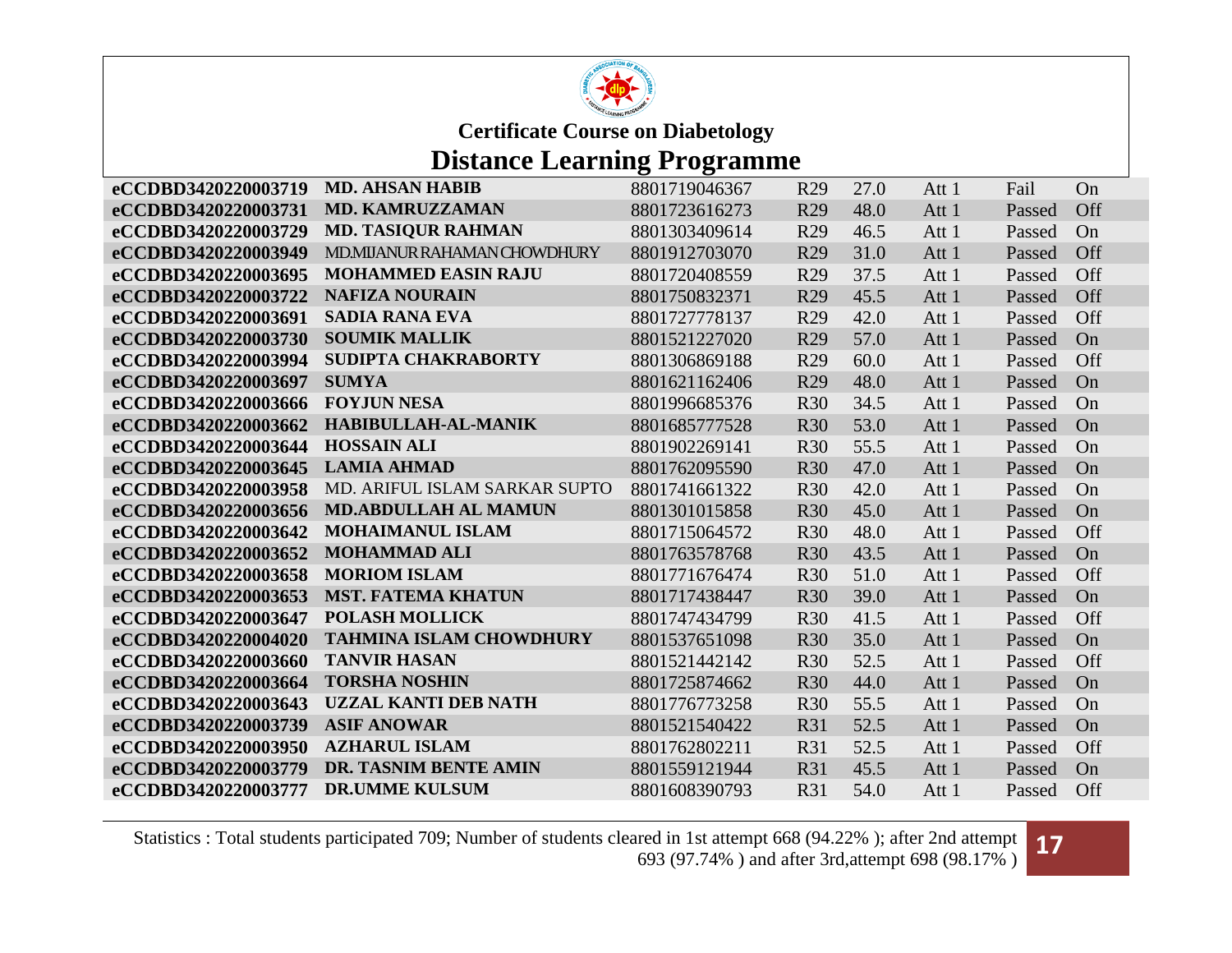

### **Distance Learning Programme**

| eCCDBD3420220003776 | HOSSAIN MOHAMMAD ZONAID ANSARY | 8801830977857 | <b>R31</b> | 52.5 | Att 1 | Passed | <b>Off</b> |
|---------------------|--------------------------------|---------------|------------|------|-------|--------|------------|
| eCCDBD3420220003781 | <b>MARIYA RAHMAN ZINIYA</b>    | 8801712931479 | <b>R31</b> | 30.0 | Att 1 | Passed | Off        |
| eCCDBD3420220003741 | <b>MD. ABIR HASAN BILASH</b>   | 8801648558212 | <b>R31</b> | 34.5 | Att 1 | Passed | Off        |
| eCCDBD3420220003780 | <b>MD. MAHIB UR RAHMAN</b>     | 8801741992656 | <b>R31</b> | 49.5 | Att 1 | Passed | Off        |
| eCCDBD3420220003782 | <b>MD. MAMATAZUL HASAN</b>     | 8801799908180 | <b>R31</b> | 49.5 | Att 1 | Passed | Off        |
| eCCDBD3420220003774 | <b>MD.DIN ISLAM</b>            | 8801923273600 | <b>R31</b> | 57.0 | Att 1 | Passed | Off        |
| eCCDBD3420220003995 | <b>MOHAMMAD ARIFUL ISLAM</b>   | 8801830391564 | <b>R31</b> | 46.5 | Att 1 | Passed | On         |
| eCCDBD3420220003790 | <b>PANKAJ HALDER</b>           | 8801815743345 | <b>R31</b> | 43.5 | Att 1 | Passed | Off        |
| eCCDBD3420220003778 | <b>SHARMIN AKTHER SHIRIN</b>   | 8801786662094 | <b>R31</b> | 51.0 | Att 1 | Passed | Off        |
| eCCDBD3420220003775 | <b>UMME HABIBA</b>             | 8801533993552 | <b>R31</b> | 54.0 | Att 1 | Passed | Off        |
| eCCDBD3420220003684 | <b>A B M RUBAIAT ANWAR</b>     | 8801719794724 | R32        | 55.5 | Att 1 | Passed | On         |
| eCCDBD3420220003674 | <b>ATIA KHADIZA SHORNA</b>     | 8801782299899 | R32        | 52.5 | Att 1 | Passed | On         |
| eCCDBD3420220004021 | <b>FAIRUZ ASRAF</b>            | 8801552437880 | <b>R32</b> | 52.5 | Att 1 | Passed | Off        |
| eCCDBD3420220003680 | <b>FARIA SULTANA</b>           | 8801972494848 | R32        | 58.5 | Att 1 | Passed | Off        |
| eCCDBD3420220003686 | <b>K.M. PRITAM ALAM</b>        | 8801737642621 | R32        | 48.0 | Att 1 | Passed | Off        |
| eCCDBD3420220003668 | <b>KH MD. KAWSAR AHMED</b>     | 8801722819777 | R32        | 54.0 | Att 1 | Passed | On         |
| eCCDBD3420220003689 | <b>MASUMA KHANUM MITHILA</b>   | 8801770613151 | R32        | 55.5 | Att 1 | Passed | On         |
| eCCDBD3420220003959 | <b>MD NAZMUL HUDA</b>          | 8801774646006 | R32        | 43.0 | Att 1 | Passed | Off        |
| eCCDBD3420220003669 | <b>MD SANAUL ISLAM</b>         | 8801533305146 | R32        | 42.0 | Att 1 | Passed | On         |
| eCCDBD3420220003688 | <b>MD. ALI ASHRAF</b>          | 8801521105590 | <b>R32</b> | 52.5 | Att 1 | Passed | On         |
| eCCDBD3420220003690 | <b>MD. ARIFUL ISLAM</b>        | 8801989096336 | R32        | 33.0 | Att 2 | Passed | On         |
| eCCDBD3420220003690 | <b>MD. ARIFUL ISLAM</b>        | 8801989096336 | R32        | 27.0 | Att 1 | Fail   | On         |
| eCCDBD3420220003682 | <b>RAJIB SAHA PARTHA</b>       | 8801715088038 | R32        | 60.0 | Att 1 | Passed | Off        |
| eCCDBD3420220003676 | <b>SADIA FERDOUS SATU</b>      | 8801822164101 | R32        | 38.0 | Att 1 | Passed | Off        |
| eCCDBD3420220003678 | <b>SYED NEAMUL HUQ</b>         | 8801521462168 | R32        | 35.5 | Att 1 | Passed | On         |
| eCCDBD3420220003671 | <b>SYED TABARUKUZZAMAN</b>     | 8801777894258 | R32        | 46.0 | Att 1 | Passed | On         |
| eCCDBD3420220003796 | <b>ANJOMANARA BEGUM</b>        | 8801799911106 | R33        | 50.5 | Att 1 | Passed | Off        |
| eCCDBD3420220003996 | <b>FAHAMIDA KHANAM</b>         | 8801683320412 | <b>R33</b> | 55.5 | Att 1 | Passed | Off        |
| eCCDBD3420220003806 | <b>FAYEJ AHAMAD</b>            | 8801913523452 | R33        | 48.0 | Att 1 | Passed | Off        |

Statistics : Total students participated 709; Number of students cleared in 1st attempt 668 (94.22% ); after 2nd attempt ared in 1st attempt 668 (94.22%); after 2nd attempt **18**<br>693 (97.74%) and after 3rd,attempt 698 (98.17%)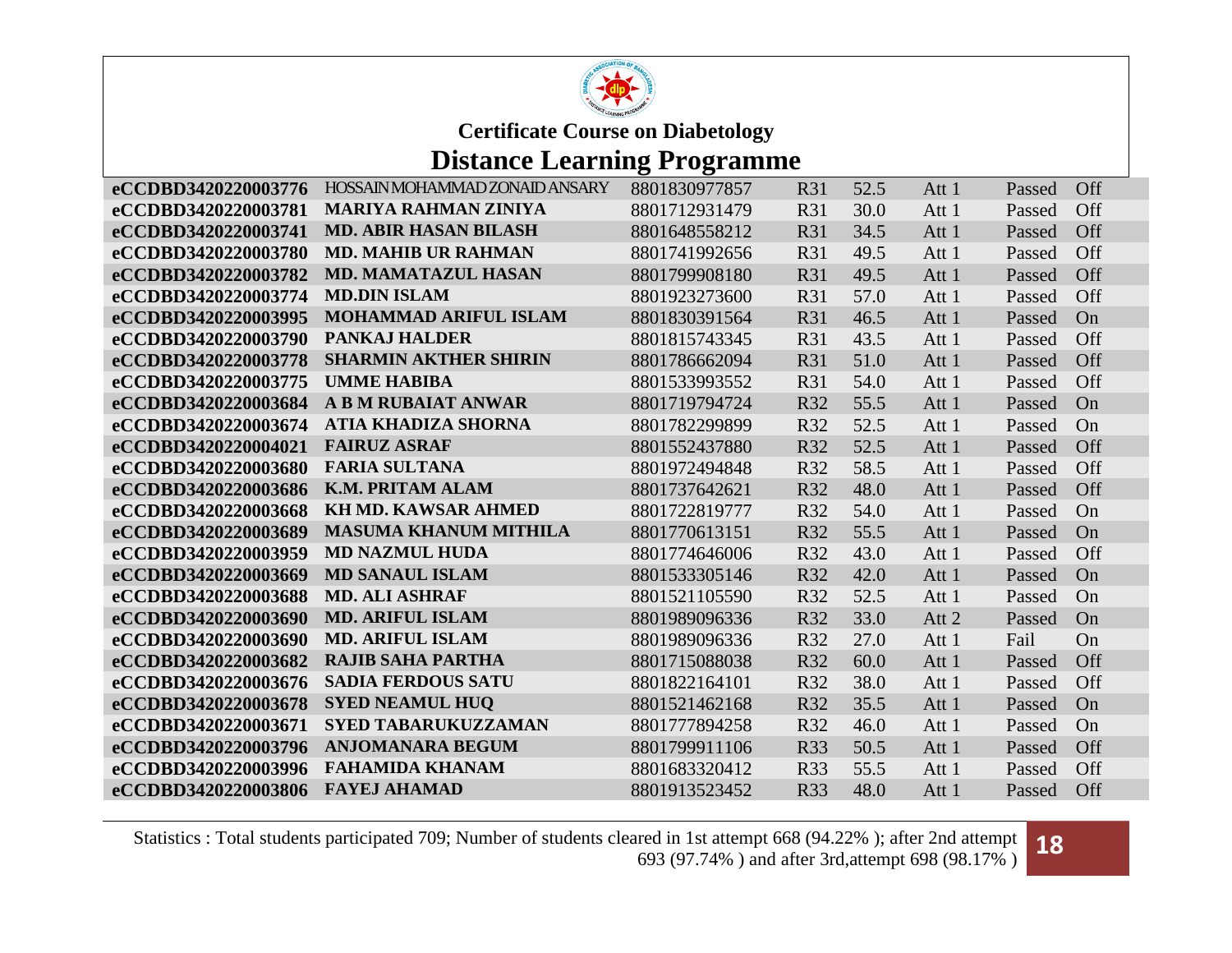

## **Distance Learning Programme**

| <b>KAKOLE DAS</b><br>eCCDBD3420220003809<br>8801707849936<br><b>R33</b><br>37.0<br>Att 1<br><b>MD. ATIQUL ISLAM KHAN</b><br>eCCDBD3420220003807<br>8801737745608<br>R33<br>48.0<br>Att 1 | Passed<br>Passed | Off |
|------------------------------------------------------------------------------------------------------------------------------------------------------------------------------------------|------------------|-----|
|                                                                                                                                                                                          |                  |     |
|                                                                                                                                                                                          |                  | Off |
| <b>MD. AZIZUR RAHMAN MANIK</b><br>27.0<br>eCCDBD3420220003815<br>8801960240965<br>R33<br>Att <sub>3</sub>                                                                                | Fail             | On  |
| <b>MD. AZIZUR RAHMAN MANIK</b><br>eCCDBD3420220003815<br><b>R33</b><br>25.5<br>Att 2<br>8801960240965                                                                                    | Fail             | On  |
| <b>MD. AZIZUR RAHMAN MANIK</b><br>27.0<br>eCCDBD3420220003815<br>8801960240965<br><b>R33</b><br>Att 1                                                                                    | Fail             | On  |
| eCCDBD3420220003799<br><b>MD. SHAHADAT HOSSAIN</b><br>R33<br>8801300088149<br>46.5<br>Att 1                                                                                              | Passed           | On  |
| eCCDBD3420220003951<br><b>MD. ZAYED HOSSAIN</b><br>8801759051917<br><b>R33</b><br>52.5<br>Att 1                                                                                          | Passed           | Off |
| <b>MEHER-UN-NISA</b><br>eCCDBD3420220003819<br>R33<br>52.5<br>8801766730898<br>Att 1                                                                                                     | Passed           | Off |
| eCCDBD3420220003797<br><b>MOHAMMAD ZAYED BIN AREFIN</b><br>8801687261326<br>R33<br>48.0<br>Att 1                                                                                         | Passed           | On  |
| <b>RAIHANA ISLAM REEA</b><br>eCCDBD3420220003804<br>8801954800204<br>R33<br>51.5<br>Att 1                                                                                                | Passed           | Off |
| <b>REZOWANA HAQUE</b><br>eCCDBD3420220003811<br>8801770130330<br><b>R33</b><br>58.5<br>Att 1                                                                                             | Passed           | On  |
| <b>TANJINA CHOWDHURY</b><br>eCCDBD3420220004047<br>8801851218788<br>R33<br>52.5<br>Att 1                                                                                                 | Passed           | On  |
| <b>TAZBIHA RAHMAN KHAN</b><br>eCCDBD3420220003817<br>8801917911045<br><b>R33</b><br>46.5<br>Att 1                                                                                        | Passed           | Off |
| <b>ZANIFEER NAJNEEN MOLLAH</b><br>eCCDBD3420220003813<br>8801764111402<br>R33<br>54.0<br>Att 1                                                                                           | Passed           | Off |
| <b>ANIKA ASHRAFI</b><br>eCCDBD3420220003696<br><b>R34</b><br>44.5<br>8801675128172<br>Att 1                                                                                              | Passed           | Off |
| eCCDBD3420220003703<br>DR. KHATHYZA TUT TAHERA<br>8801707598599<br>R34<br>48.0<br>Att 1                                                                                                  | Passed           | Off |
| DR. MD. RAZIBUL ISLAM RAJU<br>53.0<br>eCCDBD3420220003704<br>8801749455177<br>R34<br>Att 1                                                                                               | Passed           | Off |
| <b>FALGUNI DAS</b><br>eCCDBD3420220003712<br>R34<br>43.0<br>8801521227306<br>Att 1                                                                                                       | Passed           | On  |
| <b>HOSSAIN SHAHNEWAZ ANDALIB</b><br>41.5<br>eCCDBD3420220003706<br>8801721562913<br><b>R34</b><br>Att 1                                                                                  | Passed           | On  |
| <b>HUMAYUN KABIR</b><br>eCCDBD3320210003205<br><b>R34</b><br>36.0<br>8801763371879<br>Att 1                                                                                              | Passed           | On  |
| <b>KAZI AHMED JAMAN</b><br>eCCDBD3420220003960<br>45.5<br>8801782880667<br><b>R34</b><br>Att 1                                                                                           | Passed           | Off |
| <b>MD NAYEEMUL HASAN</b><br>eCCDBD3420220003694<br>R34<br>33.5<br>8801916284016<br>Att 1                                                                                                 | Passed           | Off |
| <b>MD NAZMUL KABIR NAYAN</b><br>eCCDBD3420220003716<br>8801643420561<br>R34<br>54.0<br>Att 1                                                                                             | Passed           | Off |
| <b>MD. IMRAN HOSSAIN</b><br>eCCDBD3420220003714<br>R34<br>43.5<br>8801682923737<br>Att 1                                                                                                 | Passed           | On  |
| <b>MD.ABU SUFIAN ABU SUFIAN</b><br>eCCDBD3420220004022<br>R34<br>50.0<br>8801815658590<br>Att 1                                                                                          | Passed           | Off |
| <b>MD.MAHAMADUL HASAN</b><br>eCCDBD3420220003700<br><b>R34</b><br>49.5<br>8801816898989<br>Att 1                                                                                         | Passed           | Off |
| S.M. ARAFATH AL AKASH<br>eCCDBD3420220003702<br>55.5<br>8801820957272<br><b>R34</b><br>Att 1                                                                                             | Passed           | On  |
| <b>SANJOY BARAL</b><br>R34<br>55.5<br>eCCDBD3420220003709<br>8801745536692<br>Att 1                                                                                                      | Passed           | On  |

Statistics : Total students participated 709; Number of students cleared in 1st attempt 668 (94.22% ); after 2nd attempt ared in 1st attempt 668 (94.22%); after 2nd attempt **19**<br>693 (97.74%) and after 3rd,attempt 698 (98.17%)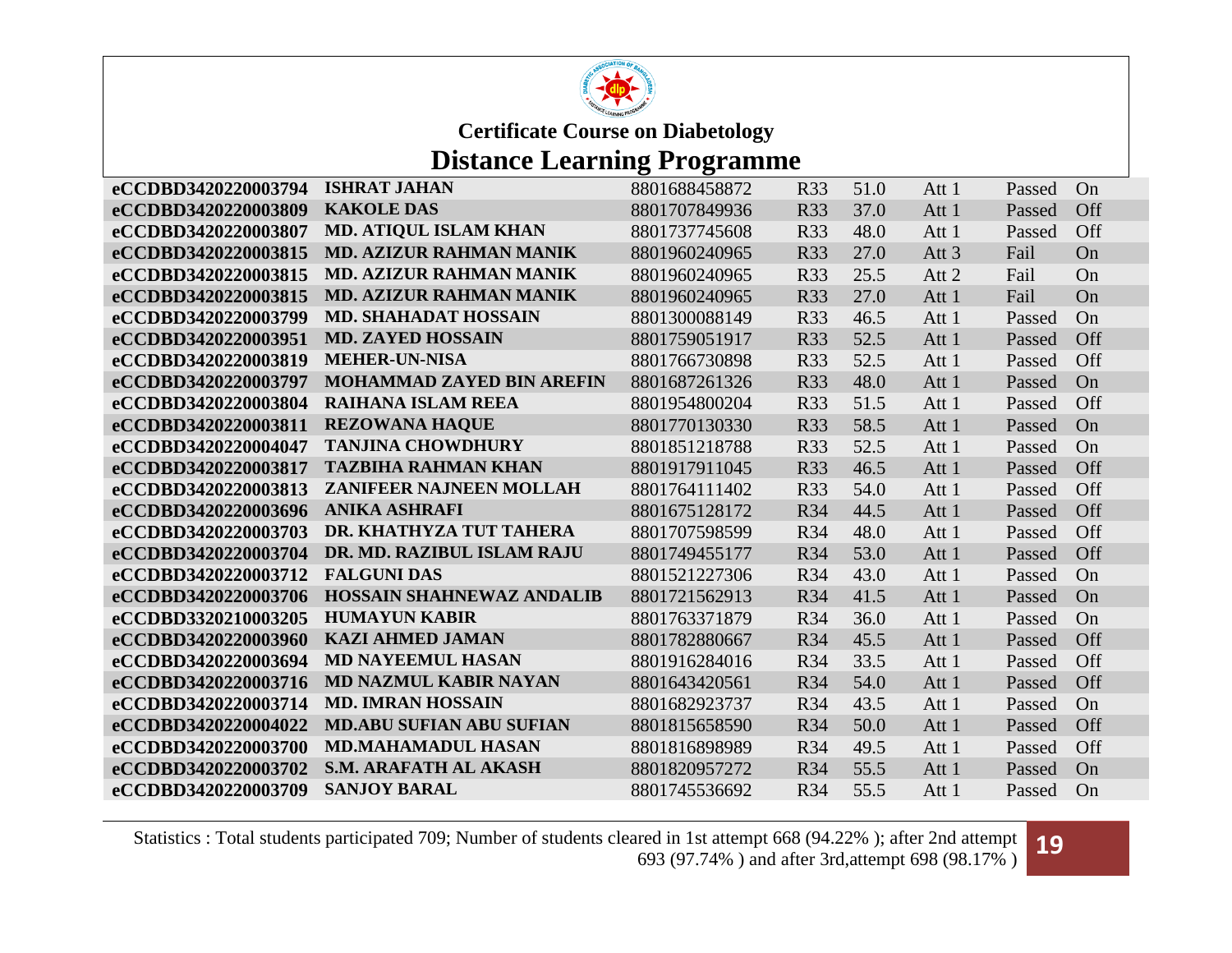

### **Distance Learning Programme**

| eCCDBD3420220003701 | UZZAL CHANDRA TANGCHANGYA      | 8801818284038 | R34        | 40.5 | Att 1 | Passed | <b>Off</b> |
|---------------------|--------------------------------|---------------|------------|------|-------|--------|------------|
| eCCDBD3420220003836 | <b>AFSHANA ISLAM ISLAM</b>     | 8801673837300 | <b>R35</b> | 43.5 | Att 1 | Passed | On         |
| eCCDBD3420220003841 | DR. MD. SAIFUL ISLAM           | 8801790465251 | <b>R35</b> | 52.5 | Att 1 | Passed | On         |
| eCCDBD3420220003835 | <b>FEROZA MUSHIRA</b>          | 8801916360497 | <b>R35</b> | 42.5 | Att 1 | Passed | Off        |
| eCCDBD3420220003843 | <b>KHADIZA RAHMAN EVA</b>      | 8801318854804 | <b>R35</b> | 57.0 | Att 1 | Passed | Off        |
| eCCDBD3420220003837 | <b>LITON KARMAKER</b>          | 8801674476616 | R35        | 37.5 | Att 1 | Passed | Off        |
| eCCDBD3420220003844 | <b>MD. ABU ABDULLAH</b>        | 8801732559057 | <b>R35</b> | 35.0 | Att 1 | Passed | Off        |
| eCCDBD3420220003840 | <b>MD. HABIBULLAH</b>          | 8801717564382 | <b>R35</b> | 39.0 | Att 1 | Passed | On         |
| eCCDBD3420220003839 | <b>MD.QUYUM RIZVI</b>          | 8801675833982 | <b>R35</b> | 31.0 | Att 1 | Passed | Off        |
| eCCDBD3420220003838 | <b>MD.YOUSUF ISLAHI</b>        | 8801716013476 | <b>R35</b> | 48.5 | Att 1 | Passed | On         |
| eCCDBD3420220003846 | <b>MOUSUMI AKTER</b>           | 8801881598882 | <b>R35</b> | 43.5 | Att 1 | Passed | Off        |
| eCCDBD3420220003842 | <b>RAFIA BENTE REZA</b>        | 8801716405667 | <b>R35</b> | 48.0 | Att 1 | Passed | Off        |
| eCCDBD3420220004048 | <b>SADIA AFRIN DOLON</b>       | 8801902904220 | <b>R35</b> | 33.0 | Att 1 | Passed | Off        |
| eCCDBD3420220003845 | <b>TANVIR ALAM</b>             | 8801975237467 | <b>R35</b> | 33.0 | Att 1 | Passed | Off        |
| eCCDBD3420220003834 | <b>TAREQ MAHMUD</b>            | 8801828111151 | <b>R35</b> | 50.0 | Att 1 | Passed | On         |
| eCCDBD3420220003720 | <b>ABDUL KAYUM</b>             | 8801844455540 | <b>R36</b> | 39.0 | Att 1 | Passed | Off        |
| eCCDBD3420220003728 | <b>AFROZA AKTER</b>            | 8801679472489 | R36        | 40.5 | Att 1 | Passed | Off        |
| eCCDBD3420220003734 | <b>DIPSHIKHA ROY</b>           | 8801404798742 | <b>R36</b> | 30.0 | Att 2 | Passed | On         |
| eCCDBD3420220003734 | <b>DIPSHIKHA ROY</b>           | 8801404798742 | <b>R36</b> | 17.0 | Att 1 | Fail   | On         |
| eCCDBD3420220003735 | <b>HOSSAIN MOHAMMAD FORHAD</b> | 8801684823179 | <b>R36</b> | 52.5 | Att 1 | Passed | Off        |
| eCCDBD3420220003961 | <b>MD MASUD PARVEZ</b>         | 8801790196959 | <b>R36</b> | 49.5 | Att 1 | Passed | On         |
| eCCDBD3420220003736 | <b>MD SABBIR AKRAM</b>         | 8801304435822 | <b>R36</b> | 33.0 | Att 1 | Passed | On         |
| eCCDBD3420220003724 | <b>MD SIRAZUL ISLAM</b>        | 8801518478885 | <b>R36</b> | 48.5 | Att 1 | Passed | Off        |
| eCCDBD3420220003726 | <b>MD.ATIKUR RAHMAN</b>        | 8801794658227 | <b>R36</b> | 55.5 | Att 1 | Passed | Off        |
| eCCDBD3420220003727 | <b>MOHAMMAD AKBAR HOSSAIN</b>  | 8801677435227 | <b>R36</b> | 41.0 | Att 1 | Passed | Off        |
| eCCDBD3420220003733 | <b>NAZMON NAHAR LABONE</b>     | 8801737711962 | <b>R36</b> | 55.5 | Att 1 | Passed | On         |
| eCCDBD3420220004023 | <b>NOSHIN NAWAR</b>            | 8801812851845 | <b>R36</b> | 54.0 | Att 1 | Passed | Off        |
| eCCDBD3420220003723 | <b>NUREN TASKIN TULI</b>       | 8801911282813 | <b>R36</b> | 51.0 | Att 1 | Passed | On         |
| eCCDBD3420220003725 | PANCHANAN CHOWDHURY            | 8801678582693 | <b>R36</b> | 34.5 | Att 1 | Passed | Off        |

Statistics : Total students participated 709; Number of students cleared in 1st attempt 668 (94.22% ); after 2nd attempt ared in 1st attempt 668 (94.22%); after 2nd attempt **20**<br>693 (97.74%) and after 3rd,attempt 698 (98.17%)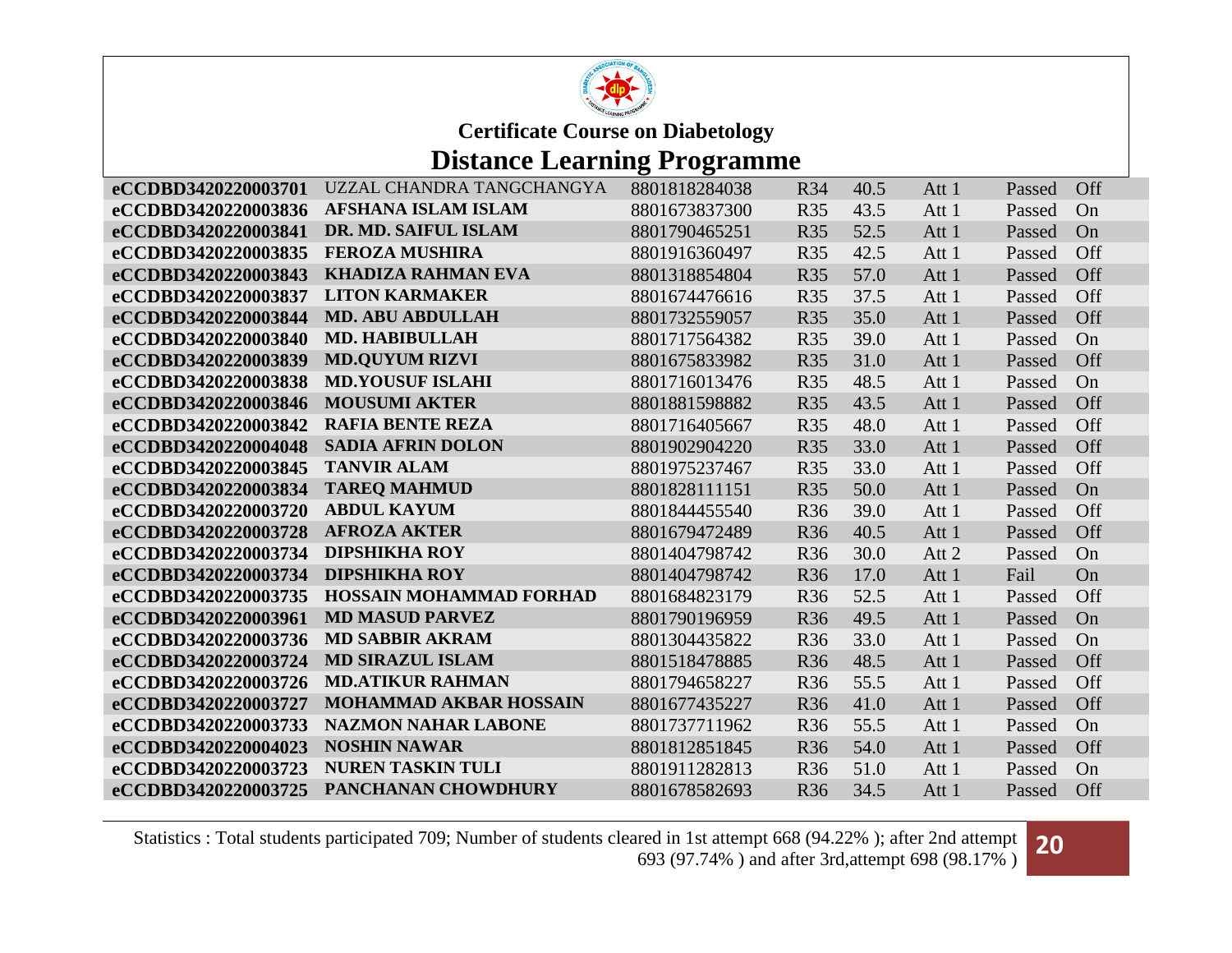

# **Distance Learning Programme**

| eCCDBD3420220003718 | <b>SAMEUL</b>                   | 8801710412230 | R <sub>36</sub> | 40.0 | Att 1            | Passed | On  |
|---------------------|---------------------------------|---------------|-----------------|------|------------------|--------|-----|
| eCCDBD3420220003737 | <b>SHAHADAT HOSSAIN</b>         | 8801580339446 | <b>R36</b>      | 55.5 | Att 1            | Passed | Off |
| eCCDBD3420220003848 | <b>ANIK TALUKDER</b>            | 8801818020902 | R37             | 54.0 | Att 1            | Passed | Off |
| eCCDBD3420220003854 | <b>AROBE BINTA</b>              | 8801750663018 | R37             | 27.0 | Att <sub>3</sub> | Fail   | On  |
| eCCDBD3420220003854 | <b>AROBE BINTA</b>              | 8801750663018 | R37             | 25.5 | Att 2            | Fail   | On  |
| eCCDBD3420220003854 | <b>AROBE BINTA</b>              | 8801750663018 | <b>R37</b>      | 22.5 | Att 1            | Fail   | On  |
| eCCDBD3420220003847 | <b>AYSA SIDDIKA JUI</b>         | 8801308427927 | R37             | 36.5 | Att 1            | Passed | Off |
| eCCDBD3420220003857 | <b>FARZANA ZAMAN PUNAM</b>      | 8801763446311 | R37             | 40.0 | Att 1            | Passed | Off |
| eCCDBD3420220003859 | <b>HUJAYFA SORKAR JOYRIN</b>    | 8801797735435 | <b>R37</b>      | 44.0 | Att 1            | Passed | Off |
| eCCDBD3420220003858 | <b>MD SHAKIL HOSSAIN</b>        | 8801303098203 | R37             | 52.0 | Att 1            | Passed | Off |
| eCCDBD3420220003998 | <b>MD ZOBAYER PATWARY</b>       | 8801879299839 | <b>R37</b>      | 37.5 | Att 1            | Passed | Off |
| eCCDBD3420220003853 | <b>MD. ASADUR RAHMAN</b>        | 8801728131128 | <b>R37</b>      | 57.0 | Att 1            | Passed | On  |
| eCCDBD3420220003856 | <b>MITHUN ROY</b>               | 8801850560161 | <b>R37</b>      | 54.0 | Att 1            | Passed | Off |
| eCCDBD3420220003851 | <b>MOSTAFIZUR RAHMAN</b>        | 8801742831416 | <b>R37</b>      | 49.5 | Att 1            | Passed | On  |
| eCCDBD3420220003852 | <b>MOSTAKIMA AHMED PROME</b>    | 8801624551782 | <b>R37</b>      | 42.5 | Att 1            | Passed | Off |
| eCCDBD3420220003850 | <b>REZOWANA AFROZ BITHI</b>     | 8801680359062 | R37             | 43.5 | Att 1            | Passed | On  |
| eCCDBD3420220003849 | <b>SHUVRA DEBNATH NILU</b>      | 8801838241749 | R37             | 55.5 | Att 1            | Passed | On  |
| eCCDBD3420220003855 | <b>SOURAV BANIK</b>             | 8801521212139 | <b>R37</b>      | 52.5 | Att 1            | Passed | Off |
| eCCDBD3420220003953 | <b>YOUNUS NOOR</b>              | 8801924939900 | R37             | 51.0 | Att 1            | Passed | Off |
| eCCDBD3420220003748 | <b>ABU BAKAR SIDDIQUE</b>       | 8801758883744 | <b>R38</b>      | 55.5 | Att 1            | Passed | Off |
| eCCDBD3420220003747 | <b>BINTI BISWAS</b>             | 8801784212521 | <b>R38</b>      | 41.0 | Att 1            | Passed | Off |
| eCCDBD3420220003752 | <b>BUSHRA BINTI ROUF</b>        | 8801762495276 | <b>R38</b>      | 45.5 | Att 1            | Passed | Off |
| eCCDBD3420220004024 | <b>FARIDA PARVIN</b>            | 8801712262882 | <b>R38</b>      | 57.0 | Att 1            | Passed | Off |
| eCCDBD3420220003749 | FARZANA AKTER BITHI AKTER BITHI | 8801753576244 | <b>R38</b>      | 36.0 | Att 1            | Passed | Off |
| eCCDBD3420220003744 | <b>ILA CLARA CHIRAN</b>         | 8801630706151 | <b>R38</b>      | 30.5 | Att 2            | Passed | Off |
| eCCDBD3420220003744 | <b>ILA CLARA CHIRAN</b>         | 8801630706151 | <b>R38</b>      | 28.5 | Att 1            | Fail   | Off |
| eCCDBD3420220003751 | <b>JUBAIDA SULTANA</b>          | 8801712175230 | <b>R38</b>      | 52.5 | Att 1            | Passed | Off |
| eCCDBD3420220003743 | <b>MAHMODUL HASAN</b>           | 8801580397776 | <b>R38</b>      | 58.5 | Att 1            | Passed | Off |
| eCCDBD3420220003745 | <b>MEGHLA PAUL</b>              | 8801677913392 | <b>R38</b>      | 41.5 | Att 1            | Passed | Off |

Statistics : Total students participated 709; Number of students cleared in 1st attempt 668 (94.22% ); after 2nd attempt ared in 1st attempt 668 (94.22%); after 2nd attempt **21**<br>693 (97.74%) and after 3rd,attempt 698 (98.17%)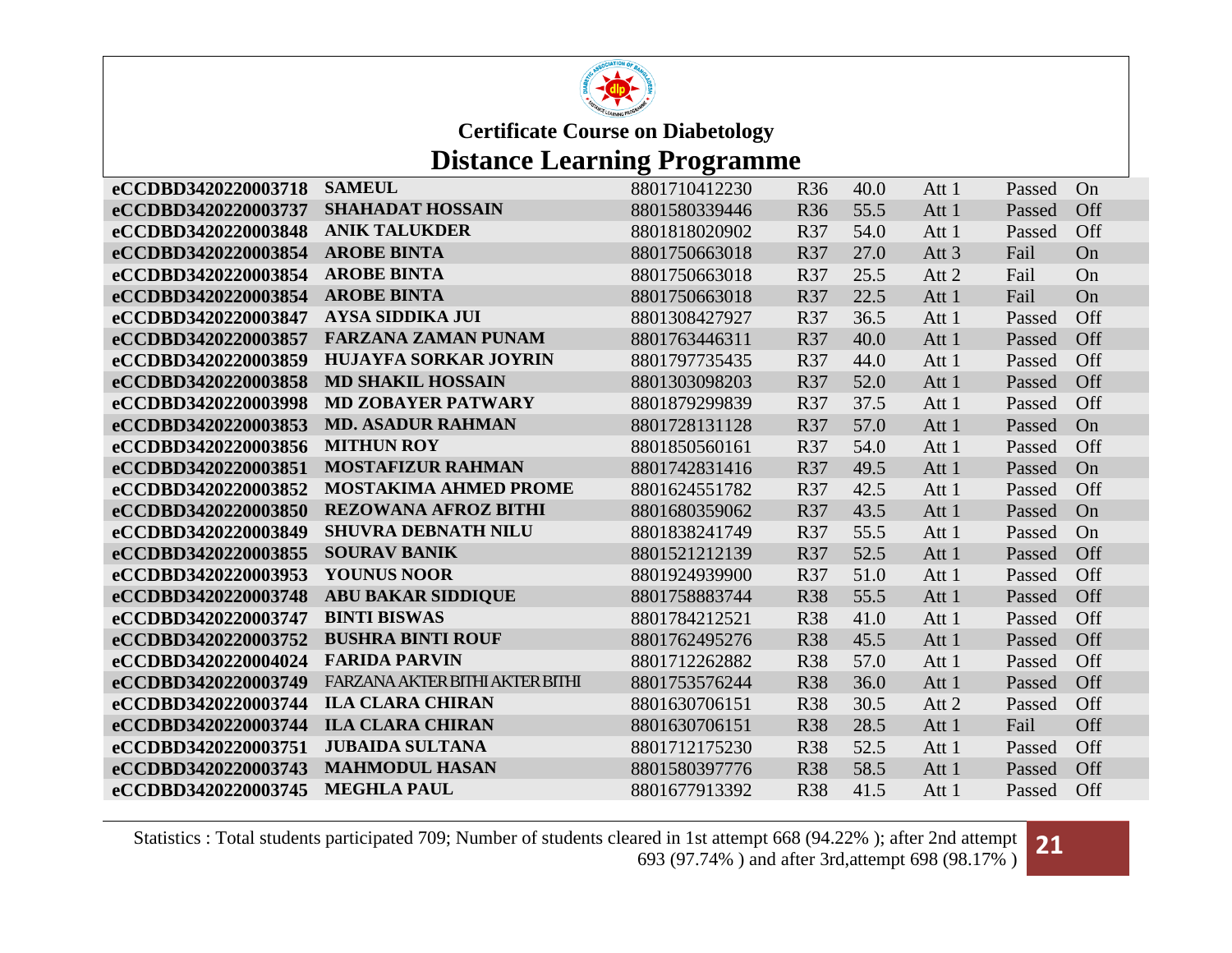

# **Distance Learning Programme**

| <b>RABIUL ALAM</b>            | 8801727517705                                                                                                                                                                         | <b>R38</b> | 55.5 | Att 1 | Passed | Off |
|-------------------------------|---------------------------------------------------------------------------------------------------------------------------------------------------------------------------------------|------------|------|-------|--------|-----|
| <b>SHADI MASUD AL TURAB</b>   | 8801751622651                                                                                                                                                                         | <b>R38</b> | 44.0 | Att 1 | Passed | On  |
| <b>SHARMIN AKTER</b>          | 8801966210898                                                                                                                                                                         | <b>R38</b> | 52.5 | Att 1 | Passed | Off |
| <b>SHEFA MANZOOR</b>          | 8801819941554                                                                                                                                                                         | <b>R38</b> | 58.5 | Att 1 | Passed | Off |
| <b>YAHYIA</b>                 | 8801728925049                                                                                                                                                                         | <b>R38</b> | 46.5 | Att 1 | Passed | Off |
| <b>AFSANA HOSSAIN</b>         | 8801796955571                                                                                                                                                                         | R39        | 30.0 | Att 1 | Passed | Off |
| DR MD GOLAM SAROWAR           | 8801401270818                                                                                                                                                                         | R39        | 33.0 | Att 1 | Passed | Off |
| <b>EISRAT BARI EISHI</b>      | 8801711115046                                                                                                                                                                         | R39        | 54.0 | Att 1 | Passed | On  |
| <b>FARIA ISLAM PROMA</b>      | 8801303570298                                                                                                                                                                         | <b>R39</b> | 42.0 | Att 1 | Passed | Off |
| <b>MD HASAN ALAMGIR</b>       | 8801778901205                                                                                                                                                                         | R39        | 52.5 | Att 1 | Passed | Off |
| <b>MD. SALAUDDIN</b>          | 8801713116420                                                                                                                                                                         | R39        | 52.0 | Att 1 | Passed | On  |
| <b>MD.MORSHED FARHAD</b>      | 8801818849845                                                                                                                                                                         | R39        | 44.0 | Att 1 | Passed | Off |
| <b>MIM TAHSIN MOON</b>        | 8801761897718                                                                                                                                                                         | R39        | 48.0 | Att 1 | Passed | Off |
| <b>MOHAMMAD RAKIBUL ISLAM</b> | 8801828452901                                                                                                                                                                         | <b>R39</b> | 54.0 | Att 1 | Passed | On  |
| <b>SANZIDA NAHID</b>          | 8801778901206                                                                                                                                                                         | <b>R39</b> | 55.5 | Att 1 | Passed | Off |
| <b>TANJUMA TAJ</b>            | 8801310448748                                                                                                                                                                         | <b>R39</b> | 42.5 | Att 1 | Passed | Off |
| <b>TANZINA KHAN</b>           | 8801920709473                                                                                                                                                                         | R39        | 46.0 | Att 1 | Passed | Off |
| <b>UMMA AFSANA HABIBA</b>     | 8801786786413                                                                                                                                                                         | R39        | 54.0 | Att 1 | Passed | Off |
|                               | 8801796630990                                                                                                                                                                         | R39        | 47.0 | Att 1 | Passed | Off |
|                               | 8801783728048                                                                                                                                                                         | <b>R40</b> |      | Att 1 | Passed | Off |
| <b>FALGUNI HAQUE</b>          | 8801927116432                                                                                                                                                                         | <b>R40</b> | 55.5 | Att 1 | Passed | Off |
| <b>FARIHA NUSRAT</b>          | 8801706967835                                                                                                                                                                         | <b>R40</b> | 37.0 | Att 1 | Passed | Off |
|                               | 8801719237969                                                                                                                                                                         | <b>R40</b> | 48.5 | Att 1 | Passed | On  |
|                               | 8801829450290                                                                                                                                                                         | <b>R40</b> | 43.5 | Att 1 | Passed | Off |
|                               | 8801793525266                                                                                                                                                                         | <b>R40</b> | 52.5 | Att 1 | Passed | Off |
|                               | 8801714692047                                                                                                                                                                         | <b>R40</b> | 57.0 | Att 1 | Passed | Off |
| <b>MD. NURUL ASHRAF</b>       | 8801538351265                                                                                                                                                                         | R40        | 45.0 | Att 1 | Passed | Off |
| <b>MOHAMMAD ZAMAN</b>         | 8801685639351                                                                                                                                                                         | <b>R40</b> | 51.0 | Att 1 | Passed | On  |
| <b>RAFIA AFROZ RUMKI</b>      | 8801855134309                                                                                                                                                                         | R40        | 40.5 | Att 1 | Passed | Off |
|                               | <b>UMME HANIFA HIMU</b><br><b>ANANTO PRAPTY ANAMIKA</b><br><b>FAZLA-RABBI AKASH</b><br><b>MD MASUDUR RAHMAN</b><br><b>MD. FASHIUR RAHMAN NAYEM</b><br><b>MD. MAHABUB RAHMAN SUMON</b> |            |      | 52.5  |        |     |

Statistics : Total students participated 709; Number of students cleared in 1st attempt 668 (94.22% ); after 2nd attempt ared in 1st attempt 668 (94.22%); after 2nd attempt **22**<br>693 (97.74%) and after 3rd,attempt 698 (98.17%)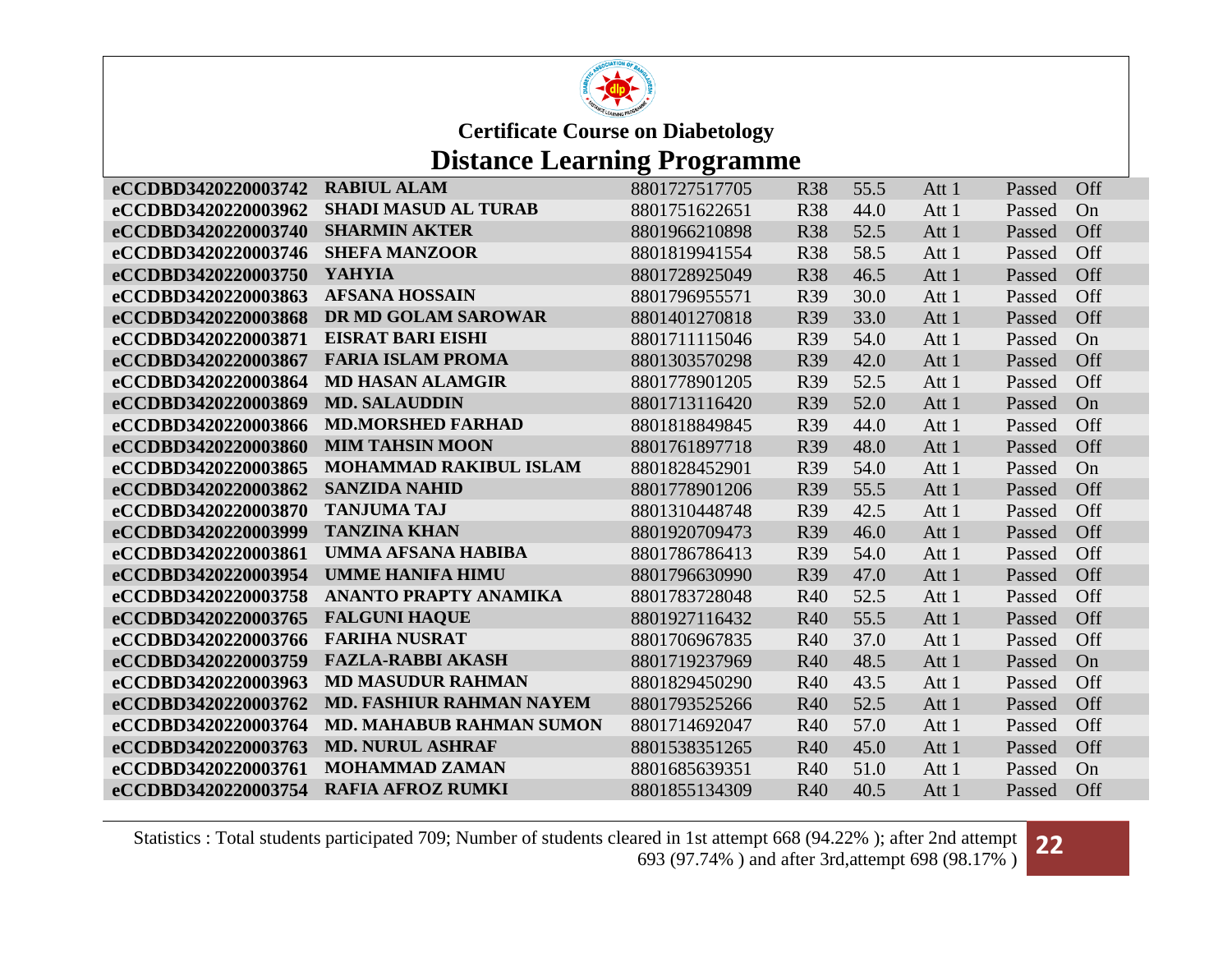

## **Distance Learning Programme**

| eCCDBD3420220004025 | <b>RAIHANA ISLAM</b>            | 8801521561414 | R40        | 33.0 | Att 1 | Passed | Off |
|---------------------|---------------------------------|---------------|------------|------|-------|--------|-----|
| eCCDBD3420220003760 | <b>REJWANA RASHID</b>           | 8801797700578 | <b>R40</b> | 55.5 | Att 1 | Passed | Off |
| eCCDBD3420220003757 | S. M. KAMRAN ASHRAF             | 8801716917788 | R40        | 54.0 | Att 1 | Passed | Off |
| eCCDBD3420220003756 | <b>SAMIA AFRIN SABA</b>         | 8801718649645 | <b>R40</b> | 52.5 | Att 1 | Passed | On  |
| eCCDBD3420220003755 | <b>SHUVRA KARMAKER</b>          | 8801869843026 | R40        | 47.0 | Att 1 | Passed | Off |
| eCCDBD3420220003876 | <b>ABDULLAH AL AMIN</b>         | 8801670177079 | R41        | 35.5 | Att 1 | Passed | Off |
| eCCDBD3420220003877 | <b>ABDULLAH AL NOMAN</b>        | 8801882838051 | R41        | 49.5 | Att 1 | Passed | On  |
| eCCDBD3420220004000 | <b>AMIT KUMAR BISWAS</b>        | 8801745329922 | R41        | 52.5 | Att 1 | Passed | Off |
| eCCDBD3420220003875 | <b>CHAITEE SARKER SHATEE</b>    | 8801920405164 | R41        | 54.0 | Att 1 | Passed | Off |
| eCCDBD3420220003883 | <b>FATEMA TUZ JANNAT</b>        | 8801740896469 | R41        | 52.5 | Att 1 | Passed | Off |
| eCCDBD3420220003955 | <b>IMTIAJ AHMED BHUIYAN</b>     | 8801925420304 | R41        | 44.5 | Att 1 | Passed | Off |
| eCCDBD3420220003873 | <b>KANIZ NAIMAH NUSRAT</b>      | 8801624017356 | R41        | 48.5 | Att 1 | Passed | On  |
| eCCDBD3420220003880 | <b>MD ABU RAYHAN</b>            | 8801879118339 | R41        | 41.0 | Att 1 | Passed | Off |
| eCCDBD3420220003882 | <b>MD. MOSTAFIJUR RAHMAN</b>    | 8801724998793 | R41        | 48.0 | Att 1 | Passed | On  |
| eCCDBD3420220003885 | <b>MEHEDI HASAN APU</b>         | 8801673961908 | R41        | 52.5 | Att 1 | Passed | Off |
| eCCDBD3420220003884 | MIAN MOHAMMAD ASHIQUZZAMAN      | 8801744473999 | <b>R41</b> | 33.5 | Att 1 | Passed | On  |
| eCCDBD3420220003879 | <b>RAIHAN AZAD ZIHAD</b>        | 8801993506935 | R41        | 57.0 | Att 1 | Passed | Off |
| eCCDBD3420220003874 | <b>SHAKHAWAT HOSSAIN MRIDHA</b> | 8801677056057 | <b>R41</b> | 36.5 | Att 1 | Passed | Off |
| eCCDBD3420220003881 | <b>SHAMIMA PARVIN</b>           | 8801759911151 | R41        | 40.5 | Att 1 | Passed | Off |
| eCCDBD3420220003878 | <b>ZOBAYER AHAMMED RIFAT</b>    | 8801929374414 | R41        | 55.5 | Att 1 | Passed | Off |
| eCCDBD3420220004028 | <b>ASIF BIN ZAKARIA</b>         | 8801521461814 | R42        | 39.0 | Att 1 | Passed | On  |
| eCCDBD3420220003783 | <b>MAHMUDUL HASSAN</b>          | 8801782496160 | R42        | 34.5 | Att 1 | Passed | On  |
| eCCDBD3420220003769 | <b>MD ENAMUL HOQ</b>            | 8801712743452 | R42        | 50.0 | Att 1 | Passed | Off |
| eCCDBD3420220003771 | <b>MD. SAZZAD ALI</b>           | 8801681955505 | R42        | 58.5 | Att 1 | Passed | On  |
| eCCDBD3420220003773 | <b>MD.ATIKUZZAMAN</b>           | 8801723483068 | R42        | 45.5 | Att 1 | Passed | On  |
| eCCDBD3420220003785 | <b>RAUFUN JAKEF JOY</b>         | 8801779576655 | R42        | 45.0 | Att 1 | Passed | On  |
| eCCDBD3420220003788 | <b>RIFAT HASSAN</b>             | 8801764820776 | R42        | 43.5 | Att 1 | Passed | On  |
| eCCDBD3420220003772 | <b>SANIM MAHBUB</b>             | 8801680111332 | R42        | 51.0 | Att 1 | Passed | On  |
| eCCDBD3420220003964 | <b>SAURAV DAS TONMOY</b>        | 8801735051444 | R42        | 54.0 | Att 1 | Passed | Off |

Statistics : Total students participated 709; Number of students cleared in 1st attempt 668 (94.22% ); after 2nd attempt ared in 1st attempt 668 (94.22%); after 2nd attempt **23**<br>693 (97.74%) and after 3rd,attempt 698 (98.17%)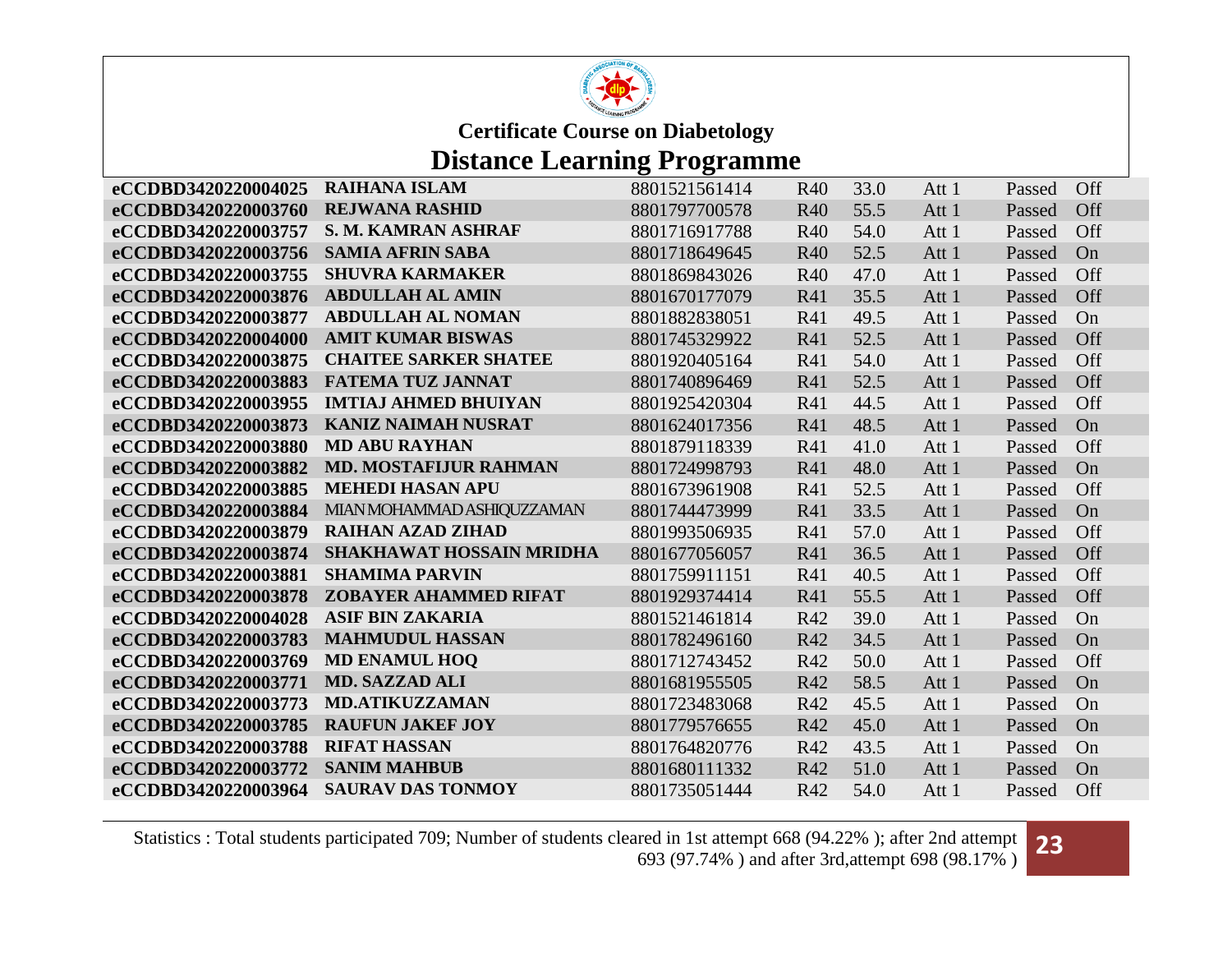

### **Distance Learning Programme**

| <b>SHANTA KARMOKER</b>           | 8801774199610                                                                                                                                                                                                                                                                                                                                                                                                                                                                     | R42                                                              | 33.0                            | Att 1                                | Passed | <b>Off</b> |
|----------------------------------|-----------------------------------------------------------------------------------------------------------------------------------------------------------------------------------------------------------------------------------------------------------------------------------------------------------------------------------------------------------------------------------------------------------------------------------------------------------------------------------|------------------------------------------------------------------|---------------------------------|--------------------------------------|--------|------------|
| <b>SHUSMITA AICH SARKER</b>      | 8801521101715                                                                                                                                                                                                                                                                                                                                                                                                                                                                     | R42                                                              | 32.0                            | Att 1                                | Passed | Off        |
| SIDRATUL MUNTAHA KHANAM          | 8801620833453                                                                                                                                                                                                                                                                                                                                                                                                                                                                     | R42                                                              | 25.5                            | Att <sub>3</sub>                     | Fail   | On         |
| SIDRATUL MUNTAHA KHANAM          | 8801620833453                                                                                                                                                                                                                                                                                                                                                                                                                                                                     | R42                                                              | 25.5                            | Att 2                                | Fail   | On         |
| SIDRATUL MUNTAHA KHANAM          | 8801620833453                                                                                                                                                                                                                                                                                                                                                                                                                                                                     | R42                                                              | 27.0                            | Att 1                                | Fail   | On         |
| <b>TIRTHA DATTA</b>              | 8801825223764                                                                                                                                                                                                                                                                                                                                                                                                                                                                     | R42                                                              | 48.0                            | Att 1                                | Passed | On         |
|                                  | 8801716361540                                                                                                                                                                                                                                                                                                                                                                                                                                                                     | R42                                                              | 45.5                            | Att 1                                | Passed | Off        |
| A.K.M. ROKIBUL HASAN BADHON      | 8801719034819                                                                                                                                                                                                                                                                                                                                                                                                                                                                     | R43                                                              | 31.0                            | Att 1                                | Passed | <b>Off</b> |
| <b>ARUP DEBNATH</b>              | 8801933884287                                                                                                                                                                                                                                                                                                                                                                                                                                                                     | R43                                                              | 52.5                            | Att 1                                | Passed | Off        |
|                                  | 8801703551381                                                                                                                                                                                                                                                                                                                                                                                                                                                                     | R43                                                              | 54.0                            | Att 1                                | Passed | Off        |
|                                  | 8801712103561                                                                                                                                                                                                                                                                                                                                                                                                                                                                     | R43                                                              | 40.5                            | Att 1                                | Passed | Off        |
|                                  | 8801725015488                                                                                                                                                                                                                                                                                                                                                                                                                                                                     | R43                                                              | 49.5                            | Att 1                                | Passed | On         |
| <b>G.M.S.K. DALIM</b>            | 8801726757474                                                                                                                                                                                                                                                                                                                                                                                                                                                                     | R43                                                              | 43.5                            | Att 1                                | Passed | Off        |
|                                  | 8801886004880                                                                                                                                                                                                                                                                                                                                                                                                                                                                     | R43                                                              | 45.0                            | Att 1                                | Passed | Off        |
|                                  | 8801831434392                                                                                                                                                                                                                                                                                                                                                                                                                                                                     | R43                                                              | 42.0                            | Att 1                                | Passed | On         |
|                                  | 8801303917873                                                                                                                                                                                                                                                                                                                                                                                                                                                                     | R43                                                              | 46.5                            | Att 1                                | Passed | Off        |
|                                  | 8801760400131                                                                                                                                                                                                                                                                                                                                                                                                                                                                     | R43                                                              | 49.5                            | Att 1                                | Passed | Off        |
|                                  | 8801793623302                                                                                                                                                                                                                                                                                                                                                                                                                                                                     | R43                                                              | 46.5                            | Att 1                                | Passed | Off        |
|                                  | 8801719061247                                                                                                                                                                                                                                                                                                                                                                                                                                                                     | R43                                                              | 45.5                            | Att 1                                | Passed | Off        |
|                                  | 8801781179074                                                                                                                                                                                                                                                                                                                                                                                                                                                                     | R43                                                              |                                 | Att 1                                | Passed | Off        |
|                                  |                                                                                                                                                                                                                                                                                                                                                                                                                                                                                   |                                                                  |                                 | Att 1                                | Passed | On         |
|                                  |                                                                                                                                                                                                                                                                                                                                                                                                                                                                                   | R44                                                              | 60.0                            | Att 1                                |        | On         |
|                                  |                                                                                                                                                                                                                                                                                                                                                                                                                                                                                   |                                                                  |                                 | Att 1                                | Passed | Off        |
|                                  |                                                                                                                                                                                                                                                                                                                                                                                                                                                                                   |                                                                  |                                 | Att 1                                | Passed | Off        |
|                                  | 8801736834926                                                                                                                                                                                                                                                                                                                                                                                                                                                                     | R44                                                              | 43.5                            | Att 1                                | Passed | Off        |
|                                  | 8801672479692                                                                                                                                                                                                                                                                                                                                                                                                                                                                     |                                                                  |                                 | Att 1                                | Passed | On         |
| <b>MD. ABDUL MOTALEB HOSSAIN</b> | 8801910249484                                                                                                                                                                                                                                                                                                                                                                                                                                                                     | <b>R44</b>                                                       | 49.5                            | Att 1                                | Passed | Off        |
|                                  | 8801993210204                                                                                                                                                                                                                                                                                                                                                                                                                                                                     | <b>R44</b>                                                       | 50.5                            | Att 1                                | Passed | Off        |
| <b>MD. AL-MUNTASIR</b>           | 8801521479362                                                                                                                                                                                                                                                                                                                                                                                                                                                                     | <b>R44</b>                                                       | 55.5                            | Att 1                                | Passed | On         |
|                                  | <b>UMME JUBAIDA</b><br><b>AYESHA AKTAR</b><br>DR. SUBRATO KARMAKER<br><b>FABLIHA SAMIHA PREELE</b><br><b>LIZA AKHTER</b><br><b>MD. ASHRAFUL HASAN</b><br><b>MD. ZANNATUL NAYEM</b><br><b>MST. SUMAYA AKTER</b><br><b>OMAR FARUK BIN KAMAL</b><br>S. M. ASADUZZAMAN<br><b>SHILA ISLAM</b><br><b>ZARIN TASNIM SHREYA</b><br><b>ABDULLAH AL MAMUN</b><br><b>ANWARUL ISLAM</b><br><b>H.M.ALVE AHMED</b><br><b>ISRAT JAHAN ESHA</b><br><b>MASHIUR RAHMAN</b><br><b>MD. ABDUS SALAM</b> | 8801521212562<br>8801818774828<br>8801713095220<br>8801521206231 | R43<br>R44<br>R44<br><b>R44</b> | 51.5<br>45.0<br>54.5<br>45.0<br>37.5 |        | Passed     |

Statistics : Total students participated 709; Number of students cleared in 1st attempt 668 (94.22% ); after 2nd attempt ared in 1st attempt 668 (94.22%); after 2nd attempt **24**<br>693 (97.74%) and after 3rd,attempt 698 (98.17%)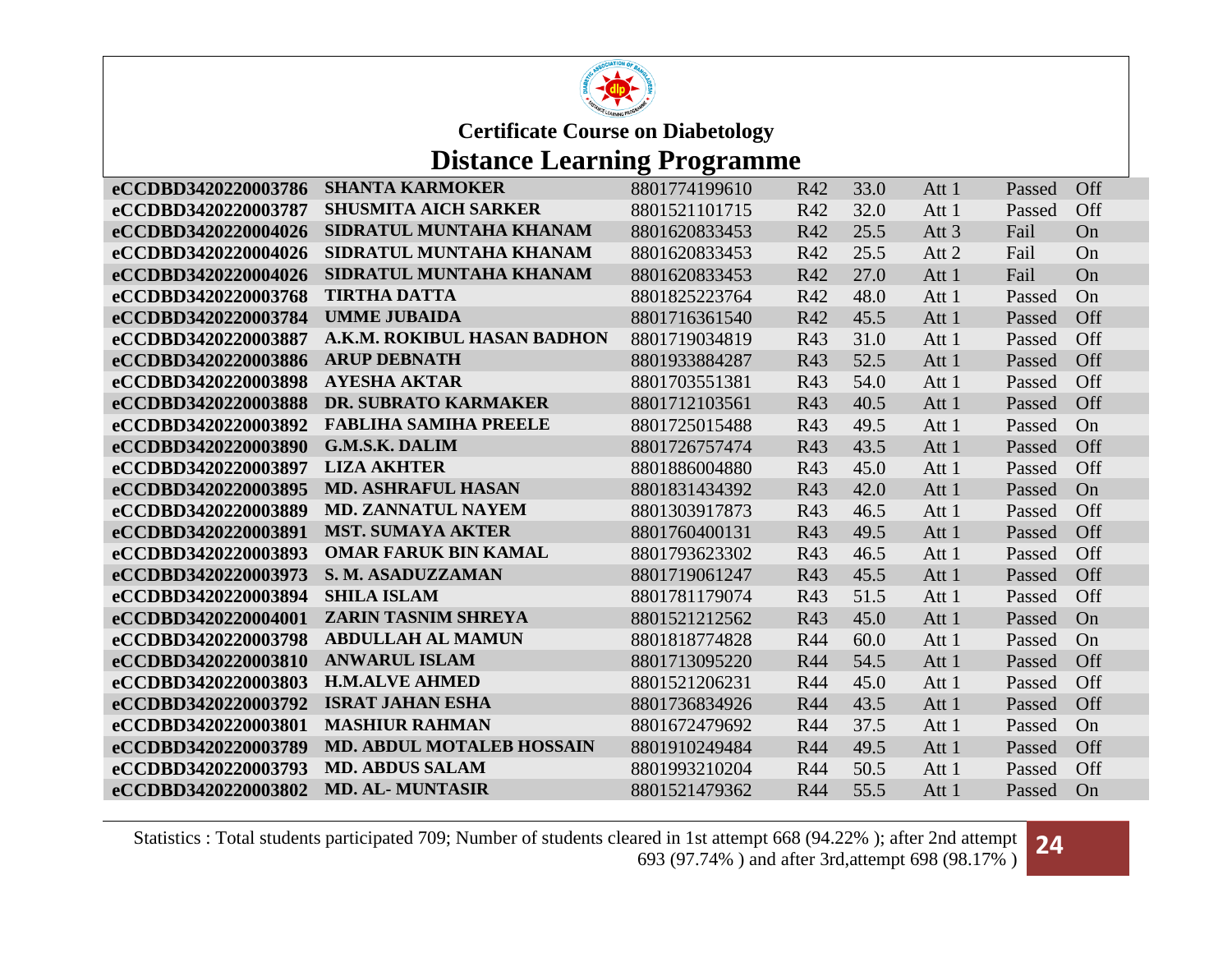

### **Distance Learning Programme**

| eCCDBD3420220003808 | <b>MOHAMMAD IBRAHIM KHALIL</b>    | 8801684607162 | R44        | 36.0 | Att 1 | Passed | On  |
|---------------------|-----------------------------------|---------------|------------|------|-------|--------|-----|
| eCCDBD3420220003805 | <b>RAFSIN ISLAM BADHAN</b>        | 8801737019572 | R44        | 34.0 | Att 1 | Passed | Off |
| eCCDBD3420220003791 | SHEIKH ABDULLAH AL- HADI          | 8801838328025 | <b>R44</b> | 54.0 | Att 1 | Passed | Off |
| eCCDBD3420220003800 | <b>SULTANA YASMIN</b>             | 8801765172151 | R44        | 46.5 | Att 1 | Passed | On  |
| eCCDBD3420220003965 | <b>SUSMITA BISWAS TRINA</b>       | 8801715813646 | R44        | 30.0 | Att 2 | Passed | Off |
| eCCDBD3420220003965 | <b>SUSMITA BISWAS TRINA</b>       | 8801715813646 | <b>R44</b> | 24.0 | Att 1 | Fail   | Off |
| eCCDBD3420220003974 | <b>AFIFA JAHAN</b>                | 8801737102081 | R45        | 54.0 | Att 1 | Passed | Off |
| eCCDBD3420220003899 | <b>AMIRA NAHER MIM</b>            | 8801625764348 | R45        | 51.5 | Att 1 | Passed | On  |
| eCCDBD3420220003903 | <b>FATEMA TUJ JOHRA</b>           | 8801701001334 | R45        | 48.0 | Att 1 | Passed | On  |
| eCCDBD3420220003910 | <b>FOYJUN NESSA</b>               | 8801819472304 | R45        | 48.0 | Att 1 | Passed | On  |
| eCCDBD3420220003902 | <b>HUMAIRA TASNIM MUNIRA</b>      | 8801644043303 | R45        | 37.5 | Att 1 | Passed | Off |
| eCCDBD3420220003905 | <b>KHALEDA FERDOUS</b>            | 8801750516120 | R45        | 46.5 | Att 1 | Passed | On  |
| eCCDBD3420220003900 | <b>MD GOLAM KABIR</b>             | 881670123226  | R45        | 31.5 | Att 1 | Passed | On  |
| eCCDBD3420220003904 | <b>MD NAIM HUSSAIN</b>            | 8801622171353 | R45        | 45.0 | Att 1 | Passed | Off |
| eCCDBD3420220003901 | <b>MD. ABDULLAH AL NOMAN</b>      | 8801776236499 | R45        | 49.5 | Att 1 | Passed | On  |
| eCCDBD3420220003911 | <b>MD. JAHIDUL HOSSAIN</b>        | 8801742133848 | R45        | 48.0 | Att 1 | Passed | Off |
| eCCDBD3420220003906 | <b>MD.AMRAN HOSSAIN</b>           | 8801521462103 | R45        | 46.5 | Att 1 | Passed | Off |
| eCCDBD3420220003909 | <b>MD.ZIA UDDIN</b>               | 8801518365093 | R45        | 46.5 | Att 1 | Passed | Off |
| eCCDBD3420220003908 | <b>RONO MOU TRISHA BAKSHI</b>     | 8801309401718 | R45        | 54.0 | Att 1 | Passed | On  |
| eCCDBD3420220003907 | <b>SHARIF MOHAMMAD FAYSAL</b>     | 8801324404954 | R45        | 36.0 | Att 1 | Passed | On  |
| eCCDBD3420220004002 | <b>SHEIKH MD ASSADUZZAMAN</b>     | 8801825061555 | R45        | 49.5 | Att 1 | Passed | On  |
| eCCDBD3420220003822 | <b>AFRINA AKTER RUMPA</b>         | 8801303305132 | R46        | 42.5 | Att 1 | Passed | Off |
| eCCDBD3420220003814 | <b>MAHMUD HASAN CHOWDHURY</b>     | 8801727996966 | R46        | 40.5 | Att 1 | Passed | On  |
| eCCDBD3420220003828 | <b>MD. ABDUL ALIM</b>             | 8801765718378 | R46        | 52.5 | Att 1 | Passed | On  |
| eCCDBD3420220003827 | <b>MD. MAHASHANUL HAQUE RAZIB</b> | 8801813572299 | R46        | 49.0 | Att 1 | Passed | On  |
| eCCDBD3420220003966 | <b>MD. MOMINUL HOQUE</b>          | 8801751117305 | R46        | 46.5 | Att 1 | Passed | Off |
| eCCDBD3420220003826 | <b>MD. NAZMUL HABIB</b>           | 8801751456721 | R46        | 33.0 | Att 1 | Passed | On  |
| eCCDBD3420220003825 | <b>MD.ARFIN RAHMAN</b>            | 8801736197421 | R46        | 43.5 | Att 1 | Passed | Off |
| eCCDBD3420220003818 | <b>MOSAMMAT SHARMIN AKTER</b>     | 8801616779988 | R46        | 52.5 | Att 1 | Passed | On  |

Statistics : Total students participated 709; Number of students cleared in 1st attempt 668 (94.22% ); after 2nd attempt ared in 1st attempt 668 (94.22%); after 2nd attempt **25** 693 (97.74%) and after 3rd,attempt 698 (98.17%)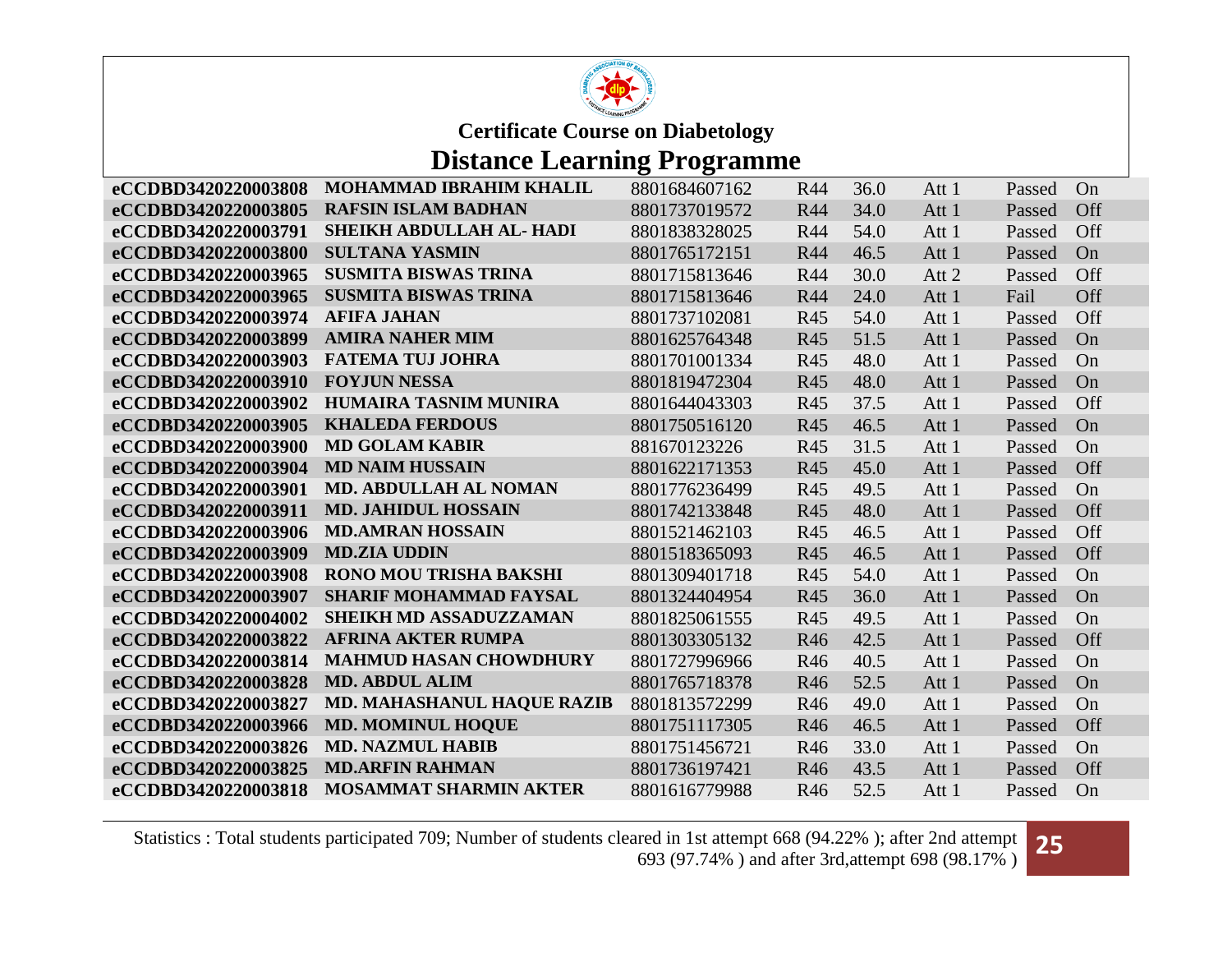

## **Distance Learning Programme**

| eCCDBD3420220003821 | <b>NASHRAH SAMIN</b>           | 8801783829914 | R46        | 52.5 | Att 1 | Passed | Off |
|---------------------|--------------------------------|---------------|------------|------|-------|--------|-----|
| eCCDBD3420220004033 | <b>NAZMUL HOSSAIN</b>          | 8801521487494 | R46        | 53.0 | Att 1 | Passed | Off |
| eCCDBD3420220003816 | <b>SAMILA TABASSUM SHITHIL</b> | 8801815773930 | R46        | 51.0 | Att 1 | Passed | Off |
| eCCDBD3420220003824 | <b>SUMAIYA CHOUDHURY</b>       | 8801733535936 | R46        | 40.5 | Att 1 | Passed | Off |
| eCCDBD3420220003812 | <b>SYEDA ASHIMA NOUSHIN</b>    | 8801309990709 | R46        | 43.5 | Att 1 | Passed | Off |
| eCCDBD3420220003820 | <b>SYEDA ZAKIA ASHFI</b>       | 8801822268439 | R46        | 43.5 | Att 1 | Passed | On  |
| eCCDBD3420220003823 | <b>TUSHAR KUNTY ROY</b>        | 8801737842093 | R46        | 57.5 | Att 1 | Passed | Off |
| eCCDBD3420220003917 | <b>AYESHA ALAM PRANTY</b>      | 8801744406473 | R47        | 51.0 | Att 2 | Passed | On  |
| eCCDBD3420220003917 | <b>AYESHA ALAM PRANTY</b>      | 8801744406473 | R47        | 22.5 | Att 1 | Fail   | On  |
| eCCDBD3420220003913 | <b>CHHANDA BISWAS</b>          | 8801750560603 | R47        | 31.5 | Att 1 | Passed | On  |
| eCCDBD3420220003915 | SYED MAHMOOD SHAHIDUL ISLAM    | 8801817145526 | R47        | 33.5 | Att 1 | Passed | Off |
| eCCDBD3420220003912 | <b>HUMAIUN KABIR RASEL</b>     | 8801840449211 | R47        | 54.0 | Att 1 | Passed | On  |
| eCCDBD3420220003923 | <b>MD NAZMUL ISLAM</b>         | 8801743966364 | R47        | 44.0 | Att 1 | Passed | Off |
| eCCDBD3420220003975 | <b>MD. IQBAL HOSSAIN</b>       | 8801756639679 | R47        | 49.5 | Att 1 | Passed | Off |
| eCCDBD3420220003921 | <b>MD.FIROZ AL MASUF</b>       | 8801737496606 | R47        | 48.0 | Att 1 | Passed | Off |
| eCCDBD3420220003918 | <b>MINHAS ABEDIN NUNNO</b>     | 8801831981521 | R47        | 53.5 | Att 1 | Passed | Off |
| eCCDBD3420220003922 | <b>NASRIN AKTER</b>            | 8801893749557 | R47        | 49.5 | Att 1 | Passed | Off |
| eCCDBD3420220003924 | <b>NISRAT JAHAN NISHA</b>      | 8801733181885 | R47        | 48.0 | Att 1 | Passed | Off |
| eCCDBD3420220003920 | <b>RAZIA SULTANA REETA</b>     | 8801639695837 | R47        | 50.5 | Att 1 | Passed | Off |
| eCCDBD3420220003916 | <b>SWARNA SAHA</b>             | 8801777449975 | R47        | 51.5 | Att 1 | Passed | On  |
| eCCDBD3420220004003 | <b>TAMANNA A MANSURA</b>       | 8801764795739 | R47        | 50.0 | Att 1 | Passed | Off |
| eCCDBD3420220003914 | <b>TONMOY SHIL</b>             | 8801823923131 | R47        | 51.0 | Att 1 | Passed | On  |
| eCCDBD3420220003715 | <b>AFRANA TANJIM</b>           | 8801761925789 | <b>R48</b> | 48.5 | Att 1 | Passed | Off |
| eCCDBD3420220003829 | <b>C.T.M. MOFASSAR FAROQUE</b> | 8801824921964 | <b>R48</b> | 53.5 | Att 1 | Passed | Off |
| eCCDBD3420220003967 | <b>FOYSAL AHMED</b>            | 8801785304354 | <b>R48</b> | 49.5 | Att 1 | Passed | Off |
| eCCDBD3420220003707 | <b>KARUNA SHARMIN</b>          | 8801789515167 | <b>R48</b> | 49.5 | Att 1 | Passed | On  |
| eCCDBD3420220003832 | <b>LITON CHANDRA BHOMICK</b>   | 8801788808941 | <b>R48</b> | 42.5 | Att 1 | Passed | Off |
| eCCDBD3420220003831 | <b>MASHRUFA TASNIM</b>         | 8801965820986 | <b>R48</b> | 52.5 | Att 1 | Passed | Off |
| eCCDBD3420220003833 | <b>MOHAMMAD ABU SAYED</b>      | 8801903419422 | <b>R48</b> | 45.5 | Att 1 | Passed | On  |

Statistics : Total students participated 709; Number of students cleared in 1st attempt 668 (94.22% ); after 2nd attempt ared in 1st attempt 668 (94.22%); after 2nd attempt **26** 693 (97.74%) and after 3rd,attempt 698 (98.17%)